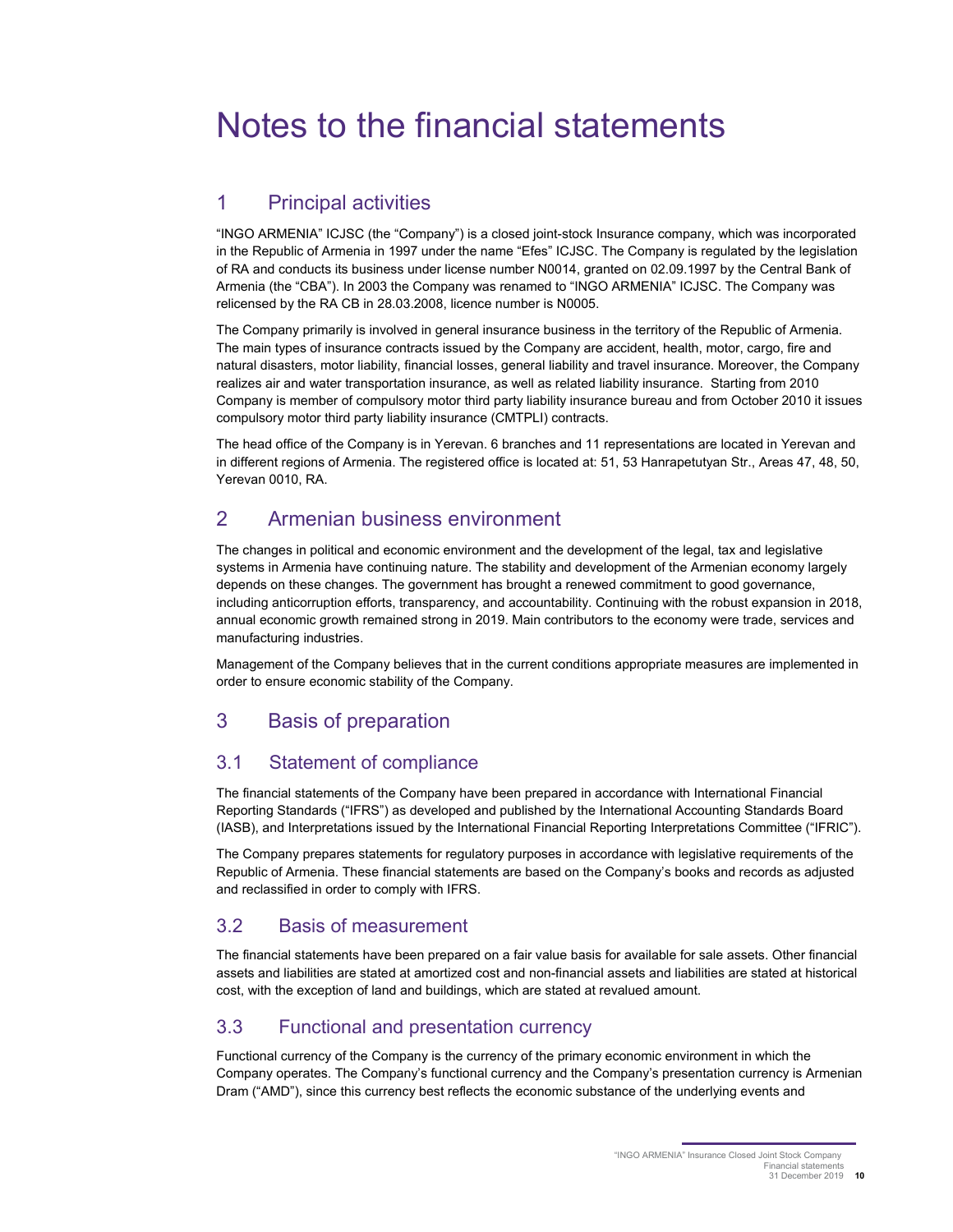transactions of the Company. The financial statements are presented in thousands of AMD, unless otherwise stated, which is not convertible outside Armenia.

## 3.4 Changes in accounting policies

The Company applied for the first time certain standards and amendments, which are effective for annual periods beginning on or after 1 January 2019. The Company has not early adopted any other standard, interpretation or amendment that has been issued but is not yet effective.

The following standards and amendments that were first applied in 2019 had no significant impact on the Company's annual financial statements:

#### *IFRS 16 Leases*

IFRS 16 'Leases' replaces IAS 17 'Leases' along with three Interpretations (IFRIC 4 'Determining whether an Arrangement contains a Lease', SIC 15 'Operating Leases-Incentives' and SIC 27 'Evaluating the Substance of Transactions Involving the Legal Form of a Lease').

The adoption of this new Standard has resulted in the Company recognizing a right-of-use asset and related lease liability in connection with all former operating leases except for those identified as low-value or having a remaining lease term of less than 12 months from the date of initial application.

The new Standard has been applied using the modified retrospective approach, with the cumulative effect of adopting IFRS 16 being recognized in equity as an adjustment to the opening balance of retained earnings for the current period. Prior periods have not been restated. Additionally, the disclosure requirements in IFRS 16 have not generally been applied to comparative information.

For contracts in place at the date of initial application, the Company has elected to apply the definition of a lease from IAS 17 and IFRIC 4 and has not applied IFRS 16 to arrangements that were previously not identified as lease under IAS 17 and IFRIC 4.

The Company has elected not to include initial direct costs in the measurement of the right-of-use asset for operating leases in existence at the date of initial application of IFRS 16, being 1 January 2019. At this date, the Company has also elected to measure the right-of-use assets at an amount equal to the lease liability adjusted for any prepaid or accrued lease payments that existed at the date of transition.

Based on the above, as of 1 January 2019:

- Right-of-use assets of AMD 128,891 thousand were recognized and presented in the statement of financial position within Property and equipment".
- Additional lease liabilities of AMD 128,891 thousand (included in "Other liabilities") were recognized.
- The adoption of IFRS 16 had no impact on the Company's retained earnings.

The following is a reconciliation of total operating lease commitments at 31 December 2018 (as disclosed in the financial statements to 31 December 2018) to the lease liabilities recognised at 1 January 2019:

#### In thousand Armenian drams

| Total operating lease commitments disclosed at 31 December 2018    | 1,552,431   |
|--------------------------------------------------------------------|-------------|
| Lease of low-value assets                                          | (62, 627)   |
| Reasonable certain to be exercised lease term payments             | (1,323,137) |
| Operating lease liabilities before discounting                     | 166.167     |
| Discounted using incremental borrowing rate                        | (37, 276)   |
| Total lease liabilities recognised under IFRS 16 at 1 January 2019 | 128.891     |

Instead of performing an impairment review on the right-of-use assets at the date of initial application, the Company has relied on its historic assessment as to whether leases were onerous immediately before the date of initial application of IFRS 16.

Financial statements 31 December 2019 **11**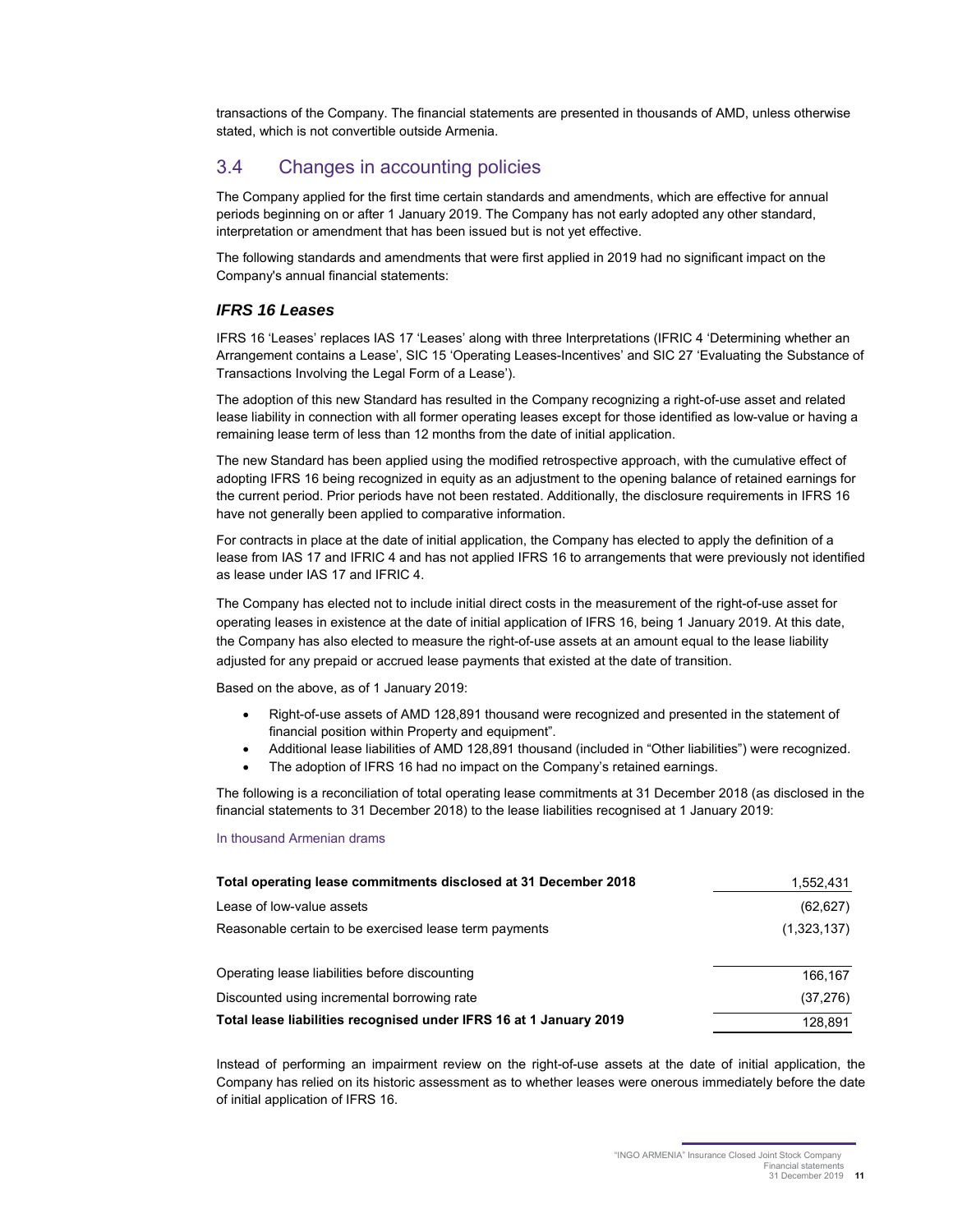On transition, for leases previously accounted for as operating leases with a remaining lease term of less than 12 months and for leases of low-value assets the Company has applied the optional exemptions to not recognize right-of-use assets but to account for the lease expense on a straight-line basis over the remaining lease term.

On transition to IFRS 16 the weighted average incremental borrowing rate applied to lease liabilities recognized under IFRS 16 was 11%.

The Company has benefited from the use of hindsight for determining the lease term when considering options to extend and terminate leases.

#### *Other standards*

Other new standards and amendments described below and applied for the first time in 2019, did not have a material impact on the annual consolidated financial statements of the Company.

- *Prepayment Features with Negative Compensation (Amendments to IFRS 9)*
- *Long-term Interests in Associates and Joint Ventures (Amendments to IAS 28)*
- *IFRIC 23 Uncertainty over Income Tax Treatments*
- *Plan Amendment, Curtailment or Settlement (Amendments to IAS 19)*
- *Annual Improvements to IFRSs 2015-2017 (effective from 1 January 2019).*

### 3.5 Standards and interpretations not yet applied by the Company

At the date of authorization of these financial statements, certain new standards, amendments and interpretations to the existing Standards have been published but are not yet effective. The Company has not early adopted any of these pronouncements.

Management anticipates that all of the pronouncements will be adopted in the Company's accounting policy for the first period beginning after the effective date of the pronouncement.

Management does not anticipate a material impact on the Company's financial statements from these Amendments, they are presented below.

#### *IFRS 9 Financial Instruments (2014)*

In July 2014, the IASB issued the final version of IFRS 9 Financial Instruments. IFRS 9 is effective for annual periods beginning on or after 1 January 2019, with early adoption permitted. It replaces IAS 39 Financial Instruments: Recognition and Measurement.

In October 2018, the IASB issued Prepayment Features with negative Compensation (Amendments to IRS 9), The amendments are effective for annual periods beginning on or after 1 January 2019, with early adoption permitted.

The Company will apply the standard from 1 January 2021 in accordance with the *Amendments to IFRS 4 "Insurance Contracts"*.

#### *IFRS 17 Insurance contracts*

FRS 17 *Insurance contracts* was published on May 18, 2018 with the effective date of 1 January 2021 (retrospective application). IFRS 17 provides comprehensive guidance on accounting for insurance contracts and investment contracts with discretionary participation features. For non-life insurance contracts IFRS 17 introduces mandatory discounting of loss reserves as well as a risk adjustment for non-financial risk, for which confidence level equivalent disclosure will be required. Further, IFRS 17 will change the presentation of insurance contract revenue, as gross written premium will no longer be presented in the statement of comprehensive income. For long duration life insurance contracts IFRS 17 is expected to have a significant impact on actuarial modelling as granular cash flow projections and regular update of all assumptions will be required either resulting in P&L volatility or impacting 'contractual service margin', a separate component of the insurance liability representing unearned profits from in-force contracts. Further, IFRS 17 introduces different measurement approaches for the insurance contract liabilities reflecting different extent of policyholder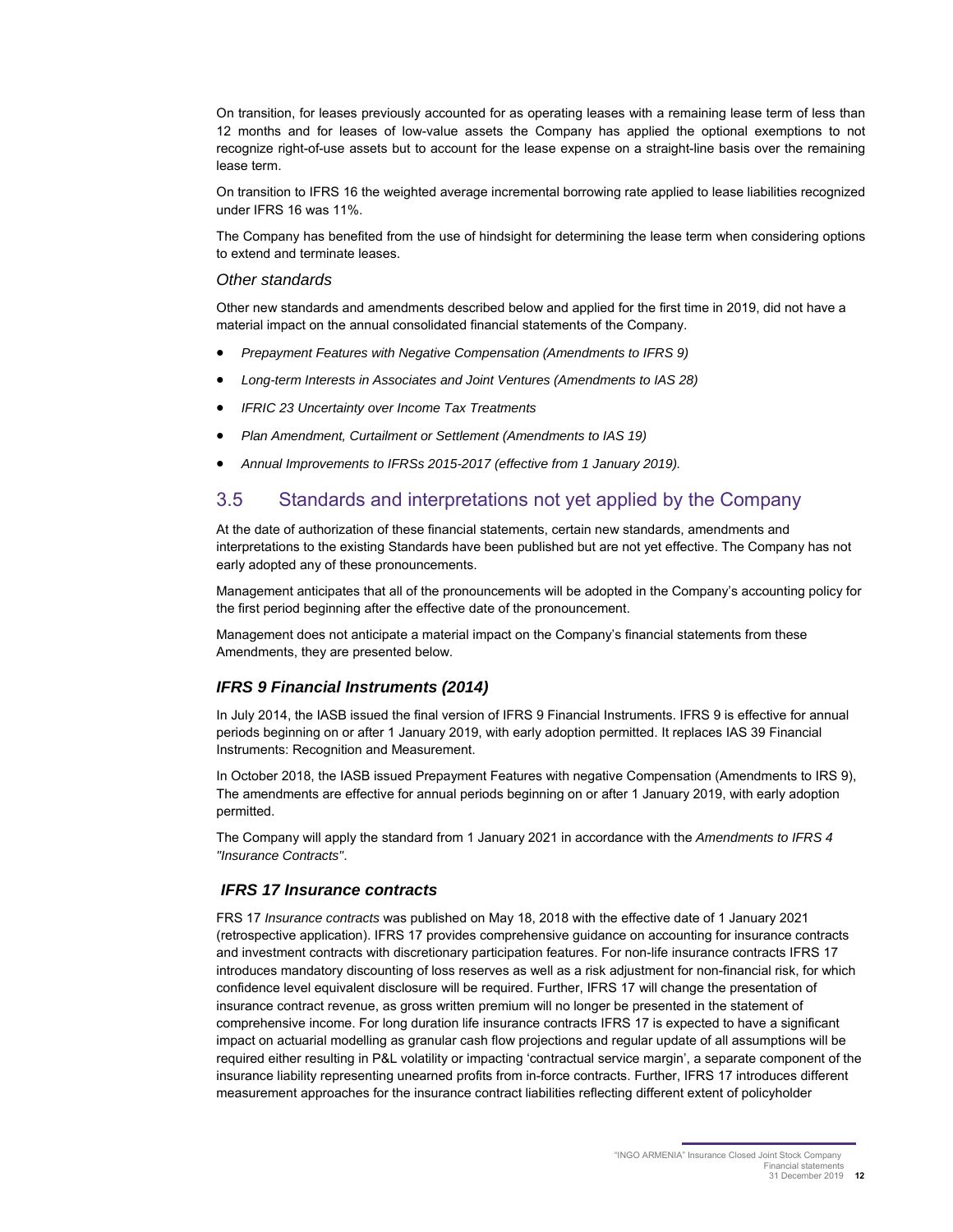participation in investment or insurance entity performance (non-participating, indirect participating, direct participating).

#### *Other IFRS changes*

- Conceptual Framework for Financial Reporting
- *Definition of a Business* (Amendments to IFRS 3)
- *Definition of Material* (Amendments to IAS 1 and IAS 8)
- *Interest Rate Benchmark Reform* (Amendment to IFRS 9 and IFRS 7)

## 4 Summary of significant accounting policies

The following significant accounting policies have been applied in the preparation of the financial statements. The accounting policies have been consistently applied.

#### 4.1 Insurance contracts

Insurance contracts are those contracts under which the Company accepts significant insurance risk from another party (the policyholder) by agreeing to compensate the policyholders if a specified uncertain future event (the insured event) adversely affects the policyholders. Insurance risk is significant if, and only if, an insured event could cause an insurer to pay significant additional benefits in any scenario, excluding scenarios that lack commercial substance. The additional benefits stated above refer to amounts that exceed those that would be payable if no insured event occurred.

Insurance contracts can also transfer financial risk. Financial risk is the risk of a possible future change in one or more of a specified interest rate, financial instrument price, commodity price, foreign exchange rate, index of price or rates, credit rating or credit index or other variable, provided in the case of a non-financial variable that the variable is not specific to a party to the contract.

Once the contract has been classified as an insurance contract, it remains an insurance contract for the remainder of its lifetime, even if the insurance risk reduces significantly during this period, unless all rights and obligations are extinguished or expire.

## 4.2 Recognition and measurement

#### *Gross premiums written*

Gross premiums written comprise the total premiums receivable for the whole period of cover provided by contracts entered into during the accounting period and are recognised on the date on which the policy commences.

Written premiums are stated gross of commissions payable to intermediaries and net of taxes and duties levied on premiums.

#### *Provision for unearned premiums*

Unearned premiums are those proportions of premiums written in a year that relate to periods of risk after the balance sheet date. The proportion attributable to subsequent periods is deferred as a provision for unearned premiums.

#### *Written premiums ceded to reinsurers*

Written premiums ceded to reinsurers comprise the total premiums payable for the whole cover provided by contracts entered into the period and are recognised on the date on which the policy is effective.

Unearned reinsurance premiums are those proportions of premiums written in a year that relate to periods of risk after the balance sheet date. The proportion attributable to subsequent periods is deferred as a reinsurers' share of change in the gross provision for unearned premiums.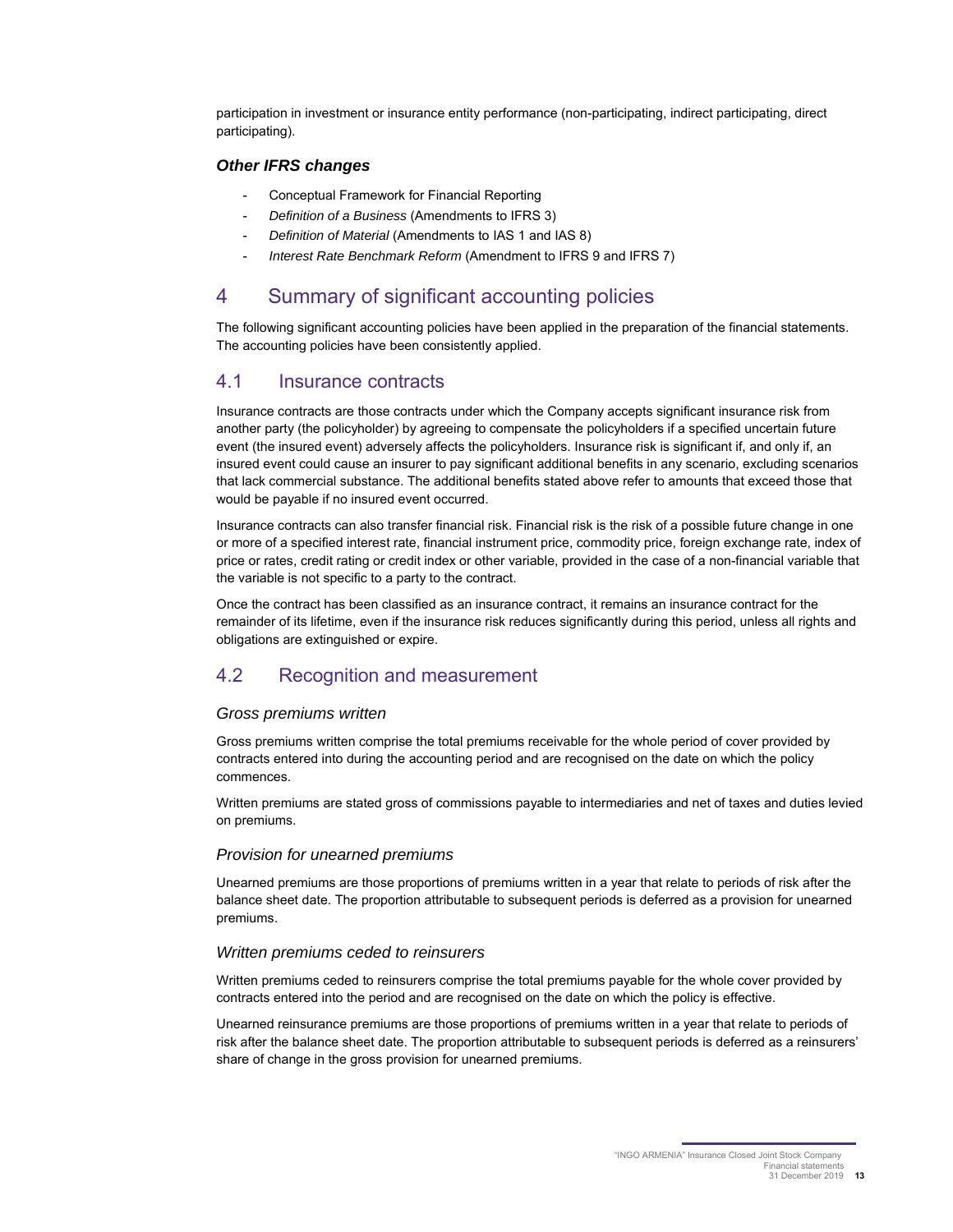#### *Claims incurred*

Claims incurred consist of claims paid to policyholders, changes in the valuation of the liabilities arising on policyholder contacts and internal and external claims handling expenses. Claims are recognized upon notification.

#### *Reinsurer's share of claims incurred*

Reinsurance claims are recognised when the related gross insurance claim is recognised according to the terms of the relevant contract.

#### *Reinsurance commission income*

Reinsurance commissions received or receivable which do not require the Company to render further service are recognised as revenue by the Company on the effective commencement or renewal dates of the related policies. However, when it is probable that the Company will be required to render further services during the life of the policy, the commission, or part thereof, is deferred and recognised as revenue over the period during which the services are provided.

#### *Acquisition costs*

Costs incurred in acquiring general insurance contracts are recognised in the period in which they are incurred. Acquisition costs include direct costs such as commission fees. A proportion of acquisition costs are deferred to a subsequent accounting period to match the deferral to a subsequent accounting period of the proportion of the written premiums to which the acquisition costs relate. The deferral of acquisition costs is calculated by applying the ration of unearned premiums to written premiums.

#### *Insurance contract liabilities*

Insurance contract liabilities are recognised when contracts are entered into. These liabilities are known as the outstanding claims provision, which are based on the estimated ultimate cost of all claims incurred but not settled at the balance sheet date, whether reported or not, together with related claims handling costs and reduction for the expected value of subrogation and other recoveries. Delays can be experienced in the notification and settlement of certain types of claims, therefore the ultimate cost of these cannot be known with certainty at the balance sheet date. The liability is calculated at the reporting date using a range of standard actuarial claim projection techniques, based on empirical data and current assumptions that may include a margin for adverse deviation. The liability is not discounted for the time value of money. No provision for equalisation or catastrophe reserves is recognised. The liabilities are derecognised when the contractual obligations are fulfilled or when the contract is cancelled.

The provision for unearned premiums represents that parts of written premiums, that is estimated to be earned in subsequent periods.

Generally the reserve is released over the term of the contract and is recognised as premium income.

The Company assesses at the end of each reporting period whether its recognised insurance liabilities are adequate, using current estimates of future cash flows under its insurance contracts. If that assessment shows that the carrying amount of its insurance liabilities (less related deferred acquisition costs) is inadequate in the light of the estimated future cash flows, the entire deficiency shall be recognised in profit or loss.

#### *Reinsurance*

The Company cedes insurance risk in the normal course of business for all of its businesses. Reinsurance assets represent balances due from reinsurance companies.

Reinsurance assets are reviewed for impairment at each reporting date or more frequently when an indication of impairment arises during the reporting year. Impairment occurs when there is objective evidence as a result of an event that occurred after initial recognition of the reinsurance asset that the Company may not receive all outstanding amounts due under the terms of the contract and the event has a reliably measurable impact on the amounts that the Company will receive from the reinsurer. The impairment loss is recorded in statement of comprehensive income.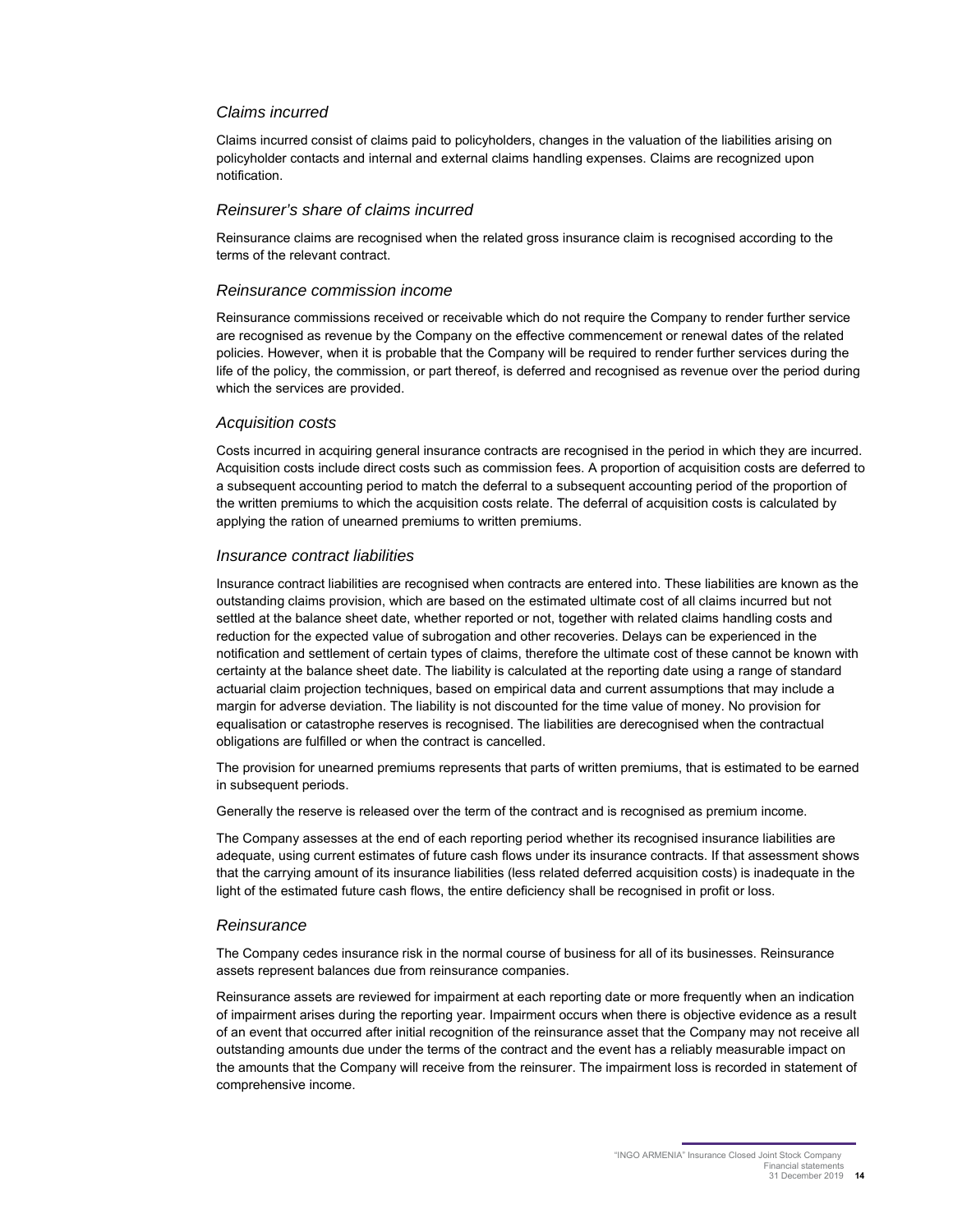Reinsurance liabilities represent balances due to reinsurance companies. Amounts payable are estimated in a manner consistent with the related reinsurance contract. Premiums and claims are presented on a gross basis for both ceded and assumed reinsurance.

Reinsurance assets or liabilities are derecognised when the contractual rights are extinguished or when the contract is transferred to another party.

#### *Insurance receivables and payables*

The accounting for insurance receivables and payables is the same as the one for the financial instruments, described in the notes 4.8, 4.9 and 4.10.

### 4.3 Recognition of income and expenses

The recognition criteria for income and expenses other than those related to insurance contracts are presented below:

#### *Investment income*

Investment income consists of dividends, interest income, movements in amortised cost on debt securities and other loans and receivables.

Interest income is recognised in the statement of comprehensive income as it accrues and is calculated by using the effective interest rate method.

#### *Gains less losses on investments*

Net gains and losses on investments recorded in the statement of comprehensive income include gains and losses on financial assets and investment properties. Gains and losses on the sale of investments are calculated as the difference between net sales proceeds and the original or amortised cost and are recorded on occurrence of the sale transaction.

#### *Net trading income*

Net trading income comprises gains less losses related to trading assets and liabilities, and includes all realized and unrealized fair value changes, interest, dividends and foreign exchange differences related to trading assets and liabilities. Net trading income also includes gains less losses from trading in foreign currencies.

#### *Finance cost*

Interest paid is recognised in the statement of comprehensive income as it accrues and is calculated by using the effective interest rate method. Accrued interest is included within the carrying value of the interest bearing financial liability.

### 4.4 Foreign currency translation

Transactions in foreign currencies are initially recorded in the functional currency rate ruling at the date of the transactions. Gains and losses resulting from the translation of trading assets are recognised in the statement of comprehensive income in net trading income, while gains less losses resulting from translation of nontrading assets are recognized in the statement of comprehensive income in other income or other expense. Monetary assets and liabilities denominated in foreign currencies are retranslated at the functional currency rate of exchange ruling at the balance sheet date.

Changes in the fair value of monetary securities denominated in foreign currency classified as available for sale are analysed between translation differences resulting from changes in the amortised cost of the security and other changes in the carrying amount of the security. Translation differences related to changes in the amortised cost are recognised in profit or loss, and other changes in the carrying amount are recognised in equity.

Non-monetary items that are measured in terms of historical cost in a foreign currency are translated using the exchange rates as the dates of the initial transactions. Non-monetary items measured at fair value in a foreign currency are translated using the exchange rates at the date when the fair value was determined. Translation differences on non-monetary items, such as equities held at fair value through profit or loss, are reported as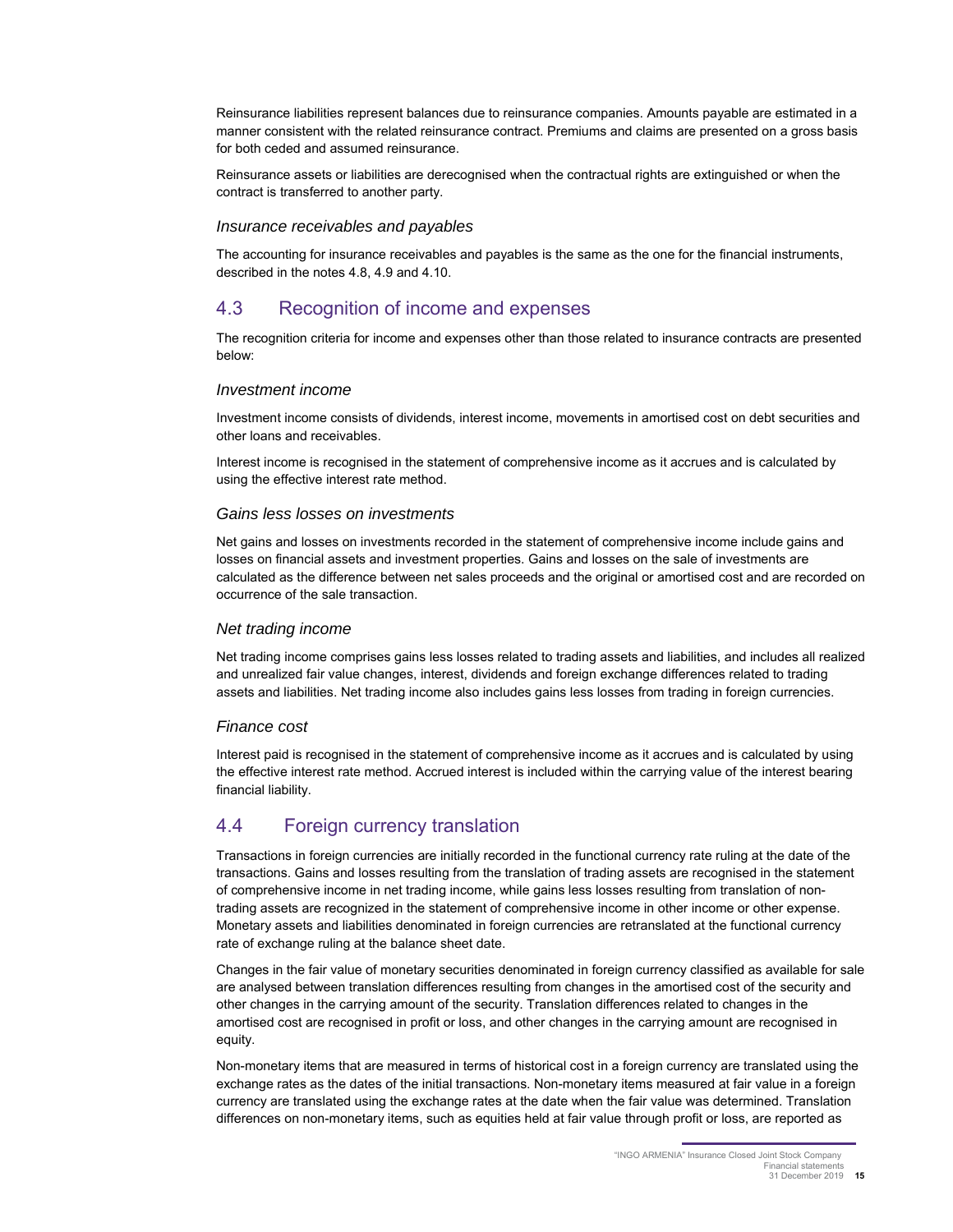part of the fair value gain or loss. Translation differences on non-monetary items, such as equities classified as available-for-sale financial assets, are included in the fair value reserve in equity.

Differences between the contractual exchange rate of a certain transaction and the prevailing average exchange rate on the date of the transaction are included in gains less losses from trading in foreign currencies in net trading income.

The exchange rates at year-end used by the Company in the preparation of the financial statements are as follows

|                 | <b>31 December 2019</b> | <b>December 31 2018</b> |  |
|-----------------|-------------------------|-------------------------|--|
|                 |                         |                         |  |
| AMD/1 US Dollar | 479.70                  | 483.75                  |  |
| AMD/1 EUR       | 537.26                  | 553.65                  |  |

### 4.5 Taxation

Income tax on the profit for the year comprises current and deferred tax. Income tax is recognized in the statement of profit or loss and other comprehensive income except to the extent that it relates to items recognized directly in equity, in which case it is recognized in equity.

Current tax is the expected tax payable on the taxable income for the year, using tax rates enacted or substantially enacted at the balance sheet date, and any adjustment to tax payable in respect of previous years. In the case when financial statements are authorized for issue before appropriate tax returns are submitted, taxable profits or losses are based on estimates. Tax authorities might have more stringent position in interpreting tax legislation and in reviewing tax calculations. As a result tax authorities might claim additional taxes for those transactions, for which they did not claim previously. As a result significant additional taxes, fines and penalties could arise. Tax review can include 3 calendar years immediately preceding the year of a review. In certain circumstances tax review can include even more periods.

Deferred tax assets and liabilities are calculated in respect of temporary differences using the liability method. Deferred income taxes are provided for all temporary differences arising between the tax bases of assets and liabilities and their carrying values for financial reporting purposes, except where the deferred income tax arises from the initial recognition of goodwill or of an asset or liability in a transaction that is not a business combination and, at the time of the transaction, affects neither the accounting profit nor taxable profit or loss.

A deferred tax asset is recorded only to the extent that it is probable that taxable profit will be available against which the deductible temporary differences can be utilized. Deferred tax assets and liabilities are measured at tax rates that are expected to apply to the period when the asset is realized or the liability is settled, based on tax rates that have been enacted or substantively enacted at the balance sheet date.

Deferred income tax is provided on temporary differences arising on investments in subsidiaries, associates and joint ventures, except where the timing of the reversal of the temporary difference can be controlled and it is probable that the temporary difference will not reverse in the foreseeable future.

The Republic of Armenia also has various operating taxes, which are assessed on the Company's activities. These taxes are included as a component of other expenses in the statement of profit or loss and other comprehensive income.

## 4.6 Cash and cash equivalents

Cash and cash equivalents comprise c balances on accounts. Cash and cash equivalents are carried at amortised cost.

### 4.7 Amounts due from financial institutions

In the normal course of business, the Company maintains advances or deposits for various periods of time with banks. Those that do not have fixed maturities are carried at amortized cost based on maturities estimated by management. Amounts due from other financial institutions are carried net of any allowance for impairment losses.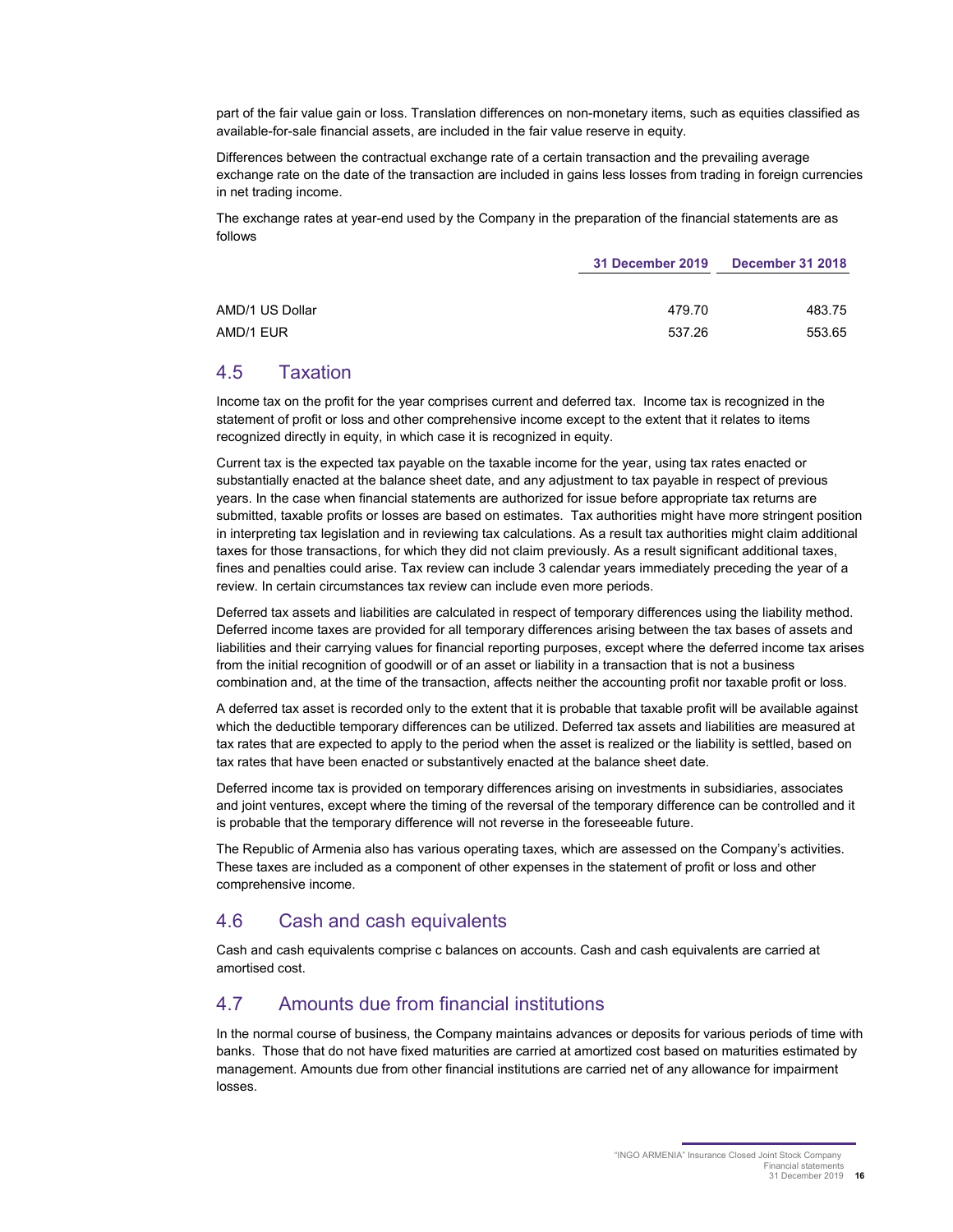## 4.8 Financial instruments

The Company recognizes financial assets and liabilities on its balance sheet when it becomes a party to the contractual obligation of the instrument. Regular way purchases and sales of financial assets and liabilities are recognised using settlement date accounting. Regular way purchases of financial instruments that will be subsequently measured at fair value between trade date and settlement date are accounted for in the same way as for acquired instruments.

When financial assets and liabilities are recognised initially, they are measured at fair value, plus, in the case of investments not at fair value through profit or loss, directly attributable transaction costs.

After initial recognition all financial liabilities, other than liabilities at fair value through profit or loss (including held for trading) are measured at amortized cost using effective interest method. After initial recognition financial liabilities at fair value through profit or loss are measured at fair value.

The Company classified its financial assets into the following categories:

- held-to-maturity investments,
- loans and receivables,
- available-for-sale financial instruments.

The classification of investments between the categories is determined at acquisition based on the guidelines established by the management. The Company determines the classification of its financial assets after initial recognition and, where allowed and appropriate, re-evaluates this designation after each financial year-end.

#### *Held-to-maturity investments*

Held-to-maturity investments are financial assets with fixed or determinable payments and fixed maturities that the Company's management has the positive intention and ability to hold to maturity. Were the Company to sell other than insignificant amount of held-to-maturity assets not close to their maturity, the entire category would be reclassified as available-for-sale. Held-to-maturity investments are carried at amortized cost using the effective interest rate method, less any allowance for impairment.

#### *Loans and receivables*

Loans and receivables are financial assets with fixed or determinable payments, which arise when the Company provides money directly to a debtor with no intention of trading the receivable.

Loans granted by the Company with fixed maturities are initially recognized at fair value plus related transaction costs. Where the fair value of consideration given does not equal the fair value of the loan, for example where the loan is issued at lower than market rates, the difference between the fair value of consideration given and the fair value of the loan is recognized as a loss on initial recognition of the loan and included in the statement of profit or loss and other comprehensive income as losses on origination of assets. Subsequently, the loan carrying value is measured using the effective interest method. Loans to customers that do not have fixed maturities are accounted for under the effective interest method based on expected maturity. Loans are carried net of any allowance for impairment losses.

#### *Available-for-sale financial instruments*

Investments available for sale represent debt and equity investments that are intended to be held for an indefinite period of time, which may be sold in response to needs for liquidity or changes in interest rates, exchange rates or equity prices. After initial recognition available-for sale financial assets are measured at fair value with gains or losses being recognised as a separate component of equity until the investment is derecognised or until the investment is determined to be impaired at which time the cumulative gain or loss previously reported in equity is included in the statement of income. However, interest calculated using the effective interest method is recognised in the statement of income. Dividends on available-for-sale equity instruments are recognised in profit or loss when the Company's right to receive payment is established.

The fair value of investments that are actively traded in organised financial markets is determined by reference to quoted market bid prices at the close of business on the balance sheet date. For investments where there is no active market, fair value is determined using valuation techniques. Such techniques include using recent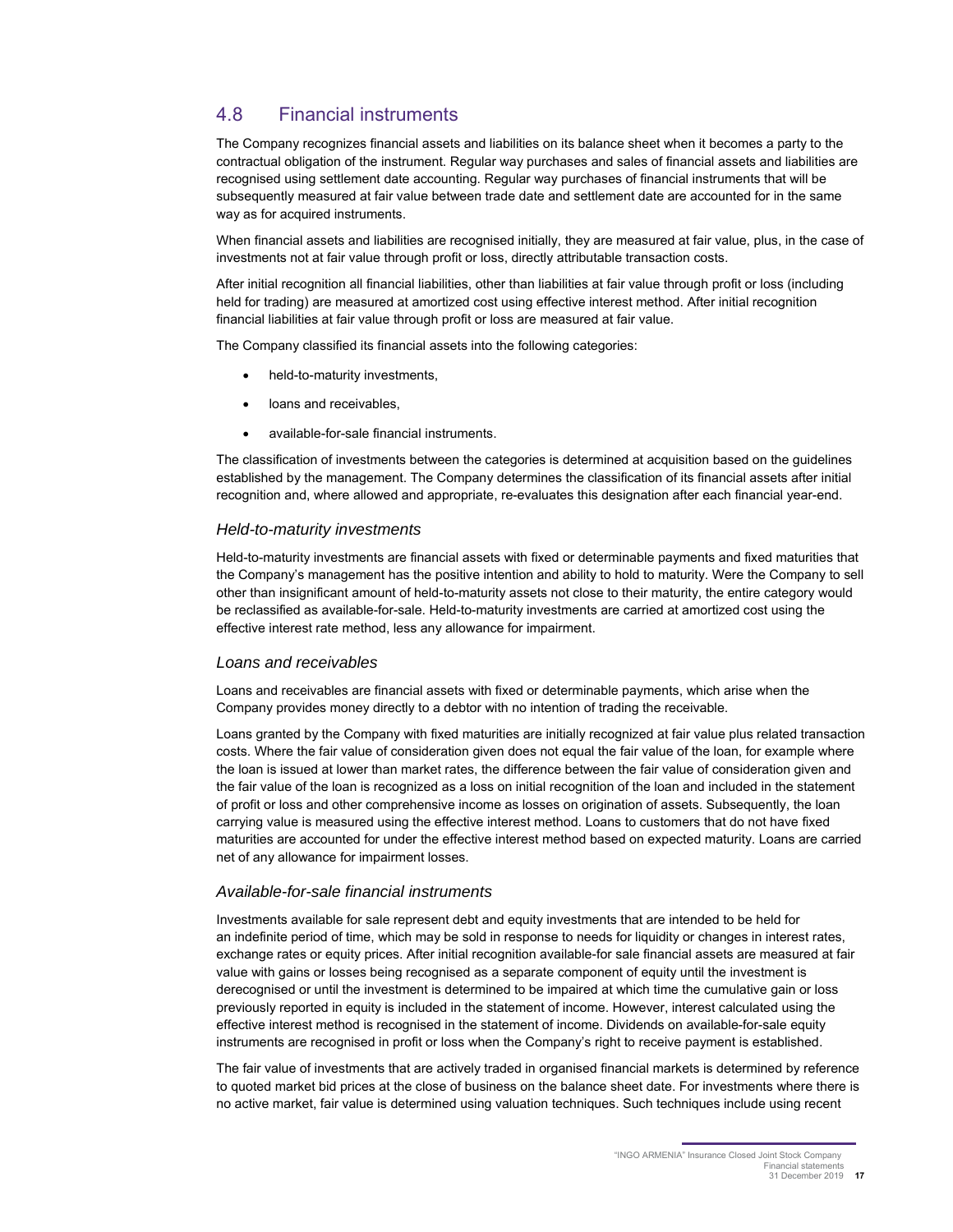arm's length market transactions, reference to the current market value of another instrument, which is substantially the same, and discounted cash flow analysis. Otherwise the investments are stated at cost less any allowance for impairment.

## 4.9 Impairment of financial assets

The Company assesses at each balance sheet date whether a financial asset or group of financial assets is impaired.

#### *Assets carried at amortized cost*

A financial asset or a group of financial assets is impaired and impairment losses are incurred only if there is objective evidence of impairment as a result of one or more events that occurred after the initial recognition of the asset ("loss event") and that loss event (or events) has an impact on the estimated future cash flows of the financial asset or group of financial assets that can be reliably estimated.

The Company first assesses whether objective evidence of impairment exists individually for financial assets that are individually significant, and individually or collectively for financial assets that are not individually significant. If it is determined that no objective evidence of impairment exists for an individually assessed financial asset, whether significant or not, the asset is included in a group of financial assets with similar credit risk characteristics and that group of financial assets is collectively assessed for impairment. Assets that are individually assessed for impairment and for which an impairment loss is or continues to be recognised are not included in a collective assessment of impairment.

If there is objective evidence that an impairment loss on financial assets carried at amortised cost has been incurred, the amount of the loss is measured as the difference between the asset's carrying amount and the present value of estimated future cash flows (excluding future credit losses that have not been incurred) discounted at the financial asset's original effective interest rate (i.e. the effective interest rate computed at initial recognition). The carrying amount of the asset shall be reduced through use of an allowance account. The amount of the loss shall be recognised in the statement of income.

If, in subsequent period, the amount of the impairment loss decreases and that decrease can be related objectively to an event occurring after the impairment was recognized, the previously recognized impairment loss is reversed. Any subsequent reversal of an impairment loss is recognized in the statement of comprehensive income, to the extent that the carrying value of the asset does not exceed its amortised cost at the reversal date.

Impairment allowances of financial assets have been established in the financial statements on the basis of existing economic conditions. The Company is not able to predict how conditions may change in Armenia, and what impact these changes may have on the adequacy of the impairment allowance of financial assets in future periods.

#### *Available-for-sale financial assets*

If an available-for-sale asset is impaired, an amount comprising the difference between its cost (net of any principal payment and amortization) and its current fair value, less any impairment loss previously recognised in the statement of income, is transferred from equity to the statement of income.

Reversals of impairment in respect of equity instruments classified as available-for-sale are not recognised in the statement of income but accounted for in other comprehensive income in a separate component of equity. Reversals of impairment losses on debt instruments are reversed through the statement of profit or loss and other comprehensive income if the increase in fair value of the instrument can be objectively related to an event occurring after the impairment loss was recognised in profit or loss.

## 4.10 Derecognition of financial assets and liabilities

#### *Financial assets*

A financial asset (or, where applicable a part of a financial asset or part of a group of similar financial assets) is derecognised where:

• the rights to receive cash flows from the asset have expired;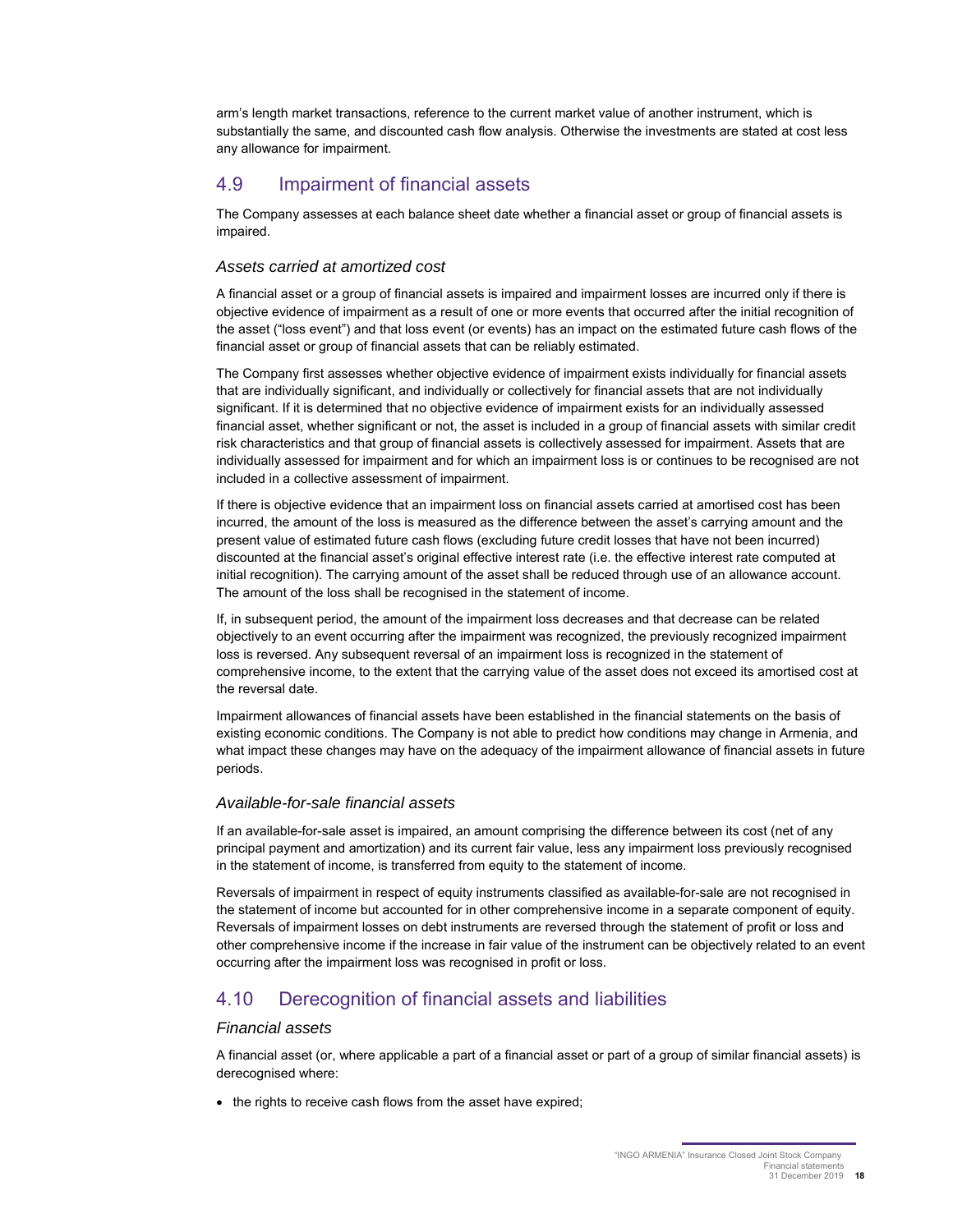- the Company has transferred its rights to receive cash flows from the asset, or retained the right to receive cash flows from the asset, but has assumed an obligation to pay them in full without material delay to a third party under a 'pass-through' arrangement; and
- the Company either (a) has transferred substantially all the risks and rewards of the asset, or (b) has neither transferred nor retained substantially all the risks and rewards of the asset, but has transferred control of the asset.

Where the Company has transferred its rights to receive cash flows from an asset and has neither transferred nor retained substantially all the risks and rewards of the asset nor transferred control of the asset, the asset is recognised to the extent of the Company's continuing involvement in the asset. Continuing involvement that takes the form of a guarantee over the transferred asset is measured at the lower of the original carrying amount of the asset and the maximum amount of consideration that the Company could be required to repay.

Where continuing involvement takes the form of a written and/or purchased option (including a cash-settled option or similar provision) on the transferred asset, the extent of the Company's continuing involvement is the amount of the transferred asset that the Company may repurchase, except that in the case of a written put option (including a cash-settled option or similar provision) on an asset measured at fair value, the extent of the Company's continuing involvement is limited to the lower of the fair value of the transferred asset and the option exercise price.

#### *Financial liabilities*

A financial liability is derecognised when the obligation under the liability is discharged or cancelled or expires.

Where an existing financial liability is replaced by another from the same lender on substantially different terms, or the terms of an existing liability are substantially modified, such an exchange or modification is treated as a derecognition of the original liability and the recognition of a new liability, and the difference in the respective carrying amounts is recognised in the statement of profit or loss and other comprehensive income.

## 4.11 Repurchase and reverse repurchase agreements

Sale and repurchase agreements ("repos") are treated as secured financing transactions. Securities sold under sale and repurchase agreements are retained in the statement of financial position and, in case the transferee has the right by contract or custom to sell or repledge them, reclassified as securities pledged under sale and repurchase agreements and faced as the separate balance sheet item. The corresponding liability is presented within amounts due to financial institutions or customers.

Securities purchased under agreements to resell ("reverse repo") are recorded as amounts due from other financial institutions or loans and advances to customers as appropriate and are not recognized in the statement of financial position. The difference between sale and repurchase price is treated as interest and accrued over the life of repo agreements using the effective yield method.

If assets purchased under an agreement to resell are sold to third parties, the obligation to return the securities is recorded as a trading liability and measured at fair value.

## 4.12 Property and equipment

Property, plant and equipment ("PPE") are recorded at historical cost less accumulated depreciation. The Company's buildings are stated at fair value less accumulated depreciation. The Company's land is stated at fair value. If the recoverable value of PPE is lower than its carrying amount, due to circumstances not considered to be temporary, the respective asset is written down to its recoverable value. The land is accounted at fair value and has infinite useful life, and therefore is not depreciated.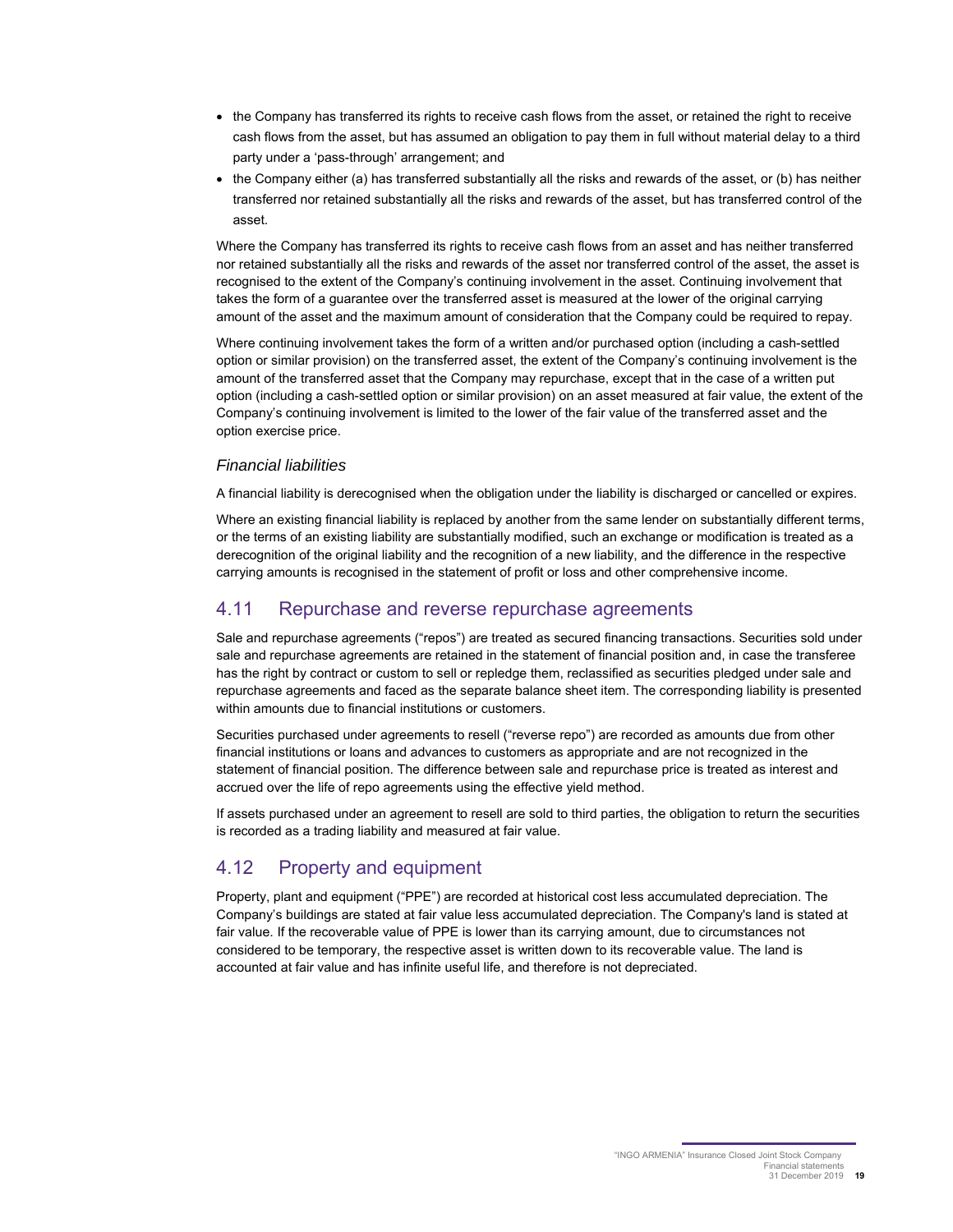Depreciation is calculated using the straight-line method based on the estimated useful life of the asset. The following depreciation rates have been applied:

|                    | <b>Useful life</b><br>(years) | Rate<br>(%)       |
|--------------------|-------------------------------|-------------------|
| <b>Buildings</b>   | $30 - 50$                     | $2 - 3.33$        |
| Computers          | $2 - 5$                       | 20-50             |
| Vehicles           | $4-5$                         | $20 - 25$         |
| Other fixed assets | not more than 40              | not less than 2.5 |

Leasehold improvements are capitalized and depreciated over the shorter of the lease term and their useful lives on a straight-line basis. Assets under the course of construction are accounted based on actual expenditures less any impairment losses. Upon completion of construction assets are transferred to property plant and equipment and accounted at their carrying amounts. Assets under the course of construction are not depreciated until they are ready for usage.

Repairs and maintenance are charged to the statement of profit or loss and other comprehensive income during the period in which they are incurred. The cost of major renovations is included in the carrying amount of the asset when it is incurred and when it satisfies the criteria for asset recognition. Major renovations are depreciated over the remaining useful life of the related asset.

Gains and losses on disposals are determined by comparing proceeds with carrying amount and are included in operating profit.

Land and buildings are revalued on a regular basis approximately after 1-2 years. The frequency of revaluation depends on changes in fair value of assets. In case of significant divergences between fair value of revalued assets and their carrying amounts further revaluation is conducted. Revaluation is conducted for the whole class of property, plant and equipment.

Any revaluation surplus is credited to the revaluation reserve for property and equipment included in the revaluation reserve for property and equipment in equity section of the balance sheet, except to the extent that it reverses a revaluation decrease of the same asset previously recognised in the statement of income, in which case the increase is recognised in the statement of income. A revaluation deficit is recognised in the statement of income, except that a deficit directly offsetting a previous surplus on the same asset is directly offset against the surplus in the revaluation reserve for property and equipment.

In case of sale or write-off of fixed assets the balance relating to revaluation reserve of that fixed assets is totally transferred to retained earnings.

In 2019, the Company has change the method of accounting for the accumulated depreciation at the date of the revaluation of property, plant and equipment through a method of elimination into a method of proportionate restatement.

### 4.13 Intangible assets

Intangible assets include computer software, licences and other.

Intangible assets acquired separately are measured on initial recognition at cost. Following initial recognition, intangible assets are carried at cost less any accumulated amortisation and any accumulated impairment losses. The useful lives of intangible assets are assessed to be either finite or indefinite. Intangible assets with finite lives are amortised on a straight-line basis over the useful economic lives and assessed for impairment whenever there is an indication that the intangible asset may be impaired.

The following amortization rates have been applied:

|                         | <b>Useful life</b><br>(years) | Rate<br>(%) |
|-------------------------|-------------------------------|-------------|
| Licenses and Guidelines | $5 - 10$                      | 10-20       |
| Software                | $1 - 10$                      | $10 - 100$  |
|                         |                               |             |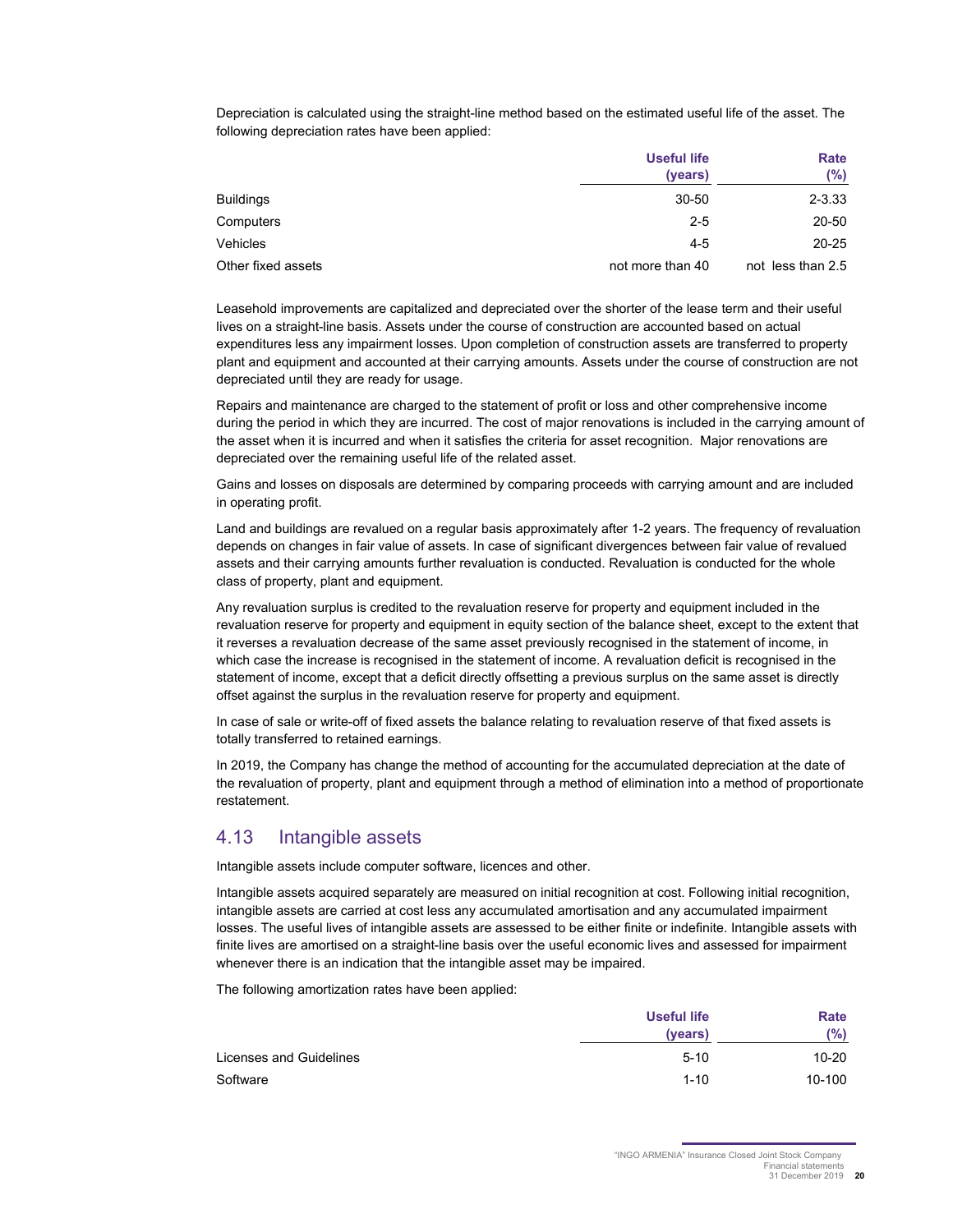Amortisation periods and methods for intangible assets with finite useful lives are reviewed at least at each financial year-end. Costs associated with maintaining computer software programmes are recorded as an expense as incurred.

#### 4.14 Leases

As described in note 3.5, the Company has applied IFRS 16 using the modified retrospective approach and therefore comparative information has not been restated. This means comparative information is still reported under IAS 17 and IFRIC 4.

#### *Accounting policy applicable from 1 January 2019*

For any new contracts entered into on or after 1 January 2019, the Company considers whether a contract is, or contains a lease. A lease is defined as 'a contract, or part of a contract, that conveys the right to use an asset (the underlying asset) for a period of time in exchange for consideration'. To apply this definition, the Company assesses whether the contract meets three key evaluations which are whether:

• the contract contains an identified asset, which is either explicitly identified in the contract or implicitly specified by being identified at the time the asset is made available to the Company,

• the Company has the right to obtain substantially all of the economic benefits from use of the identified asset throughout the period of use, considering its rights within the defined scope of the contract,

• the Company has the right to direct the use of the identified asset throughout the period of use. The

Company assess whether it has the right to direct 'how and for what purpose' the asset is used throughout the period of use.

#### *Measurement and recognition of leases*

#### *Company as a lessee*

At lease commencement date, the Company recognises a right-of-use asset and a lease liability on the balance sheet. The right-of-use asset is measured at cost, which is made up of the initial measurement of the lease liability, any initial direct costs incurred by the Company, an estimate of any costs to dismantle and remove the asset at the end of the lease, and any lease payments made in advance of the lease commencement date (net of any incentives received).

The Company depreciates the right-of-use assets on a straight-line basis from the lease commencement date to the earlier of the end of the useful life of the right-of-use asset or the end of the lease term. The Company also assesses the right-of-use asset for impairment when such indicators exist. Leasehold improvements are capitalized and depreciated over the shorter of the lease term and their useful lives on a straight-line basis

At the commencement date, the Company measures the lease liability at the present value of the lease payments unpaid at that date, discounted using the interest rate implicit in the lease if that rate is readily available or the Company's incremental borrowing rate.

Lease payments included in the measurement of the lease liability are made up of fixed payments (including in substance fixed), variable payments based on an index or rate, amounts expected to be payable under a residual value guarantee and payments arising from options reasonably certain to be exercised.

Subsequent to initial measurement, the liability will be reduced for payments made and increased for interest. It is remeasured to reflect any reassessment or modification, or if there are changes in in-substance fixed payments.

#### *Operating - Company as lessee*

Leases of assets under which the risks and rewards of ownership are effectively retained by the lessor are classified as operating leases. Lease payments under an operating lease are recognised as expenses in the profit or loss and comprehensive income on a straight-line basis over the lease term and included into other operating expenses.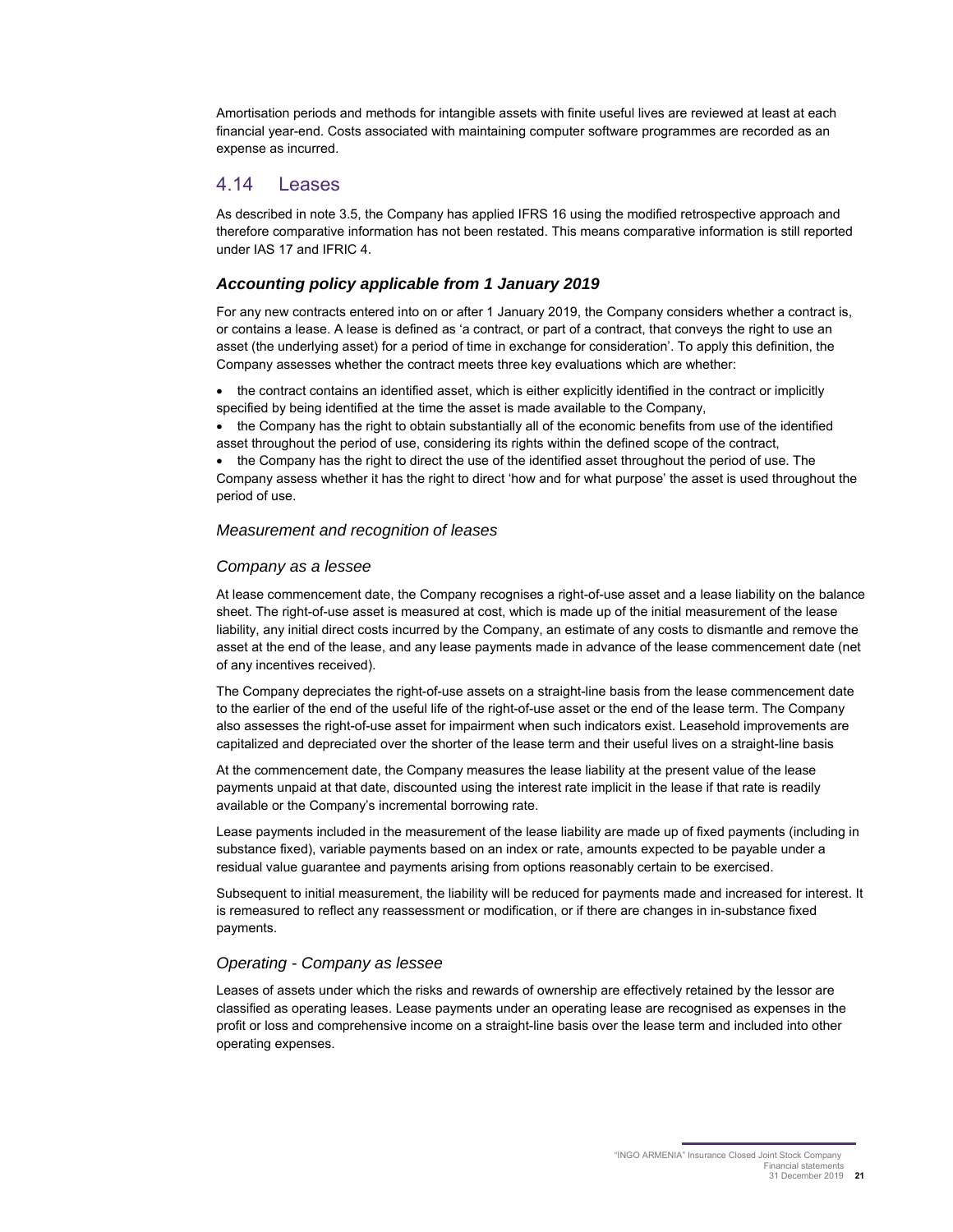## 4.15 Borrowings

Borrowings, which include amounts due to banks are initially recognised at the fair value of the consideration received less directly attributable transaction costs. After initial recognition, borrowings are subsequently measured at amortised cost using the effective interest method. Gains and losses are recognised in the statement of profit or loss and other comprehensive income when the liabilities are derecognised as well as through the amortisation process.

Borrowings that are directly related to the acquisition, construction or production of a qualifying asset are included in the value of these assets, according to the requirements IAS 23 Borrowing Costs.

### 4.16 Grants

Grants relating to the assets are included in other liabilities and are credited to the income statement on a straight line basis over the expected lives of the related assets.

## 4.17 Provisions

Provisions are recognised when the Company has a present legal or constructive obligation as a result of past events, and it is probable that an outflow of resources embodying economic benefits will be required to settle the obligation and a reliable estimate of the amount of obligation can be made.

## 4.18 Equity

#### *Share capital*

Ordinary shares are classified as equity. External costs directly attributable to the issue of new shares, other than on a business combination, are shown as a deduction from the proceeds in equity. Any excess of the fair value of consideration received over the par value of shares issued is recognised as additional paid-in capital.

#### *Retained earnings*

Include retained earnings of current and previous periods.

#### *Dividends*

Dividends are recognised as a liability and deducted from equity at the balance sheet date only if they are declared before or on the balance sheet date. Dividends are disclosed when they are proposed before the balance sheet date or proposed or declared after the balance sheet date but before the financial statements are authorised for issue.

#### *Property revaluation surplus*

The property revaluation surplus is used to record increases in the fair value of land and buildings and decreases to the extent that such decrease relates to an increase on the same asset previously recognised in equity.

#### *Revaluation reserve for available-for-sale securities*

This reserve records fair value changes in available-for-sale-investments.

### 4.19 Offsetting

Financial assets and liabilities, and income and expenses, are offset and the net amount reported in the balance sheet when there is a legally enforceable right to set off the recognised amounts and there is an intention to settle on a net basis, or realise the asset and settle the liability simultaneously.

Income and expenses are presented on a net basis only when permitted under IFRS, or for gains and losses arising from a group of similar transactions such as in the Company's trading activity.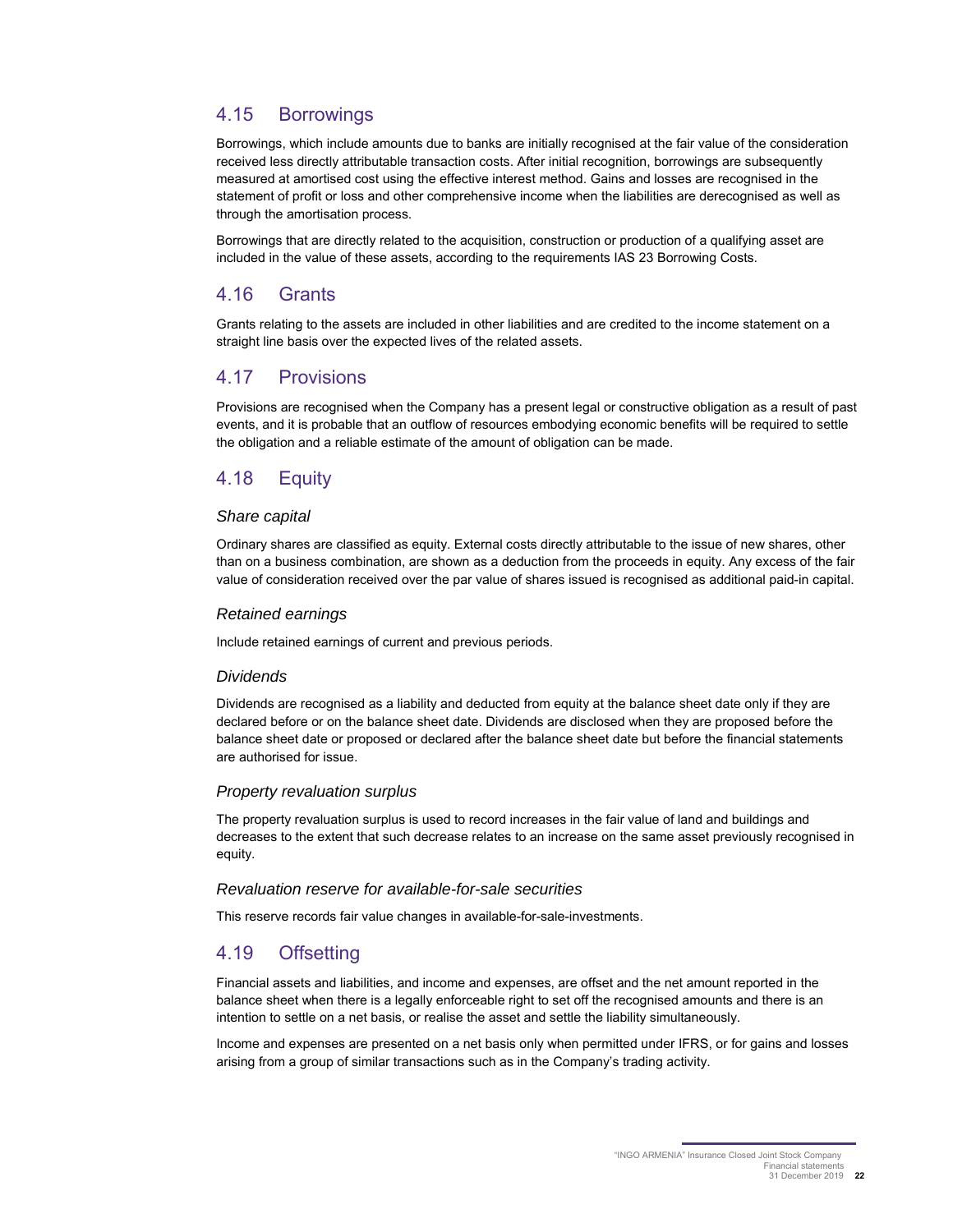## 5 Critical accounting estimates and judgements

The preparation of financial statements in conformity with IFRS requires management to make judgments, estimates and assumptions that affect the application of policies and the reported amounts of assets and liabilities, income and expense. The estimates and associated assumptions are based on historical experience and various other key actors that are believed to be reasonable under the circumstances, the results of which form the basis of making the judgements about carrying values of assets and liabilities that are not readily apparent from other sources. Although these estimates are based on management's best knowledge of current events and actions, actual results ultimately may differ from these estimates.

The most significant areas of judgements and estimates with regards to these financial statements are presented below:

#### *Insurance contract liabilities*

For insurance contracts, estimates have to be made both for the expected ultimate cost of claims reported at the balance sheet date and for the expected ultimate cost of claims incurred but not yet reported at the balance sheet date (IBNR). It can take a significant period of time before the ultimate claims cost can be established with certainty and for some type of policies, IBNR claims form the majority of the balance sheet liability.

The main assumption underlying these estimates is that a Company's past claims development experience can be used to project future claims development and hence ultimate claims costs. As such, these methods extrapolate the development of paid and incurred losses, average costs per claim and claim numbers based on the observed development of earlier years and expected loss ratios. Historical claims development is mainly analysed by accident years, but can also be further analysed by geographical area, as well as by significant business lines and claim types. The principal difficulty is that the insurance market in Armenia is relatively new and instable, and it is almost impossible to make any future estimates based on historical data.

The Company assesses its notified claims on the case-by-case basis.

#### *Measurement of fair values*

Management uses valuation techniques to determine the fair value of financial instruments (where active market quotes are not available) and non-financial assets. This involves developing estimates and assumptions consistent with how market participants would price the instrument. Management bases its assumptions on observable data as far as possible but this is not always available. In that case management uses the best information available. Estimated fair values may vary from the actual prices that would be achieved in an arm's length transaction at the reporting date (refer to note 32).

#### *Classification of investment securities*

Securities owned by the Company comprise Armenian state and corporate bonds. Upon initial recognition, the Company designates securities as available-for-sale financials assets recognition of changes in fair value through equity.

#### *Useful Life of PPE*

Useful life evaluation of PPE is the result of judgement, based on the experience with similar assets. Future economic benefits are embodied in assets and mainly consumed along with usage. However, such factors as operational, technical or commercial depreciation often lead to decrease of asset's economic benefit. Management evaluates the remaining useful life according to the asset's current technical condition and estimated period, during which the Company expects to receive benefits. For the evaluation of remaining useful life are considered the following main factors: expectable usage of assets, depending on the operational factors and maintenance program, that is depreciation and technical and commercial depreciation arising from the changes in the market conditions.

#### *Related party transactions*

In the normal course of business the Company enters into transactions with its related parties. Judgement is applied in determining if transactions are priced at market or non-market interest rates, where there is no active market for such transactions. The basis for judgement is pricing for similar types of transactions with unrelated parties and effective interest rate analysis (refer to note 31).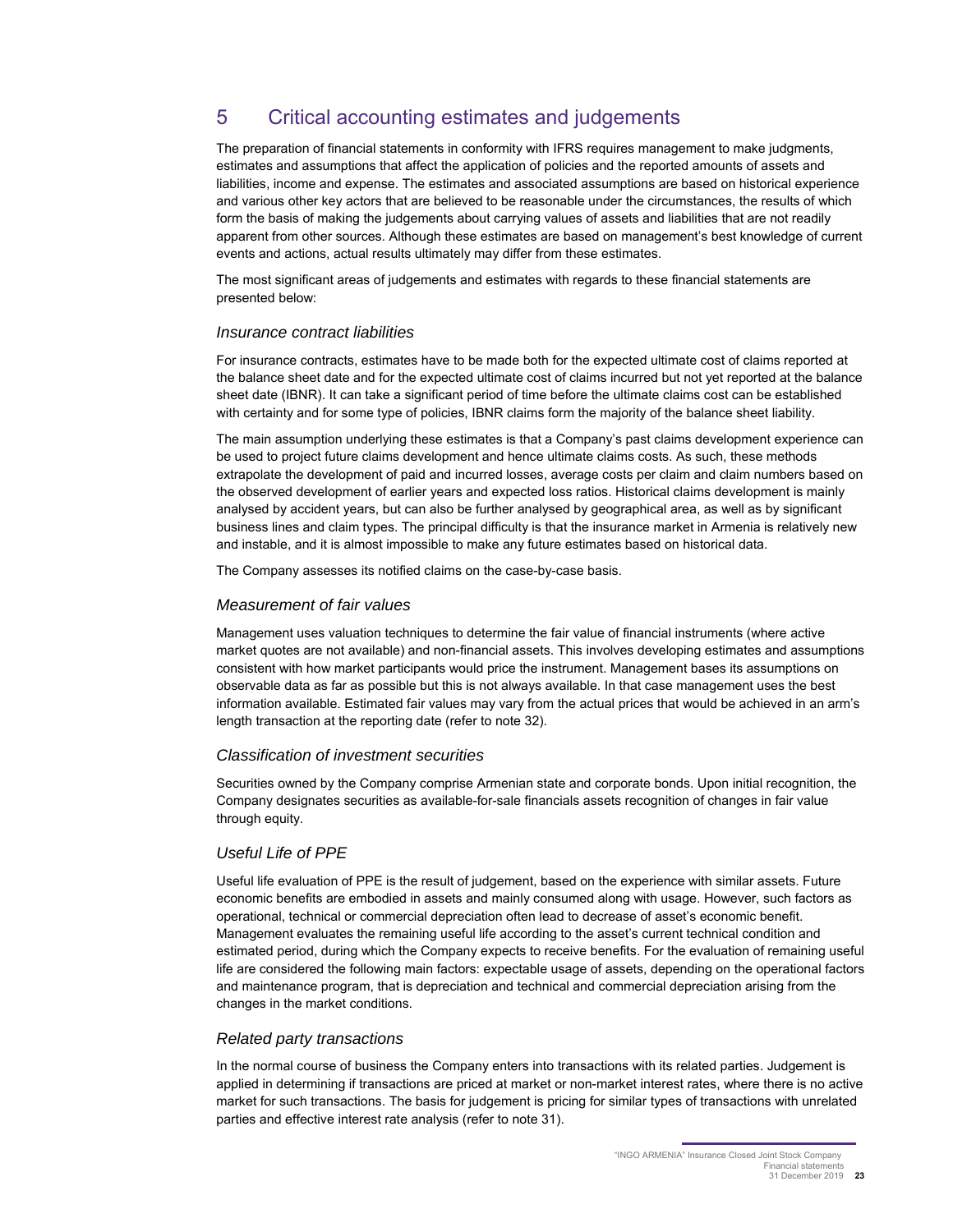#### *Allowance for impairment of receivables*

The Company reviews its problem receivables at each reporting date to assess whether an allowance for impairment should be recorded in statement of comprehensive income. In particular, judgement by management is required in the estimation of the amount and timing of future cash flows when determining the level of allowance required. Such estimates are based on assumptions about a number of factors and actual results may differ, resulting in future changes to the allowance.

In addition to specific allowances against individually significant receivables, the Company also makes a collective impairment allowance against exposures which, although not specifically identified as requiring a specific allowance, have a greater risk of default than when originally granted. This take into consideration factors such as any deterioration in country risk, industry, and technological obsolescence, as well as identified structural weaknesses or deterioration in cash flows.

#### *Tax legislation*

Armenian tax legislation is subject to varying interpretations (refer to note 30).

The Management of the Company has not reviewed its previous estimations, i.e. has not derecognized previously estimated deferred tax liability related to the fixed assets and continues its tax accounting as before.

## 6 Property and equipment

| In thousand Armenian<br>drams                         | Land     | <b>Buildings</b> | <b>Machinery</b><br>and<br>equipment | <b>Vehicles</b> | <b>Office</b><br>equipment | <b>Other</b><br>property<br>and<br>equipment | Right-of-<br>use assets<br>(Buildings) | <b>Total</b> |
|-------------------------------------------------------|----------|------------------|--------------------------------------|-----------------|----------------------------|----------------------------------------------|----------------------------------------|--------------|
|                                                       |          |                  |                                      |                 |                            |                                              |                                        |              |
| Cost or Revalued amount                               |          |                  |                                      |                 |                            |                                              |                                        |              |
| At 1 January 2018                                     | 6,100    | 1,073,100        | 330,050                              | 136,787         | 181,121                    | 8,010                                        |                                        | 1,735,168    |
| Revaluation                                           | (1, 100) | 64,104           |                                      |                 |                            |                                              |                                        | 63,004       |
| Additions                                             |          |                  | 10,786                               | 1,900           | 14,708                     |                                              |                                        | 27,394       |
| <b>Disposals</b>                                      |          |                  | (61, 473)                            |                 | (11, 118)                  |                                              |                                        | (72, 591)    |
| Reclassification                                      |          |                  |                                      |                 | 961                        | (961)                                        |                                        |              |
| At 31 December 2018                                   | 5,000    | 1,137,204        | 279,363                              | 138,687         | 185,672                    | 7,049                                        | $\blacksquare$                         | 1,752,975    |
| Adjustment on transition to<br>IFRS 16                |          |                  |                                      |                 |                            |                                              | 128,891                                | 128,891      |
| At 1 January 2019                                     | 5,000    | 1,137,204        | 279,363                              | 138,687         | 185,672                    | 7,049                                        | 128,891                                | 1,881,866    |
| Revaluation                                           | (244)    | 42,481           |                                      |                 |                            |                                              |                                        | 42,237       |
| Additions                                             |          | 5,600            | 42,986                               | 30,266          | 46,571                     | 43,662                                       |                                        | 169,085      |
| Disposals                                             |          |                  | (22, 572)                            | (33, 384)       | (18, 758)                  | (7,048)                                      |                                        | (81, 762)    |
| At 31 December 2019                                   | 4,756    | 1,185,285        | 299,777                              | 135,569         | 213,485                    | 43,663                                       | 128,891                                | 2,011,426    |
| Accumulated depreciation                              |          |                  |                                      |                 |                            |                                              |                                        |              |
| At 1 January 2018                                     |          |                  | 266,511                              | 79,922          | 147,436                    | 2,785                                        |                                        | 496,654      |
| Amortisation charge                                   |          | 25,661           | 21,169                               | 15,898          | 14,042                     | 1,410                                        |                                        | 78,180       |
| Depreciation adjustment as a<br>result of revaluation |          | 1,543            |                                      |                 |                            |                                              |                                        | 1,543        |
| <b>Disposals</b>                                      |          |                  | (59, 192)                            |                 | (10, 646)                  |                                              |                                        | (69, 838)    |
| <b>Distribution</b>                                   |          |                  |                                      |                 | 875                        | (875)                                        |                                        |              |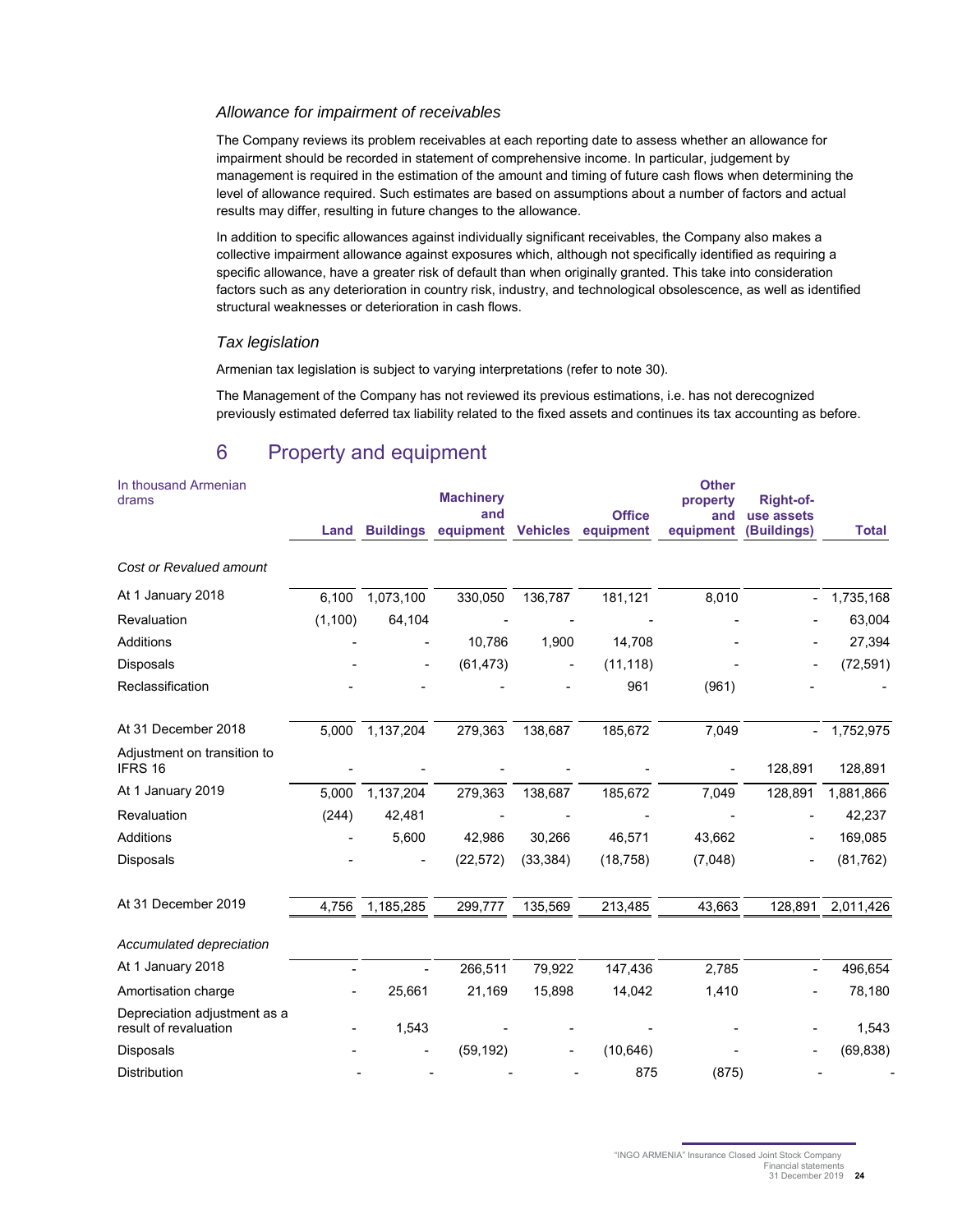|                  | <b>Machinery</b> |                 |                            | <b>Other</b>     | Right-of-                 |                          |
|------------------|------------------|-----------------|----------------------------|------------------|---------------------------|--------------------------|
| <b>Buildings</b> | and<br>equipment | <b>Vehicles</b> | <b>Office</b><br>equipment | and<br>equipment | use assets<br>(Buildings) | Total                    |
| 27,204           | 228,488          | 95,820          | 151,707                    |                  |                           | 506,539                  |
| 27,857           | 22,056           | 15,944          | 15,556                     | 7,583            | 21,482                    | 110,478                  |
| 2,223            |                  |                 |                            |                  |                           | 2,223                    |
| -                | (21, 472)        | (33, 384)       | (16, 523)                  | (4,020)          | $\overline{\phantom{a}}$  | (75, 399)                |
| 57,284           | 229,072          | 78,380          | 150,740                    | 6,883            | 21,482                    | 543,841                  |
|                  |                  |                 |                            |                  |                           |                          |
| 1,110,000        | 50,875           | 42,867          | 33,965                     |                  | $\overline{\phantom{0}}$  | 1,246,436                |
| 1,128,001        | 70,705           | 57,189          | 62,745                     |                  | 107,409                   | 1,467,585                |
| Land<br>5,000    | 4,756            |                 |                            |                  | property                  | 3,320<br>3,729<br>36,780 |

#### *Revaluation of assets*

The land and buildings owned by the Company were evaluated by an independent appraiser on 31 December 2019 using a combination of the comparative, income and cost methods. As a result, the amount of the land decreased by AMD 244 thousand, as well as the amount of the real estate increased by the total amount of AMD 40,258 thousand net.

Management has based their estimate of the fair value of the land and building on the results of the independent appraisal.

Management believes that at 31 December 2019 the fair value of the land and buildings does not differ significantly from their market value.

The net book value of buildings that would have been recognized by the difference of the historic cost and accumulated depreciation, the carrying value would be AMD 906,648 thousand, as of 31 December 2019 (2018: AMD 928,178 thousand):

#### *Fully depreciated items*

As of 31 December 2019 fixed assets included fully depreciated assets in amount of AMD 82,974 thousand (2018: AMD 115,248 thousand).

#### *Restrictions on title of fixed assets*

As of 31 December 2019 the Company does not have property pledged (2018: either).

## 7 Intangible assets

| In thousand Armenian drams | Licenses and<br><b>certificates</b> | <b>Software</b> | <b>Other intangible</b><br>assets | <b>Total</b> |
|----------------------------|-------------------------------------|-----------------|-----------------------------------|--------------|
| Cost                       |                                     |                 |                                   |              |
| At 1 January 2018          | 21,774                              | 119.164         | 2,019                             | 142,957      |
| Additions                  | 2,534                               | 3,880           |                                   | 6,414        |
| Disposals                  | (2,035)                             |                 |                                   | (2,035)      |
| At 31 December 2018        | 22,273                              | 123.044         | 2.019                             | 147,336      |
| Additions                  | 3.685                               | 2,987           |                                   | 6,672        |
| <b>Disposals</b>           | (2, 425)                            |                 |                                   | (2, 425)     |
| At 31 December 2019        | 23,533                              | 126.031         | 2,019                             | 151,583      |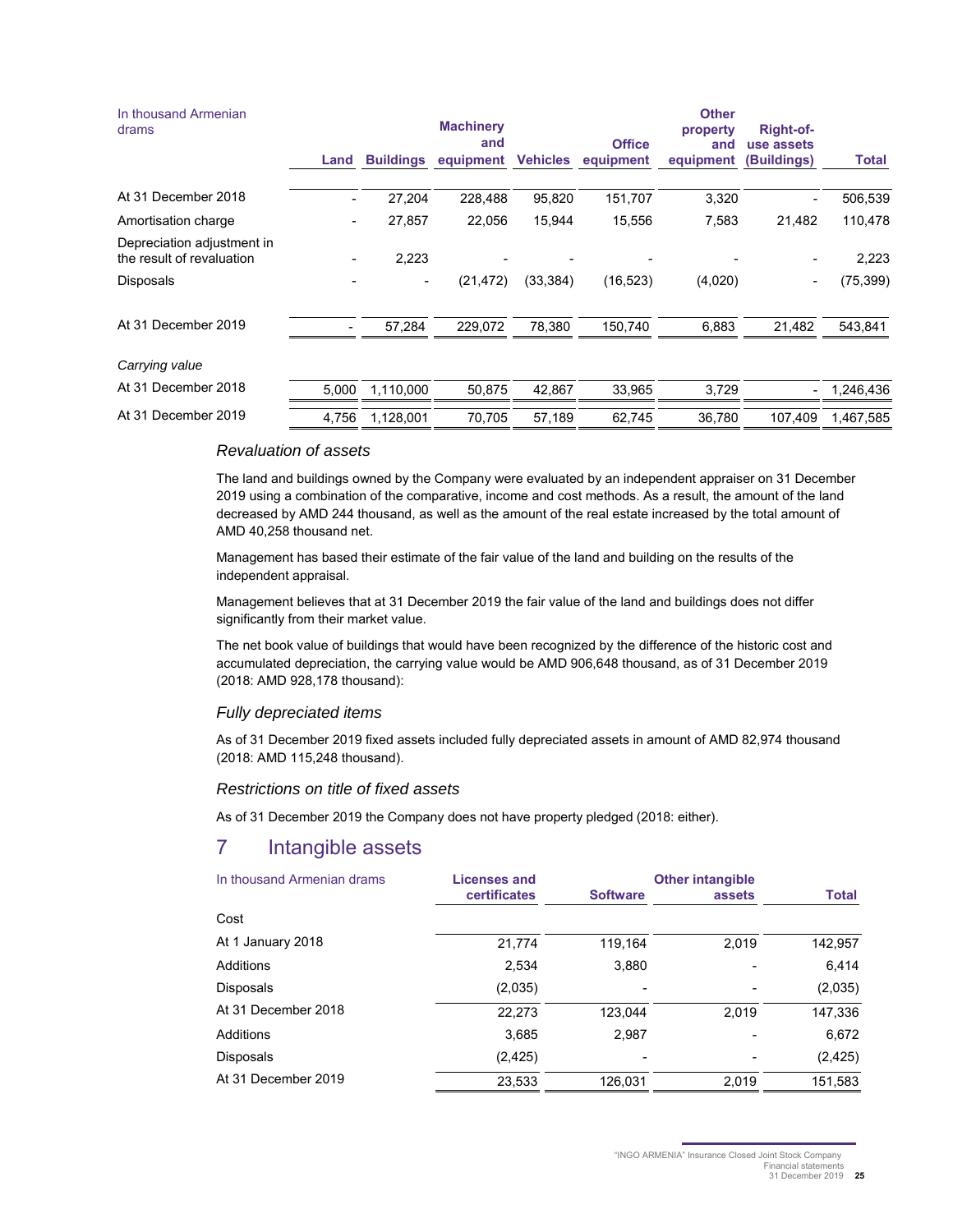| Accumulated amortisation |          |        |       |          |
|--------------------------|----------|--------|-------|----------|
| At 1 January 2018        | 21,185   | 65,682 | 925   | 87,792   |
| Amortization charge      | 2,089    | 15,645 | 201   | 17,935   |
| <b>Disposals</b>         | (2,035)  |        |       | (2,035)  |
| At 31 December 2018      | 21,239   | 81,327 | 1,126 | 103,692  |
| Amortization charge      | 1,949    | 14,250 | 202   | 16,401   |
| <b>Disposals</b>         | (2, 425) |        |       | (2, 425) |
| At 31 December 2019      | 20,763   | 95,577 | 1,328 | 117,668  |
| Carrying value           |          |        |       |          |
| At 31 December 2018      | 1.034    | 41.717 | 893   | 43,644   |
| At 31 December 2019      | 2,770    | 30,454 | 691   | 33,915   |
|                          |          |        |       |          |

As of 31 December 2019, the Company does not possess any intangible assets pledged as security for liabilities or whose title is otherwise restricted (2018: either).

## 8 Other assets

| In thousand Armenian drams                     | <b>31 December 2019</b> | <b>31 December 2018</b> |
|------------------------------------------------|-------------------------|-------------------------|
| Receivables on direct claims                   | 124,105                 | 48,639                  |
| Receivables on property and equipment disposal |                         | 3,008                   |
| Other financial assets                         | 124,105                 | 51,647                  |
| Less loss allowance                            |                         |                         |
| Total other financial assets                   | 124,105                 | 51,647                  |
| Prepayments and other receivables              | 86,847                  | 62,379                  |
| Settlements with employees                     |                         | 143                     |
| Other                                          | 1,691                   | 1,959                   |
| Total non-financial assets                     | 88,538                  | 64,481                  |
| Total other assets                             | 212,643                 | 116,128                 |

Reconciliation of allowance account for losses on other assets is as follows:

| In thousand Armenian drams                   | <b>Total</b> |
|----------------------------------------------|--------------|
| At 1 January 2018                            |              |
| Reversal for the year<br>Recoveries          | (75)<br>75   |
| At 31 December 2018                          |              |
| Expenses for the year<br>Amounts written off | 895<br>(895) |
| At 31 December 2019                          |              |

"INGO ARMENIA" Insurance Closed Joint Stock Company Financial statements 31 December 2019 **26**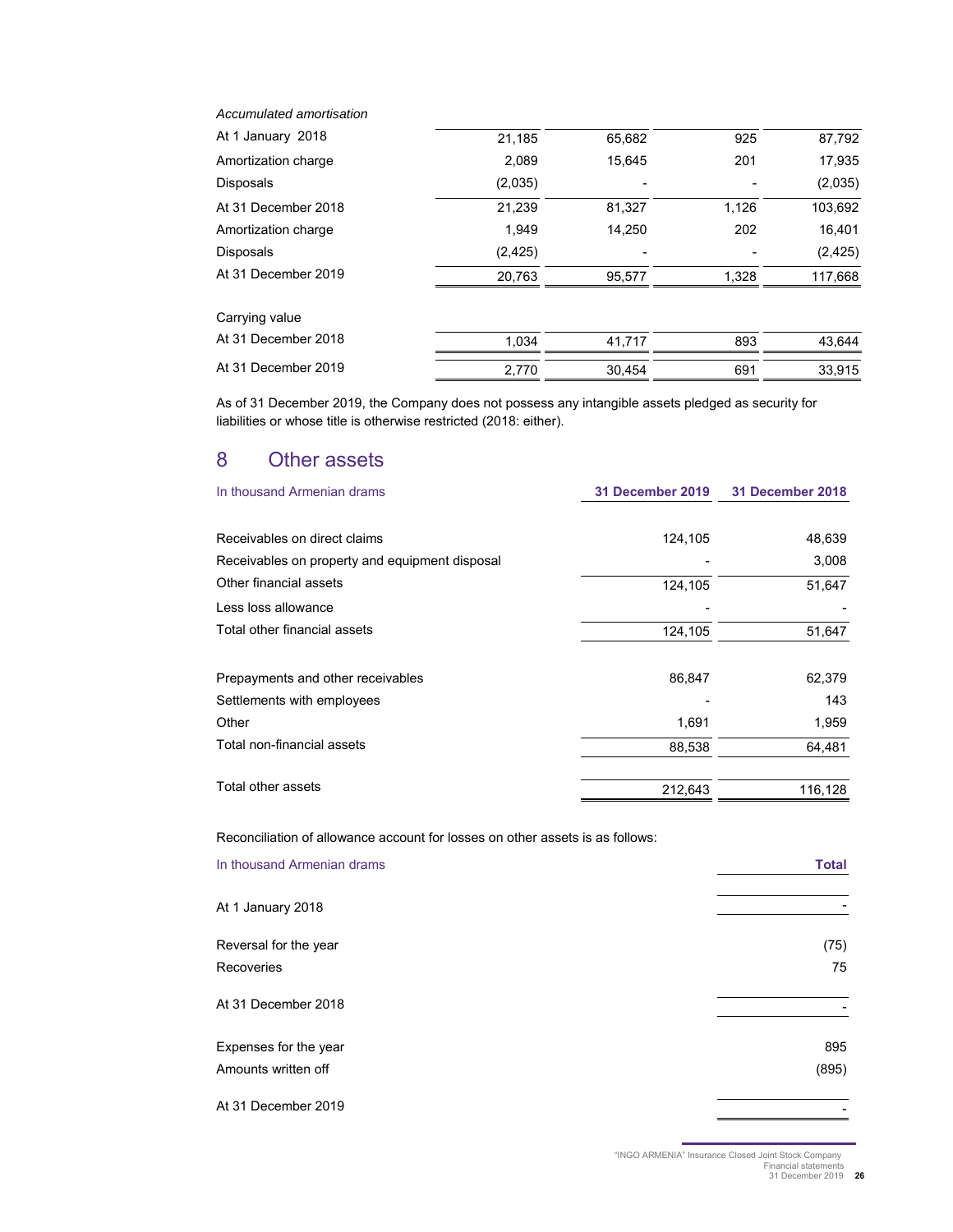## 9 Deferred acquisition costs

The following table demonstrates the reconciliation of acquisition costs deferred during the period:

| In thousand Armenian drams       | <b>Total</b> |
|----------------------------------|--------------|
| At 1 January 2018                | 436,148      |
| Acquisition costs deferred       | 842,675      |
| Recognition of expense (Note 24) | (959, 378)   |
| At 31 December 2018              | 319,445      |
| Acquisition costs deferred       | 1,311,387    |
| Recognition of expense (Note 24) | (1,294,005)  |
| At 31 December 2019              | 336.827      |

## 10 Insurance receivables

| In thousand Armenian drams      | 2019      | 2018      |
|---------------------------------|-----------|-----------|
| Amounts due from policyholders  | 1,439,705 | 1,657,537 |
| Amounts due from reinsurers     | 74,093    | 94,505    |
| Amounts due from intermediaries | 109,339   | 166,106   |
| Subrogation                     | 60,083    | 86,098    |
| Less allowance for impairment   | (194,066) | (195,380) |
| Total insurance receivables     | 1,489,154 | 1,808,866 |

Reconciliation allowance for impairment in respect of insurance receivables during the year is as follows:

| In thousand Armenian drams | <b>Total</b> |
|----------------------------|--------------|
| At 1 January 2018          | 203,046      |
| Expenses for the year      | 44,458       |
| Amounts written off        | (80, 297)    |
| Recoveries                 | 28,173       |
| At 31 December 2018        | 195,380      |
| Expenses for the year      | 66,043       |
| Amounts written off        | (83, 124)    |
| Recoveries                 | 15,767       |
| At 31 December 2019        | 194,066      |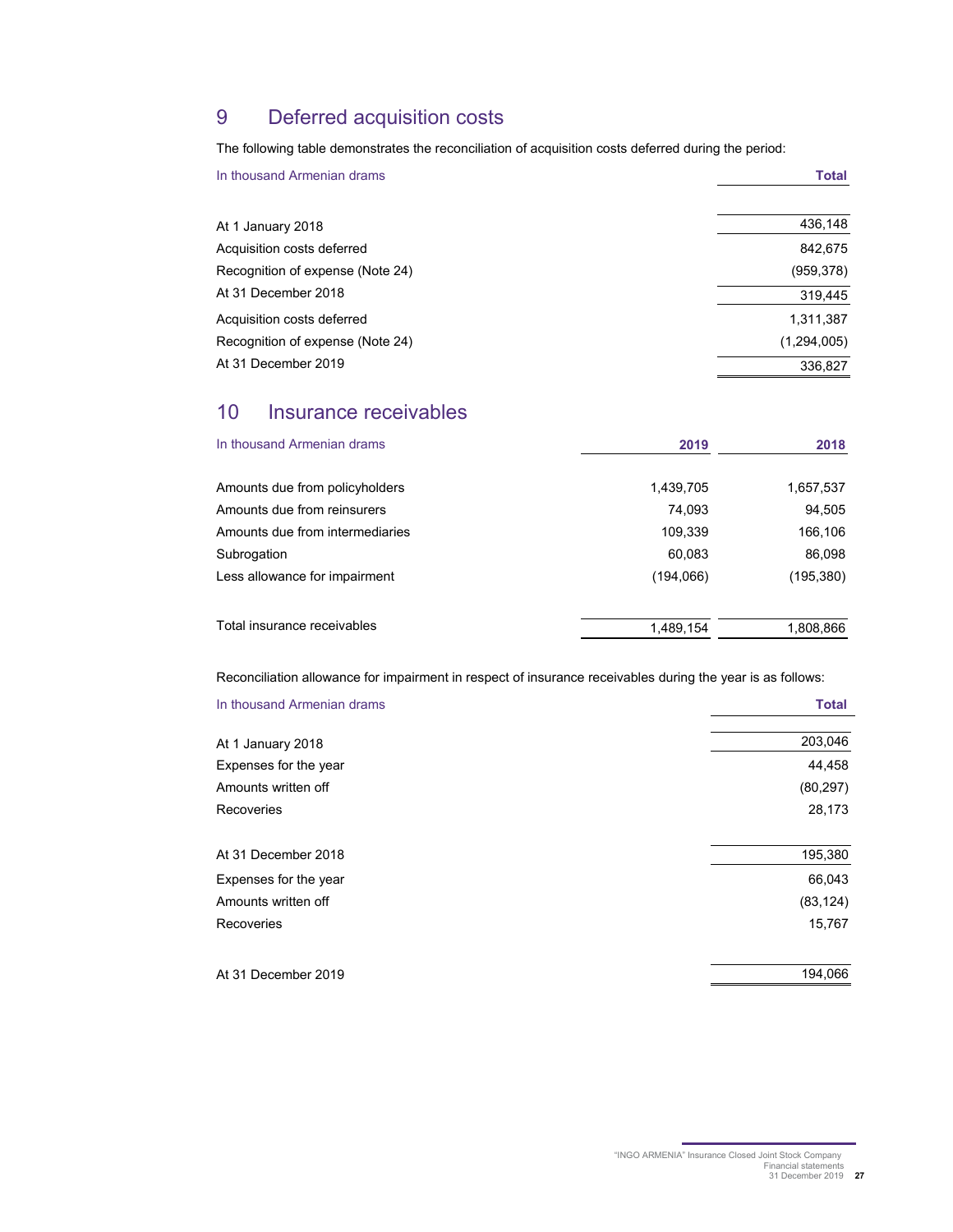## 11 Amounts due from other financial institutions

| In thousand Armenian drams                          | 2019      | 2018      |
|-----------------------------------------------------|-----------|-----------|
| Deposits in banks                                   | 2,091,072 | 2,502,283 |
| Total amounts due from other financial institutions | 2,091,072 | 2,502,283 |

Deposits are not impaired or overdue.

All deposits in banks have more than 90 days of maturity (or they are shorter-term, but the maturities are regularly reconsidered and prolonged.

As of 31 December 2019 deposits in other financial institutions in amount of AMD 1,657,765 thousand (79%) were due from 3 banks (2018: AMD 2,161,198 thousand (86%) were due from 4 banks).

## 12 Investments available for sale

| In thousand Armenian drams | 2019      | 2018      |
|----------------------------|-----------|-----------|
| Unquoted investments       |           |           |
| RA state bonds             | 3,143,287 | 2,426,067 |
| <b>Shares</b>              | 50,000    | 50,000    |
| Less loss allowance        | (50,000)  |           |
| Quoted investments         |           |           |
| Corporate bonds            | 876,185   | 303,613   |
| <b>Total investments</b>   | 4,019,472 | 2,779,680 |

All debt securities have fixed coupons.

The fair value of unquoted available-for-sale debt securities is measured using a valuation technique, which uses current market rates to discount future cash flows of the financial instruments.

Available for sale debt securities by effective interest rates and maturity dates comprise:

| In thousand Armenian drams | 2019          |                 |              | 2018            |  |
|----------------------------|---------------|-----------------|--------------|-----------------|--|
|                            | $\frac{9}{6}$ | <b>Maturity</b> | %            | <b>Maturity</b> |  |
| Unquoted investments       |               |                 |              |                 |  |
| RA state bonds             | 6.38-9.94     | 2022-2047       | 6.81-10.65   | 2020-2047       |  |
| Quoted investments         |               |                 |              |                 |  |
| Corporate bonds            | 8.24-9.67     | 2020-2021       | $9.2 - 9.75$ | 2019-2021       |  |

Debt securities available for sale at fair value of AMD 1,532,452 thousand (2018: AMD 1,892,832 thousand) were pledged under repurchase agreements with other banks, with no right to sell or re-pledge by the counterparty. These have been reclassified as securities pledged under repurchase agreements on the face of the balance sheet (Note 17).

> "INGO ARMENIA" Insurance Closed Joint Stock Company Financial statements 31 December 2019 **28**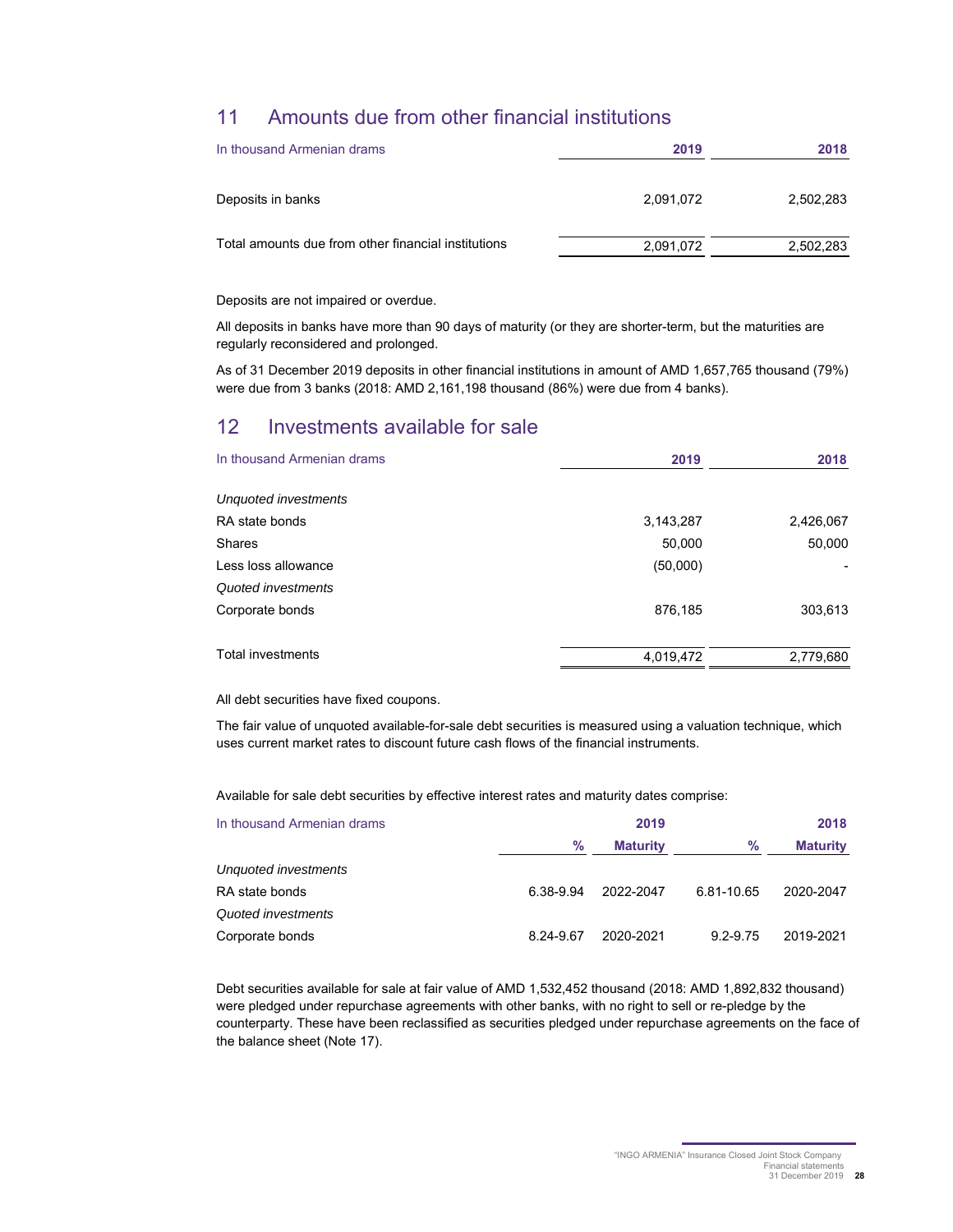## 13 Cash and cash equivalents

| In thousand Armenian drams      | 2019   | 2018   |
|---------------------------------|--------|--------|
| Cash on hand                    | 4,197  | 1,433  |
| Bank accounts                   | 22,706 | 71,623 |
| Total cash and cash equivalents | 26,903 | 73,056 |

As of 31 December 2019 the bank accounts in amount of AMD 14,593 thousand (64%) is due from 2 banks (2018: AMD 60,241 thousand (84%) due from 4 banks).

## 14 Share capital

As of 31 December 2019 the Company's registered and paid-in share capital was AMD 2,536,260 thousand. In accordance with the Company's statues, the share capital consists of 4,124 shares, all of which have a nominal value of AMD 615,000 each.

The respective shareholding as of 31 December 2019 and 2018 may be specified as follows:

| In thousand Armenian drams | Paid-in share capital | % of total paid-in<br>capital |
|----------------------------|-----------------------|-------------------------------|
| Levon Altunyan             | 634.065               | 25                            |
| "Invest Polis" CJSC        | 1,902,195             | 75                            |
|                            | 2,536,260             | 100                           |

As of 31 December 2019, the Company did not possess any of its own shares.

The holders of ordinary shares are entitled to receive dividends as declared and are entitled to one vote per share at annual and general meetings of the Company.

Distributable among shareholders reserves equal the amount of retained earnings, determined according to the Armenian legislation. Non-distributable reserves are represented by a reserve fund, which is created as required by the statutory regulations, in respect of general insurance risks, including future losses and other unforeseen risks or contingencies. The reserve has been created in accordance with the Company's statutes that provide for the creation of a reserve for these purposes of not less than 15% of the Company's share capital reported in statutory books. In 2019 the Company increased its general reserve by AMD 11,089 thousand (2018: AMD 25,054 thousand) using the retained earnings.

## 15 Insurance contract liabilities

| In thousand Armenian                |                                                    |                              | 2019                             |                                                    |                              | 2018                             |
|-------------------------------------|----------------------------------------------------|------------------------------|----------------------------------|----------------------------------------------------|------------------------------|----------------------------------|
| drams                               | <b>Insurance</b><br>contract<br><b>liabilities</b> | <b>Reinsurance</b><br>assets | <b>Net</b><br><b>liabilities</b> | <b>Insurance</b><br>contract<br><b>liabilities</b> | <b>Reinsurance</b><br>assets | <b>Net</b><br><b>liabilities</b> |
| Unearned premiums                   | 4,834,879                                          | (2,100,736)                  | 2.734.143                        | 4,055,100                                          | (1,460,100)                  | 2,595,000                        |
| Claims incurred but not<br>reported | 981.045                                            | (174,348)                    | 806.697                          | 318,900                                            | (37,000)                     | 281,900                          |
| Notified claims                     | 386.755                                            | (37, 227)                    | 349.528                          | 685.411                                            | (241, 046)                   | 444.365                          |
| As of 31 December                   | 6,202,679                                          | (2,312,311)                  | 3,890,368                        | 5.059.411                                          | (1,738,146)                  | 3,321,265                        |

"INGO ARMENIA" Insurance Closed Joint Stock Company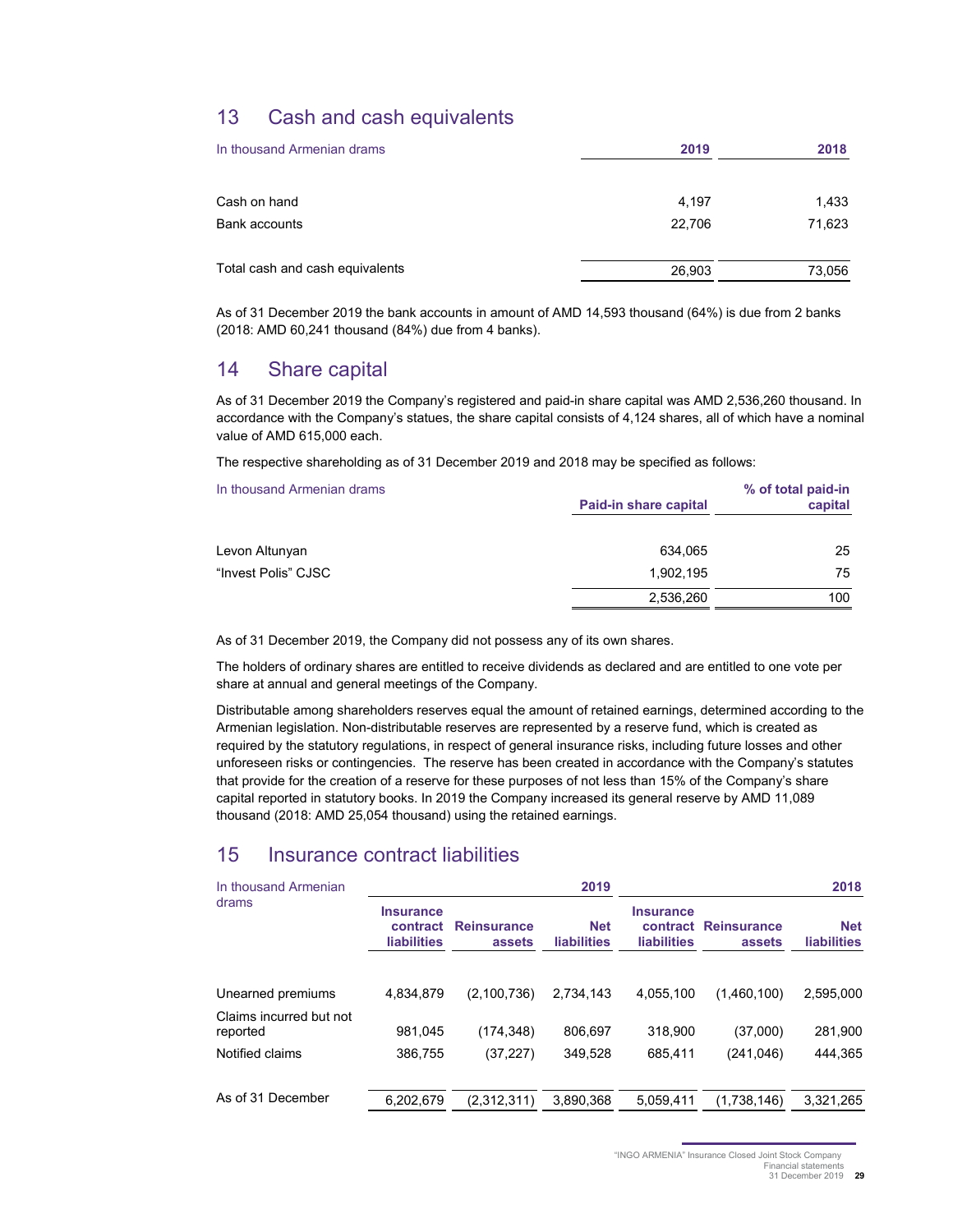The following tables show the changes in the insurance liabilities and related reinsurance assets during the period:

## *Unearned premium*

| In thousand Armenian drams                                | <b>Insurance contract</b><br><b>liabilities</b> | <b>Reinsurance</b><br>assets | <b>Net liabilities</b> |
|-----------------------------------------------------------|-------------------------------------------------|------------------------------|------------------------|
| At 1 January 2018                                         | 4,169,635                                       | (1,570,330)                  | 2,599,305              |
| Premiums written during the year                          | 10,153,610                                      | (2,540,870)                  | 7,612,740              |
| Premiums earned during the year                           | (10, 268, 145)                                  | 2,651,100                    | (7,617,045)            |
| At 31 December 2018                                       | 4,055,100                                       | (1,460,100)                  | 2,595,000              |
| Premiums written during the year                          | 13,366,884                                      | (4, 140, 772)                | 9,226,112              |
| Premiums earned during the year                           | (12, 587, 105)                                  | 3,500,136                    | (9,086,969)            |
| At 31 December 2019                                       | 4,834,879                                       | (2, 100, 736)                | 2,734,143              |
| Claims provision                                          |                                                 |                              |                        |
| In thousand Armenian drams                                | <b>Insurance</b><br>contract liabilities        | <b>Reinsurance</b><br>assets | <b>Net liabilities</b> |
| Claims incurred but not reported                          | 285,424                                         | (44, 513)                    | 240,911                |
| Notified claims                                           | 959,227                                         | (566, 037)                   | 393,190                |
| At 1 January 2018                                         | 1,244,651                                       | (610, 550)                   | 634,101                |
| Total change in provision for claims<br>notified and IBNR | 5,436,617                                       | (145, 734)                   | 5,290,883              |
| Claims paid                                               | (5,676,957)                                     | 478,238                      | (5, 198, 719)          |
| At 31 December 2018                                       | 1,004,311                                       | (278, 046)                   | 726,265                |
|                                                           |                                                 |                              |                        |
| Claims incurred but not reported                          | 318,900                                         | (37,000)                     | 281,900                |
| Notified claims                                           | 685,411                                         | (241, 046)                   | 444,365                |
| At 31 December 2018                                       | 1,004,311                                       | (278, 046)                   | 726,265                |
| Total change in provision for<br>claims notified and IBNR | 6,923,662                                       | (379, 194)                   | 6,544,468              |
| Claims paid                                               | (6, 560, 173)                                   | 445,665                      | (6, 114, 508)          |
| At 31 December 2019                                       |                                                 |                              |                        |
|                                                           | 1,367,800                                       | (211, 575)                   | 1,156,225              |
| Claims incurred but not reported                          | 386,755                                         | (37, 227)                    | 349,528                |
| Notified claims                                           | 981,045                                         | (174, 348)                   | 806,697                |
| At 31 December 2019                                       | 1,367,800                                       | (211, 575)                   | 1,156,225              |

<sup>&</sup>quot;INGO ARMENIA" Insurance Closed Joint Stock Company Financial statements 31 December 2019 **30**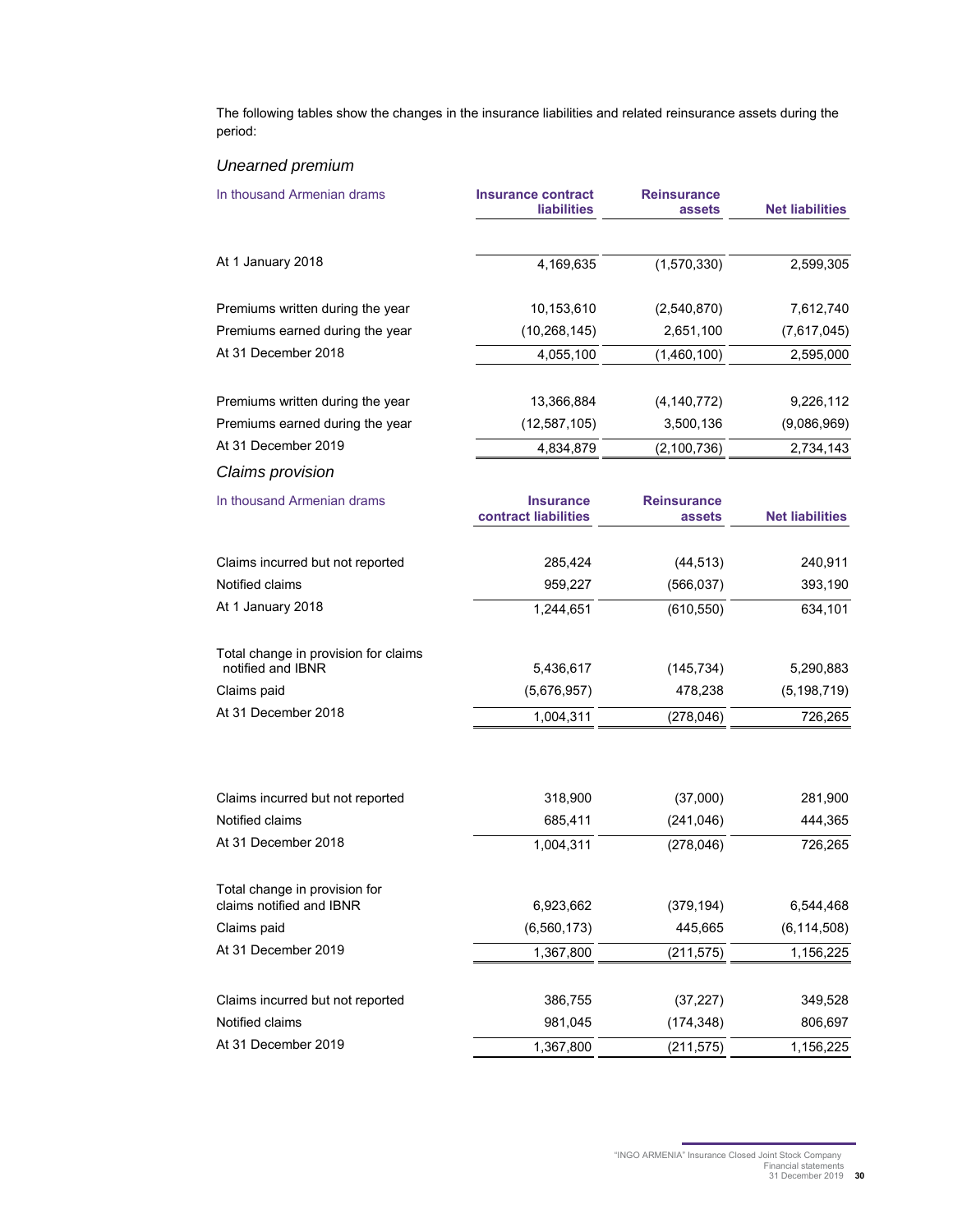## 16 Insurance payables

| In thousand Armenian drams                            | 2019    | 2018      |
|-------------------------------------------------------|---------|-----------|
| Amounts payable to policyholders                      | 31.080  | 40.430    |
| Amounts payable to reinsurers                         | 627.011 | 1,043,883 |
| Amounts payable to agents, brokers and intermediaries | 67.874  | 85.830    |
| Amounts payable on direct claims                      | 5.413   | 22.664    |
| Total insurance payables                              | 731,378 | 1,192,807 |

## 17 Securities pledged under repurchase agreements

| In thousand Armenian drams                    | <b>Asset</b> |           | Liability |           |
|-----------------------------------------------|--------------|-----------|-----------|-----------|
|                                               | 2019         | 2018      | 2019      | 2018      |
| Financial assets available for sale (note 12) | 1.532.452    | 1.892.832 | 1.409.828 | 1,797,120 |
|                                               | 1,532,452    | 1.892.832 | 1.409.828 | 1,797,120 |

## 18 Revenues of future periods

Revenues of future periods relate to deferred reinsurance commissions, the reconciliation of which is presented below:

| In thousand Armenian drams       | <b>Total</b> |
|----------------------------------|--------------|
| At 1 January 2018                | 156,992      |
| Deferred reinsurance commissions | 221,790      |
| Recognition of income (Note 21)  | (262, 508)   |
| At 31 December 2018              | 116,274      |
| Deferred reinsurance commissions | 250,420      |
| Recognition of income (Note 21)  | (246, 575)   |
| At 31 December 2019              | 120.119      |

## 19 Other liabilities

| In thousand Armenian drams                           | 2019    | 2018    |
|------------------------------------------------------|---------|---------|
| Other liabilities (financial)                        |         |         |
| Lease liabilities                                    | 111,808 |         |
| Accounts payables                                    | 39,579  | 49,903  |
| Accounts payables to Armenian Motor Insurers' Bureau | 17,133  | 25,002  |
| Staff related liabilities                            | 215,142 | 124,952 |
| Other accounts payables                              | 30,347  | 32,830  |
|                                                      | 414,009 | 232,687 |
| Other liabilities (non-financial)                    |         |         |
| Tax payable, other than income tax                   | 54.090  | 42,104  |
| <b>Total other liabilities</b>                       | 468,099 | 274,791 |

"INGO ARMENIA" Insurance Closed Joint Stock Company

Financial statements 31 December 2019 **31**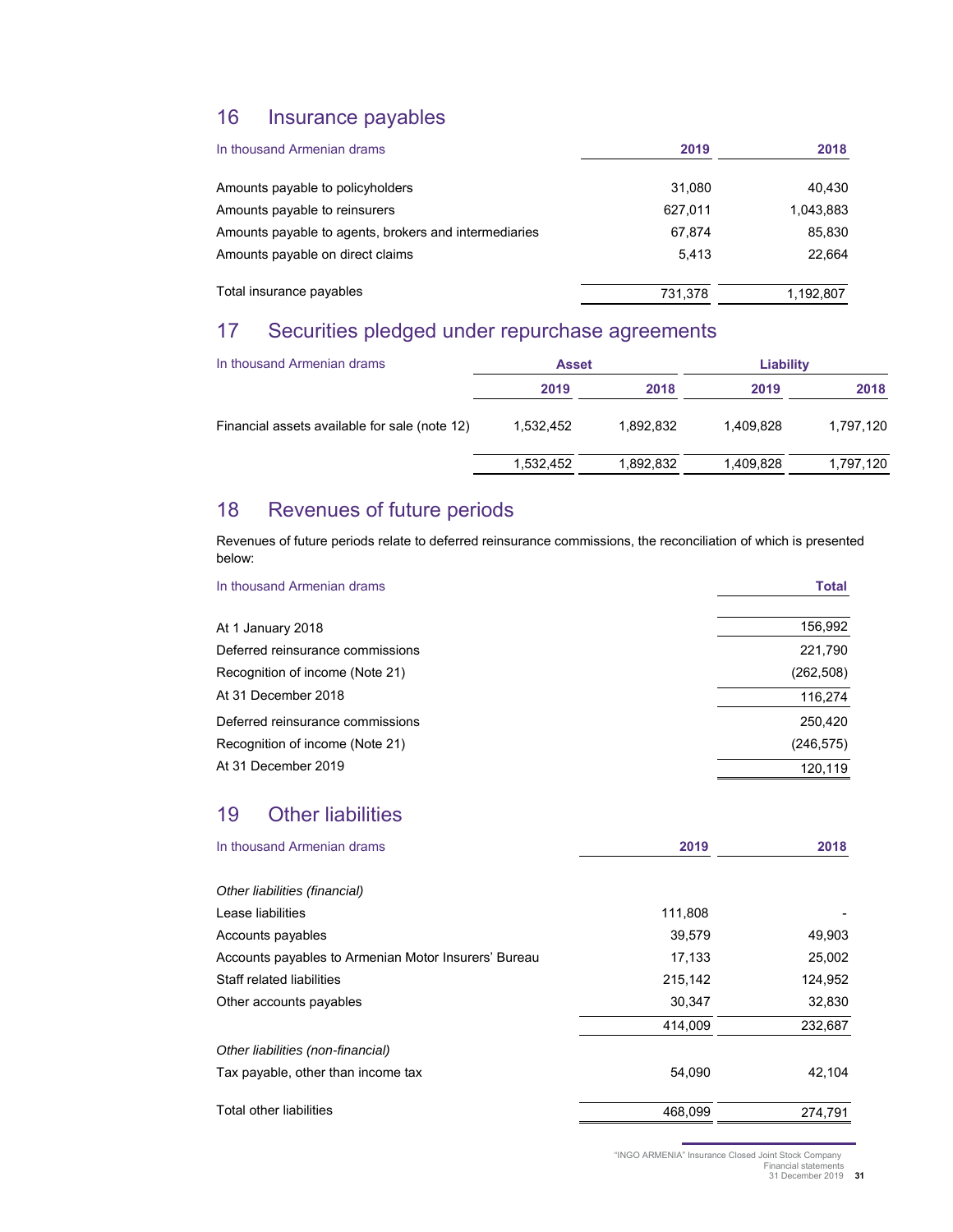## 20 Premiums written

In thousand Armenian drams

|                           | <b>Gross</b><br>premiums<br>written | Change in the<br>gross<br>provision for<br>unearned<br>premiums | <b>Gross</b><br>insurance<br>premium<br>revenue | <b>Insurance</b><br>premium<br>impairment<br>charge | Gross<br>insurance<br>premium<br>revenue after<br>impairment | Written<br>premiums<br>ceded to<br>reinsurers | Reinsurers'<br>share of<br>change in the<br>gross<br>provision for<br>unearned<br>premiums | <b>Ceded earned</b><br>premiums | <b>Net insurance</b><br>premium<br>revenue |
|---------------------------|-------------------------------------|-----------------------------------------------------------------|-------------------------------------------------|-----------------------------------------------------|--------------------------------------------------------------|-----------------------------------------------|--------------------------------------------------------------------------------------------|---------------------------------|--------------------------------------------|
| Accident                  | 509,196                             | (37,960)                                                        | 471,236                                         | (270)                                               | 470,966                                                      | (258, 441)                                    | 18,014                                                                                     | (240, 427)                      | 230,539                                    |
| Health                    | 3,378,529                           | (95, 503)                                                       | 3,283,026                                       | 3,188                                               | 3,286,214                                                    | (36, 706)                                     | (22, 288)                                                                                  | (58, 994)                       | 3,227,220                                  |
| Motor                     | 708,376                             | (102, 461)                                                      | 605,915                                         | 1,072                                               | 606,987                                                      | (482, 350)                                    | 42,820                                                                                     | (439, 530)                      | 167,457                                    |
| Aircrafts                 | 60,904                              | (25, 845)                                                       | 35,059                                          |                                                     | 35,059                                                       | (56, 769)                                     | 23,822                                                                                     | (32, 947)                       | 2,112                                      |
| Cargo                     | 144,026                             | (3,099)                                                         | 140,927                                         | (1,754)                                             | 139,173                                                      | (133, 330)                                    | 3,852                                                                                      | (129, 478)                      | 9,695                                      |
| Fire and natural diseases | 2,769,587                           | (509, 935)                                                      | 2,259,652                                       | (104)                                               | 2,259,548                                                    | (2,660,204)                                   | 523,669                                                                                    | (2, 136, 535)                   | 123,013                                    |
| Voluntary motor liability | 36,147                              | (9,401)                                                         | 26,746                                          |                                                     | 26,746                                                       | (27, 754)                                     | 6,996                                                                                      | (20, 758)                       | 5,988                                      |
| Aircraft liability        | 48,348                              | (11, 505)                                                       | 36,843                                          |                                                     | 36,843                                                       | (46, 075)                                     | 12,306                                                                                     | (33, 769)                       | 3,074                                      |
| General liability         | 228,463                             | (7, 153)                                                        | 221,310                                         | (78)                                                | 221,232                                                      | (207, 105)                                    | 23,582                                                                                     | (183, 523)                      | 37,709                                     |
| Financial losses          | 105,038                             | 41,371                                                          | 146,409                                         |                                                     | 146,409                                                      | (100, 589)                                    | (42, 296)                                                                                  | (142, 885)                      | 3,524                                      |
| Travel                    | 318,088                             | (59, 737)                                                       | 258,351                                         | 739                                                 | 259,090                                                      | (131, 449)                                    | 50,159                                                                                     | (81,290)                        | 177,800                                    |
| <b>CMTPL</b>              | 5,060,182                           | 41,449                                                          | 5,101,631                                       | (10, 944)                                           | 5,090,687                                                    |                                               |                                                                                            |                                 | 5,090,687                                  |
| As of December 31         | 13,366,884                          | (779,779)                                                       | 12,587,105                                      | (8, 151)                                            | 12,578,954                                                   | (4, 140, 772)                                 | 640,636                                                                                    | (3,500,136)                     | 9,078,818                                  |

Insurance Closed Joint Stock Company "INGO ARMENIA" Financial statements 31 December 2019 **32**

**2019**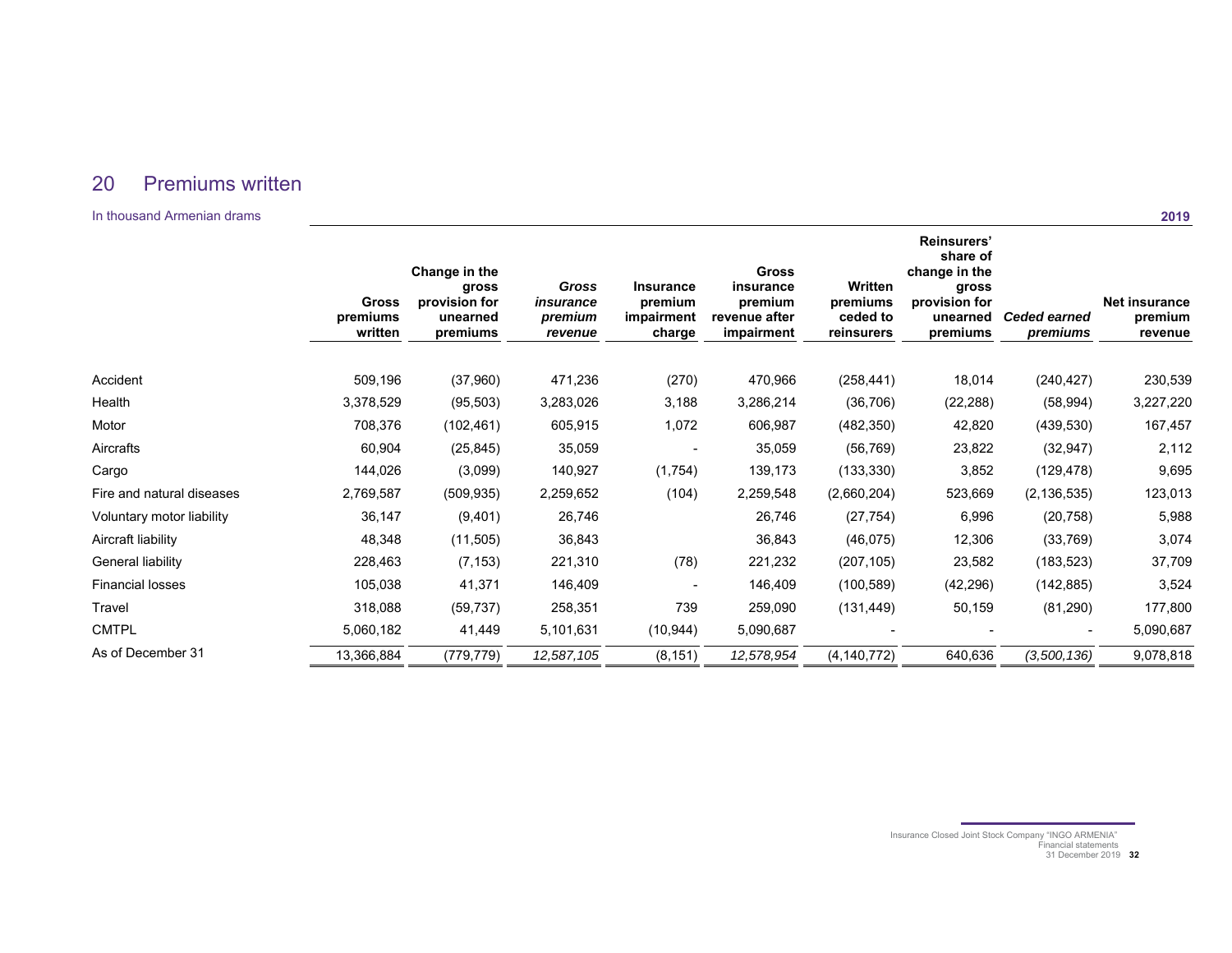|                           | <b>Gross</b><br>premiums<br>written | Change in the<br>gross<br>provision for<br>unearned<br>premiums | <b>Gross</b><br>insurance<br>premium<br>revenue | <b>Insurance</b><br>premium<br>impairment<br>charge | <b>Gross</b><br>insurance<br>premium<br>revenue after<br>impairment | Written<br>premiums<br>ceded to<br>reinsurers | Reinsurers'<br>share of<br>change in the<br>gross<br>provision for<br>unearned<br>premiums | <b>Ceded earned</b><br>premiums | <b>Net insurance</b><br>premium<br>revenue |
|---------------------------|-------------------------------------|-----------------------------------------------------------------|-------------------------------------------------|-----------------------------------------------------|---------------------------------------------------------------------|-----------------------------------------------|--------------------------------------------------------------------------------------------|---------------------------------|--------------------------------------------|
|                           |                                     |                                                                 |                                                 |                                                     |                                                                     |                                               |                                                                                            |                                 |                                            |
| Accident                  | 414,936                             | 59,819                                                          | 474,755                                         | 935                                                 | 475,690                                                             | (200, 487)                                    | (65, 207)                                                                                  | (265, 694)                      | 209,996                                    |
| Health                    | 3,032,152                           | (1,689)                                                         | 3,030,463                                       | 1,130                                               | 3,031,593                                                           | (93, 443)                                     | (89, 329)                                                                                  | (182, 772)                      | 2,848,821                                  |
| Motor                     | 547,849                             | (11, 653)                                                       | 536,196                                         | (3,052)                                             | 533,144                                                             | (403, 601)                                    | 128,915                                                                                    | (274, 686)                      | 258,458                                    |
| Aircrafts                 | 22,131                              | 19,084                                                          | 41,215                                          | 256                                                 | 41,471                                                              | (16, 774)                                     | (6, 117)                                                                                   | (22, 891)                       | 18,580                                     |
| Cargo                     | 86,562                              | 28,566                                                          | 115,128                                         | 83                                                  | 115,211                                                             | (76,093)                                      | (26, 929)                                                                                  | (103, 022)                      | 12,189                                     |
| Fire and natural diseases | 1,497,373                           | 33,481                                                          | 1,530,854                                       | 11,281                                              | 1,542,135                                                           | (1,377,392)                                   | (43, 564)                                                                                  | (1,420,956)                     | 121,179                                    |
| Voluntary motor liability | 18,694                              | (303)                                                           | 18,391                                          | $\overline{\phantom{a}}$                            | 18,391                                                              | (14, 686)                                     | 4,735                                                                                      | (9,951)                         | 8,440                                      |
| Aircraft liability        | 26,110                              | 5,986                                                           | 32,096                                          |                                                     | 32,096                                                              | (18, 598)                                     | (1,660)                                                                                    | (20, 258)                       | 11,838                                     |
| General liability         | 186,147                             | (2,062)                                                         | 184,085                                         | 14                                                  | 184,099                                                             | (127, 361)                                    | (9,069)                                                                                    | (136, 430)                      | 47,669                                     |
| <b>Financial losses</b>   | 144,050                             | 7,591                                                           | 151,641                                         | 530                                                 | 152,171                                                             | (138, 510)                                    | (6,015)                                                                                    | (144, 525)                      | 7,646                                      |
| Travel                    | 238,386                             | (3,791)                                                         | 234,595                                         | (1,047)                                             | 233,548                                                             | (73, 925)                                     | 4,010                                                                                      | (69, 915)                       | 163,633                                    |
| <b>CMTPL</b>              | 3,939,220                           | (20, 494)                                                       | 3,918,726                                       | (48, 318)                                           | 3,870,408                                                           |                                               |                                                                                            |                                 | 3,870,408                                  |
| As of December 31         | 10,153,610                          | 114,535                                                         | 10,268,145                                      | (38, 188)                                           | 10,229,957                                                          | (2,540,870)                                   | (110, 230)                                                                                 | (2,651,100)                     | 7,578,857                                  |

Insurance Closed Joint Stock Company "INGO ARMENIA" Financial statements 31 December 2019 **33**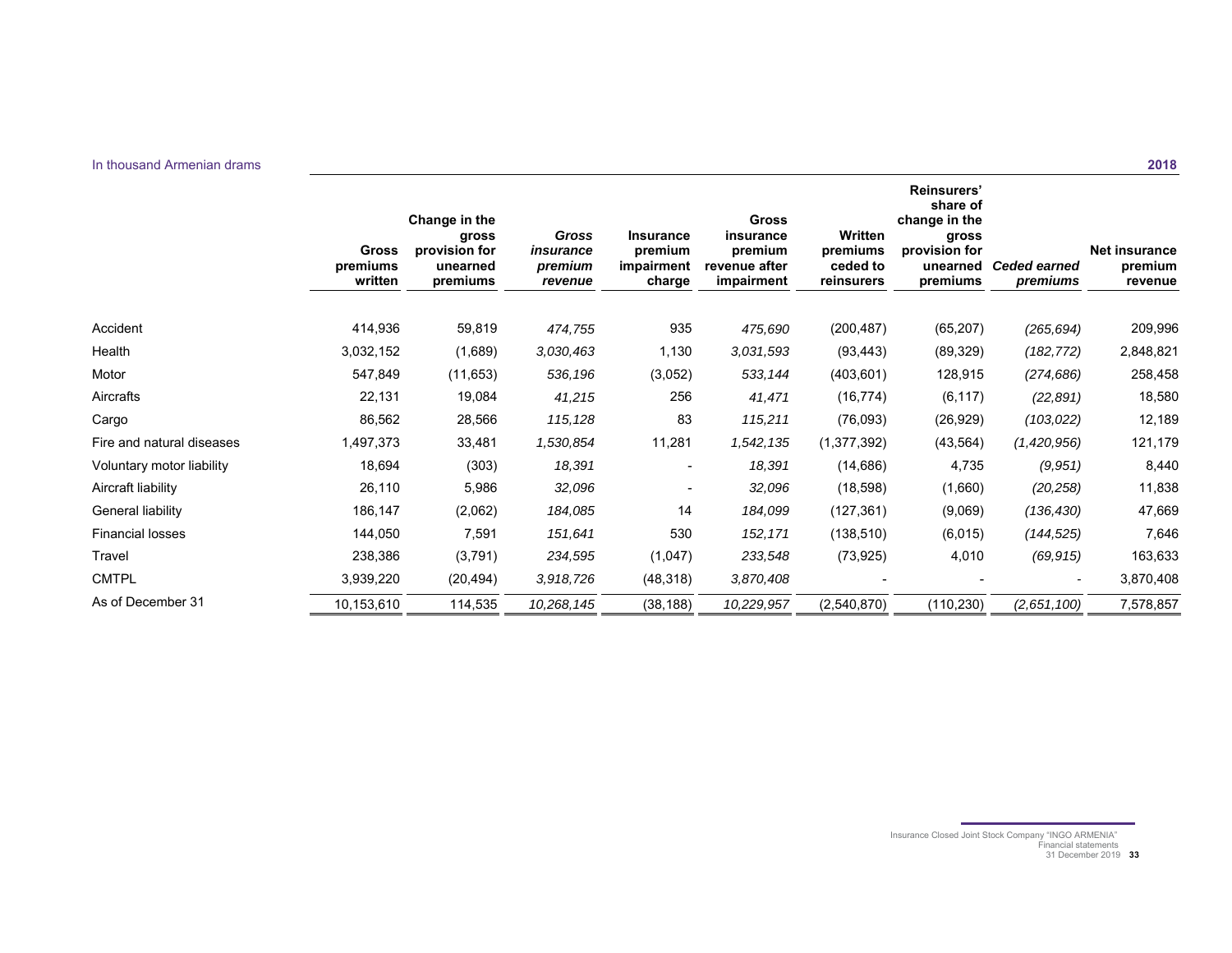## 21 Net reinsurance commission income

|                            |                                  |                                                                    | 2019                                    |                                  |                                                                    | 2018                                    |
|----------------------------|----------------------------------|--------------------------------------------------------------------|-----------------------------------------|----------------------------------|--------------------------------------------------------------------|-----------------------------------------|
| In thousand Armenian drams | <b>Reinsurance</b><br>commission | <b>Reinsurance</b><br>commission<br>refund as per<br>cancellations | <b>Net</b><br>reinsurance<br>commission | <b>Reinsurance</b><br>commission | <b>Reinsurance</b><br>commission<br>refund as per<br>cancellations | <b>Net</b><br>reinsurance<br>commission |
| Accident                   | 29,768                           | (1,408)                                                            | 28,360                                  | 35,642                           | (2,980)                                                            | 32,662                                  |
| Health                     | 15,900                           | (3,394)                                                            | 12,506                                  | 47,627                           | (7, 213)                                                           | 40,414                                  |
| Motor                      | 50,076                           | (2,511)                                                            | 47,565                                  | 41,826                           | (2,312)                                                            | 39,514                                  |
| Cargo                      | 8,526                            | (103)                                                              | 8,423                                   | 6,219                            | (8)                                                                | 6,211                                   |
| Fire and natural diseases  | 114,564                          | (2, 105)                                                           | 112,459                                 | 112,677                          | (2,665)                                                            | 110,012                                 |
| Voluntary motor liability  | 2,862                            | (104)                                                              | 2,758                                   | 1,766                            | (92)                                                               | 1,674                                   |
| General liability          | 26,757                           | (3,892)                                                            | 22,865                                  | 22,073                           | (605)                                                              | 21,468                                  |
| <b>Financial losses</b>    | 11,697                           | (1,033)                                                            | 10,664                                  | 10,218                           | (447)                                                              | 9,771                                   |
| Travel                     | 975                              |                                                                    | 975                                     | 782                              |                                                                    | 782                                     |
| Total                      | 261,125                          | (14, 550)                                                          | 246,575                                 | 278,830                          | (16, 322)                                                          | 262,508                                 |

## 22 Investment income

| In thousand Armenian drams                                   | 2019    | 2018    |
|--------------------------------------------------------------|---------|---------|
| Interest income from amounts due from financial institutions | 194.418 | 226.335 |
| Interest income from available-for-sale securities           | 489.821 | 357,692 |
| Total investment income                                      | 684.239 | 584.027 |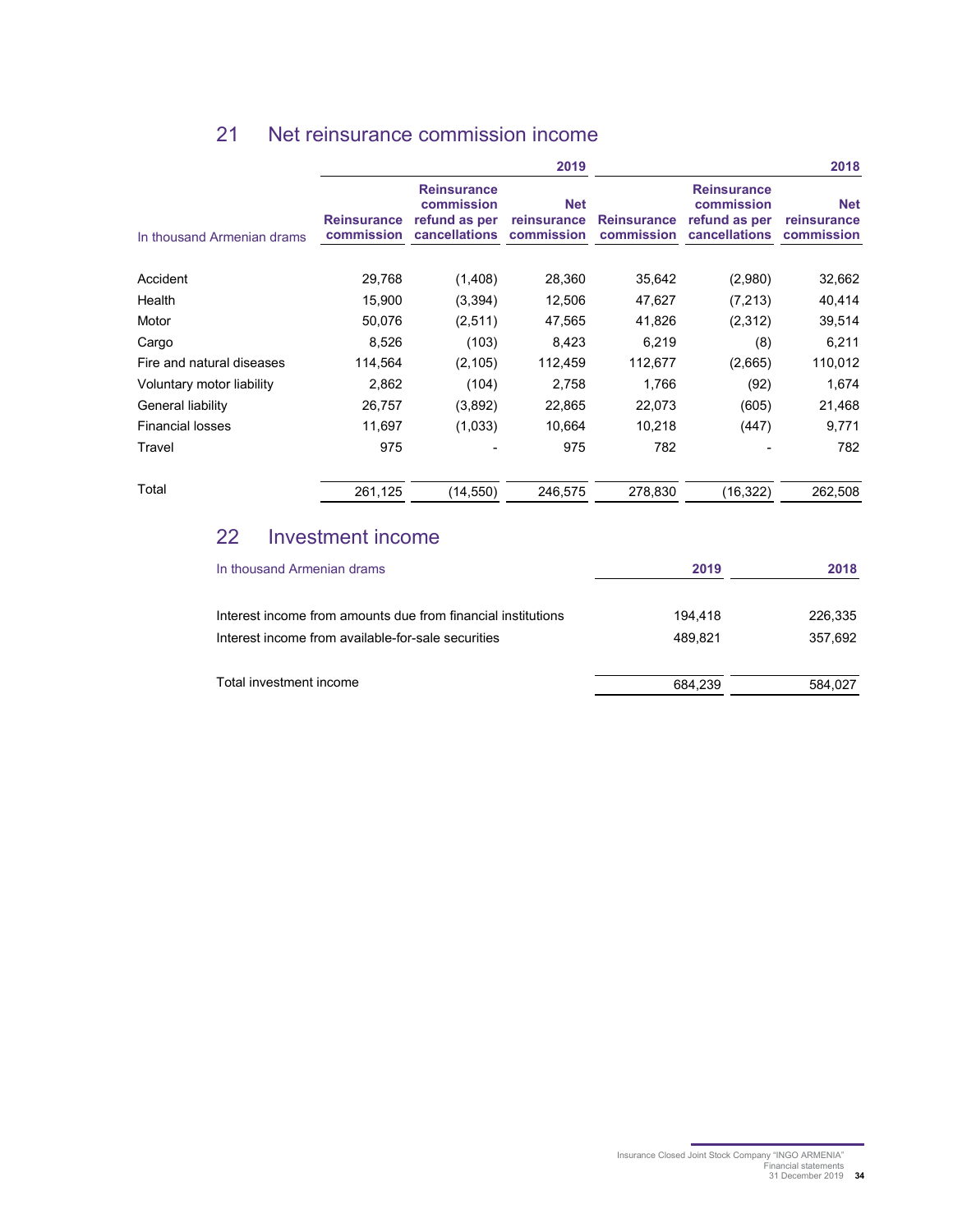## 23 Insurance claims

#### **In thousand Armenian drams**

|                                                                        | <b>Accident</b> | <b>Health</b> | <b>Motor</b> | Cargo     | <b>Fire and</b><br>natural<br>diseases | <b>Motor</b><br>liability | <b>General</b><br>liability | <b>Financial</b><br><b>losses</b> | <b>Travel</b> | <b>CMTPL</b>             | <b>Total</b> |
|------------------------------------------------------------------------|-----------------|---------------|--------------|-----------|----------------------------------------|---------------------------|-----------------------------|-----------------------------------|---------------|--------------------------|--------------|
|                                                                        |                 |               |              |           |                                        |                           |                             |                                   |               |                          |              |
| Current year claims                                                    | 47,491          | 2,417,610     | 226,068      | 91,046    | 44,687                                 | 1,753                     | 19,636                      | 115,150                           | 39,536        | 3,557,196                | 6,560,173    |
| Change in provisions for incurred but not reported<br>claims           | 1,835           | 8,250         | (1,239)      | 4,372     | (618)                                  | 8                         | 4,107                       | (7,997)                           | 897           | 58,240                   | 67,855       |
| Change in provisions for reported but not settled<br>claims            | 17,088          | 63,058        | 12,814       | 1,751     | 26,846                                 | 820                       | (5,370)                     | (123, 922)                        | (756)         | 303,305                  | 295,634      |
| Claims incurred                                                        | 66,414          | 2,488,918     | 237,643      | 97,169    | 70,915                                 | 2,581                     | 18,373                      | (16, 769)                         | 39,677        | 3,918,741                | 6,923,662    |
| Reinsurers' share in current year claims                               | (24, 501)       | (3,504)       | (171, 987)   | (81,960)  | (38, 869)                              | (1, 396)                  | (15, 237)                   | (108, 211)                        |               | $\sim$                   | (445, 665)   |
| Change in reinsurers' share in incurred but not<br>reported provisions | 698             | 1,621         | (1,642)      | (3,942)   | 173                                    | (88)                      | (5, 464)                    | 8,417                             |               | $\overline{\phantom{a}}$ | (227)        |
| Change in reinsurers' share in reported but not<br>settled claims      | (11, 873)       | 61            | (13, 478)    | (1,716)   | (26, 738)                              | (656)                     | (3,370)                     | 124,468                           |               |                          | 66,698       |
| Reinsurance share in claims incurred                                   | (35, 676)       | (1,822)       | (187,107)    | (87, 618) | (65, 434)                              | (2, 140)                  | (24, 071)                   | 24,674                            |               | -                        | (379, 194)   |
| Net insurance claims incurred                                          | 30,738          | 2,487,096     | 50,536       | 9,551     | 5,481                                  | 441                       | (5,698)                     | 7,905                             | 39,677        | 3,918,741                | 6,544,468    |

Insurance Closed Joint Stock Company "INGO ARMENIA" Financial statements 31 December 2019 **35**

2019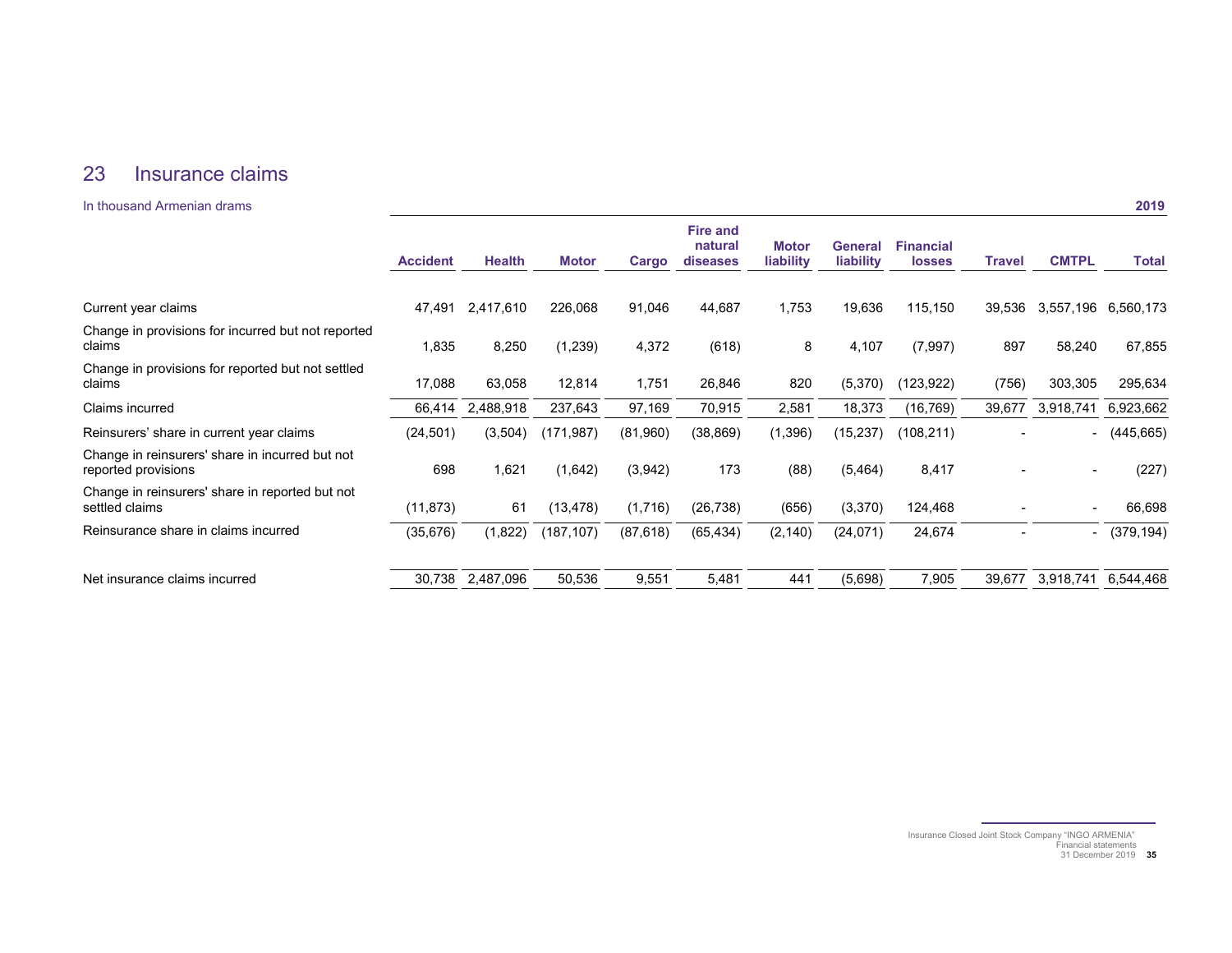#### In thousand Armenian drams

|                                                                        | <b>Accident</b> | <b>Health</b> | <b>Motor</b> | Cargo   | <b>Fire and</b><br>natural<br>diseases | <b>Motor</b><br>liability | <b>General</b><br>liability | <b>Financial</b><br><b>losses</b> | <b>Travel</b> | <b>CMTPL</b>             | <b>Total</b> |
|------------------------------------------------------------------------|-----------------|---------------|--------------|---------|----------------------------------------|---------------------------|-----------------------------|-----------------------------------|---------------|--------------------------|--------------|
|                                                                        |                 |               |              |         |                                        |                           |                             |                                   |               |                          |              |
| Current year claims                                                    | 76,861          | 2,315,661     | 263,667      | 5,363   | 77,826                                 | 2,415                     | 19,713                      | 151,175                           | 42,270        | 2,748,320                | 5,703,271    |
| Change in provisions for incurred but not<br>reported claims           | 4,543           | 44,678        | (1, 191)     | (277)   | (29, 455)                              | 54                        | 3,203                       | (1, 407)                          | (711)         | 14,040                   | 33,477       |
| Change in provisions for reported but not settled<br>claims            | 1,423           | 55,873        | 6,097        | (690)   | (315, 211)                             | 650                       | 62,541                      | (87, 635)                         | (9,036)       | (14, 143)                | (300, 131)   |
| Claims incurred                                                        | 82,827          | 2,416,212     | 268,573      | 4,396   | (266, 840)                             | 3,119                     | 85,457                      | 62,133                            | 32,523        | 2,748,217                | 5,436,617    |
| Reinsurers' share in current year claims                               | (62, 773)       | (18,991)      | (152, 632)   | (4,826) | (69,070)                               | (292)                     | (17, 578)                   | (152,077)                         |               |                          | (478, 239)   |
| Change in reinsurers' share in incurred but not<br>reported provisions | (3, 130)        | (1,534)       | 856          | 245     | 12,123                                 | (27)                      | (2, 363)                    | 1,343                             |               | $\overline{\phantom{0}}$ | 7,513        |
| Change in reinsurers' share in reported but not<br>settled claims      | 166             | 96            | (10, 922)    | 645     | 290,383                                | (560)                     | (42,072)                    | 87,256                            |               | ۰                        | 324,992      |
| Reinsurance share in claims incurred                                   | (65, 737)       | (20, 429)     | (162,698)    | (3,936) | 233,436                                | (879)                     | (62, 013)                   | (63, 478)                         |               | -                        | (145, 734)   |
| Net insurance claims incurred                                          | 17,090          | 2,395,783     | 105,875      | 460     | (33, 404)                              | 2,240                     | 23,444                      | (1, 345)                          | 32,523        | 2,748,217                | 5,290,883    |

Insurance Closed Joint Stock Company "INGO ARMENIA" Financial statements 31 December 2019 **36**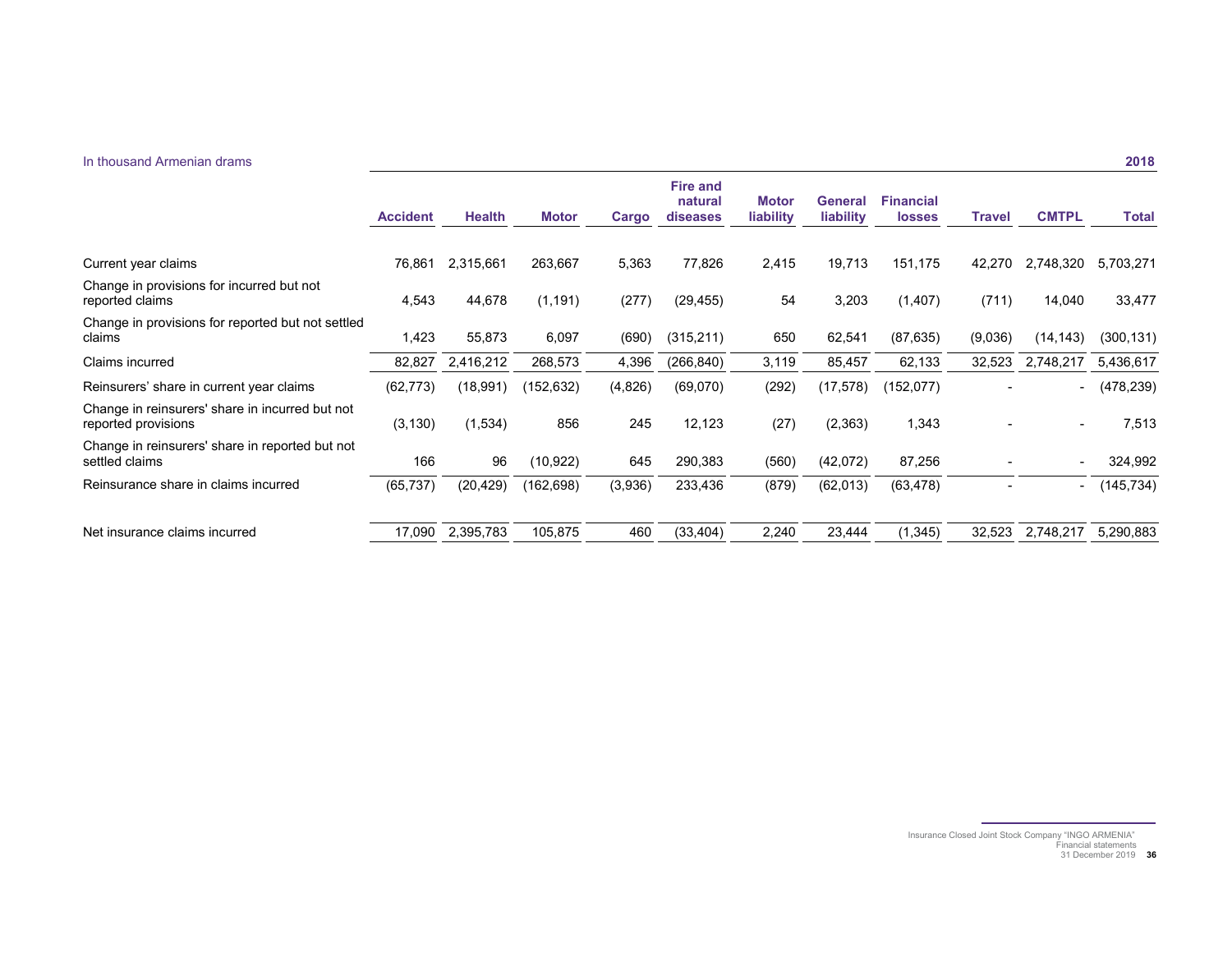## 24 Acquisition costs

| In thousand Armenian drams                                      | 2019      | 2018    |
|-----------------------------------------------------------------|-----------|---------|
| Commission to agents                                            |           |         |
| Accident                                                        | 24,379    | 72,987  |
| Health                                                          | 341,645   | 244,817 |
| Motor                                                           | 72,113    | 91,368  |
| Fire and natural diseases                                       | 56,526    | 86,854  |
| Travel                                                          | 56,304    | 53,128  |
| <b>CMTPL</b>                                                    | 650,249   | 284,068 |
| Other                                                           | 20,539    | 48,691  |
|                                                                 | 1,221,755 | 881,913 |
| <b>Commission to brokers</b>                                    |           |         |
| Motor                                                           | 6,423     | 4,557   |
| Cargo                                                           | 7,471     | 1,804   |
| Fire and natural diseases                                       | 31,634    | 25,777  |
| Voluntary motor liability                                       | 32        | 21      |
| General liability                                               | 8,119     | 5,318   |
| Other                                                           | 11,942    | 33,953  |
|                                                                 | 65,621    | 71,430  |
| Medical check-up and other acquisition costs                    | 6,629     | 6,035   |
| Total acquisition costs                                         | 1,294,005 | 959,378 |
| 25<br><b>Financial expenses</b>                                 |           |         |
| In thousand Armenian drams                                      | 2019      | 2018    |
|                                                                 |           |         |
| Interest expenses from loans under repurchase agreements        | 98,358    | 89,425  |
| Interest expenses from lease                                    | 10,695    |         |
| Total financial expenses                                        | 109,053   | 89,425  |
| Impairment charge<br>26                                         |           |         |
|                                                                 |           |         |
| In thousand Armenian drams                                      | 2019      | 2018    |
| Insurance receivables impairment charge (Note 10),<br>including |           |         |
| - Insurance premium impairment charge (Note 20)                 | 8.151     | 38,188  |
| - Subrogation impairment charge                                 | 57,892    | 6,270   |
|                                                                 |           |         |
|                                                                 | 66,043    | 44,458  |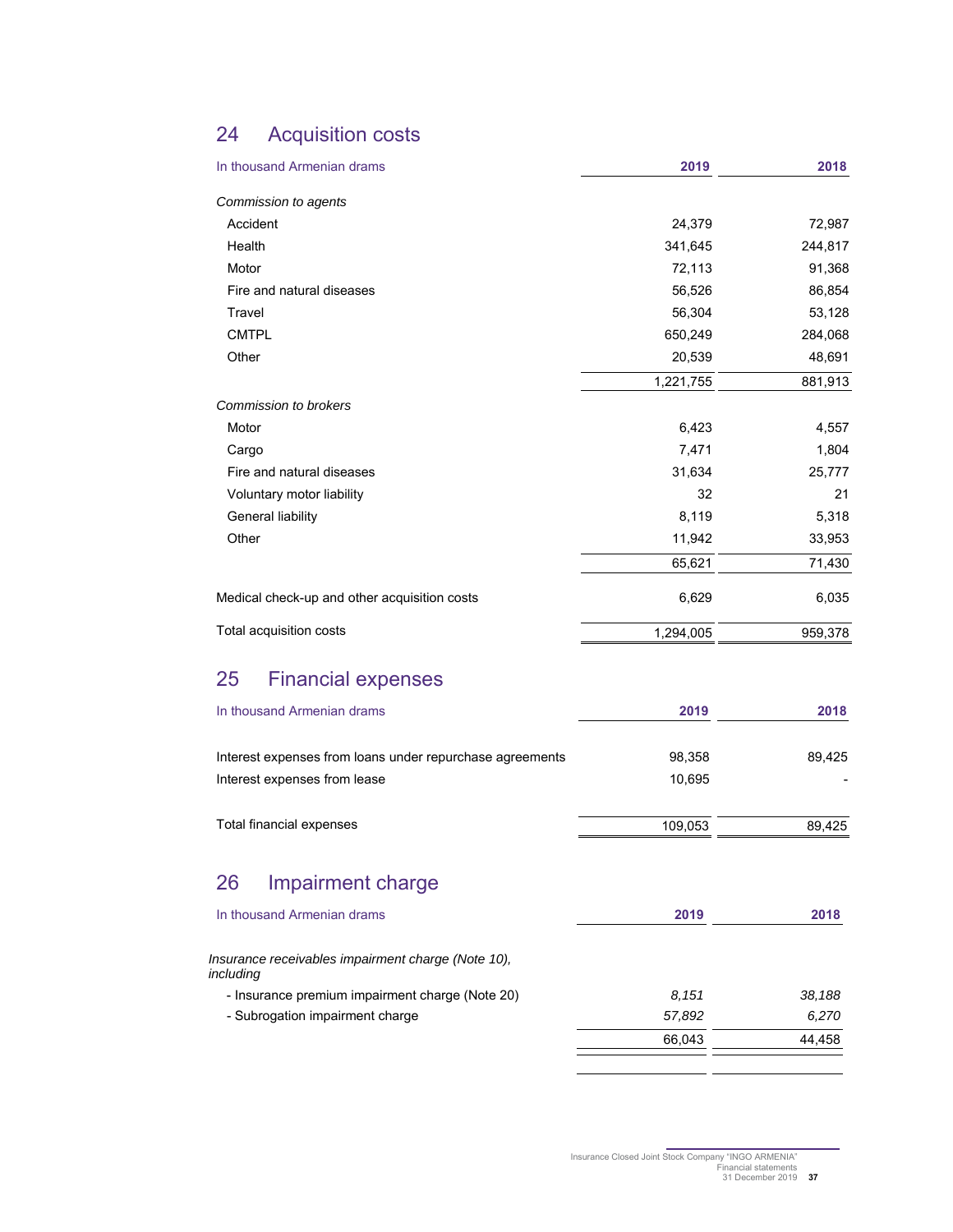*Other assets and other receivables impairment charge/ (reversal) including* 

| - Borrowings to other parties                   | $\overline{\phantom{0}}$ | 1,350  |
|-------------------------------------------------|--------------------------|--------|
| - Other assets (Note 8)                         | 895                      | (75)   |
| - Financial assets available for sale (Note 12) | 50.000                   |        |
|                                                 | 50.895                   | 1.275  |
| Total impairment charge                         | 116.938                  | 45.733 |

## 27 Staff costs

| In thousand Armenian drams | 2019      | 2018      |
|----------------------------|-----------|-----------|
| Wages and similar payments | 829.186   | 748,722   |
| Bonuses and additions      | 373,226   | 234,546   |
| Vacation charges           | 85,623    | 99,400    |
| Other staff costs          | 12.554    | 20,376    |
| Total staff costs          | 1,300,589 | 1,103,044 |

## 28 Other operating and administrative expenses

| In thousand Armenian drams                             | 2019    | 2018    |
|--------------------------------------------------------|---------|---------|
| Fixed and intangible assets maintenance                | 44,386  | 54,717  |
| Advertising costs                                      | 11,648  | 137,945 |
| Business trip expenses                                 | 15,213  | 15,329  |
| Communications                                         | 24,757  | 28,310  |
| Operating lease                                        | 62,627  | 175,997 |
| Taxes, other than income tax, duties                   | 39,245  | 37,410  |
| Consulting and other services                          | 75,255  | 74,637  |
| Security                                               | 5,541   | 5,520   |
| Representative expenses                                | 12,530  | 13,010  |
| <b>Bank services</b>                                   | 34,576  | 26,676  |
| Office supplies                                        | 46,962  | 48,943  |
| Loss on revaluation of property and equipment          | 244     | 1,100   |
| Membership fees                                        | 1,930   | 1,930   |
| Payments to Armenian Motor Insurers' Bureau            | 17,491  | 12,523  |
| Payments to the National Agricultural Insurance Agency | 28,421  |         |
| Assets given on gratis basis                           | 2,596   | 6,031   |
| Service of single system of CMTPLI                     | 263,665 | 224,287 |
| Other expenses                                         | 25,661  | 22,044  |
| Total other operating and administrative expenses      | 712,748 | 886.409 |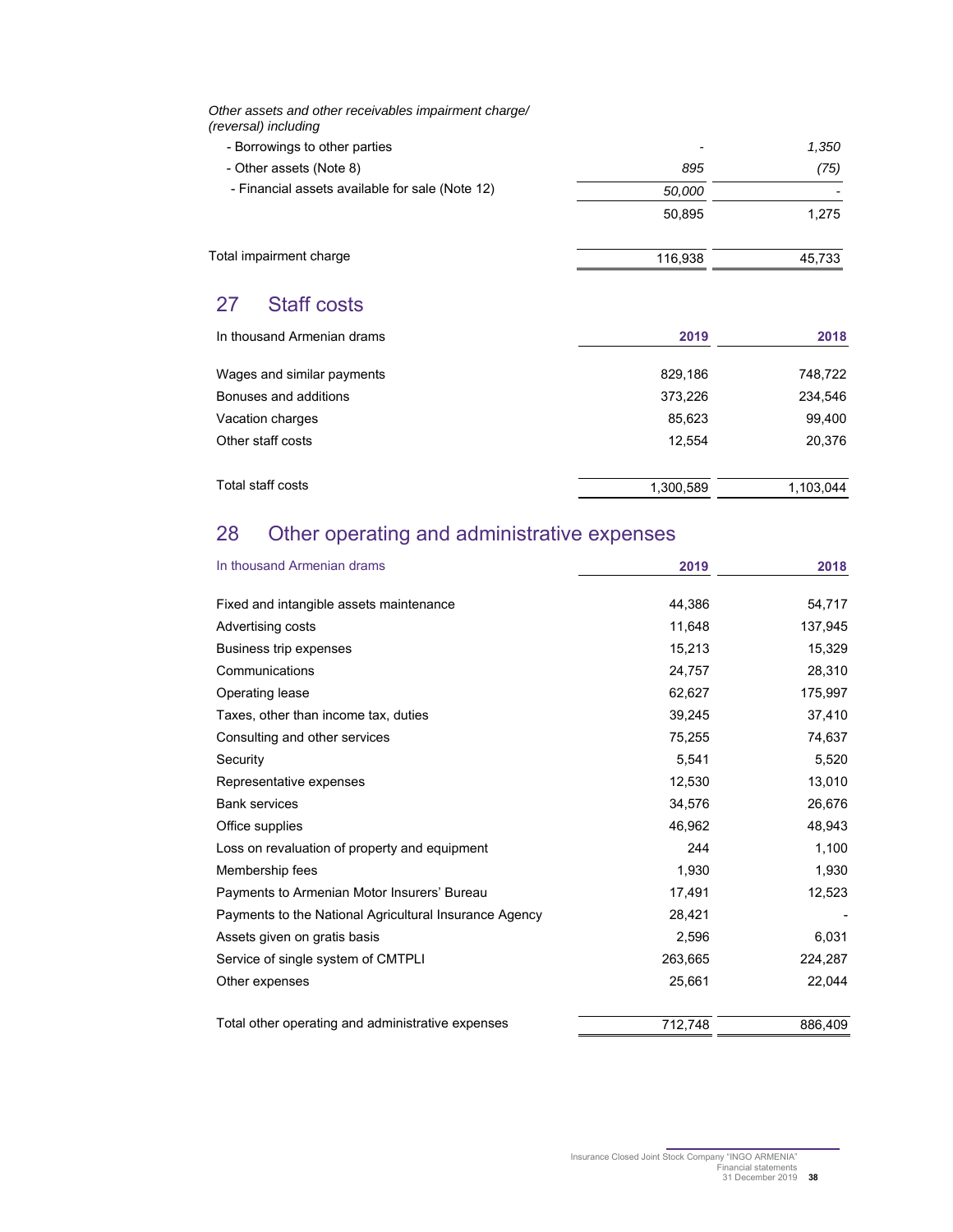## 29 Income tax expense

| In thousand Armenian drams                | 2019    | 2018   |
|-------------------------------------------|---------|--------|
| Current tax expense                       | 106.742 | 76,800 |
| Income tax adjustments for previous years | 23.985  | 3.774  |
| Deferred tax                              | (2,623) | 518    |
| Total income tax expense                  | 128.104 | 81,092 |

The corporate income tax within the Republic of Armenia is levied at the rate of 20% (2018: 20%). Differences between IFRS and RA statutory tax regulations give rise to certain temporary differences between the carrying value of certain assets and liabilities for financial reporting purposes and for profit tax purposes. Deferred income tax is calculated using the principal tax rate of 18% (2018: 20%).

As of date of auditor's report Company has not submitted the corporate income tax report to tax service yet, therefore current tax amount may vary.

Numerical reconciliation between the tax expenses and accounting profit is provided below:

| In thousand Armenian drams                                                           | 2019    | <b>Effective</b><br>rate $(\%)$ | 2018      | <b>Effective</b><br>rate $(\%)$ |
|--------------------------------------------------------------------------------------|---------|---------------------------------|-----------|---------------------------------|
|                                                                                      |         |                                 |           |                                 |
| Profit before tax                                                                    | 397,945 |                                 | 286,685   |                                 |
| Income tax at the rate of 20%                                                        | 79,589  | 20                              | 57,337    | 20                              |
| Non-deductible expenses                                                              | 26,968  | 7                               | 34,219    | 12                              |
| Foreign exchange losses                                                              | (2,820) | (1)                             | (1, 114)  |                                 |
| Income tax adjustments for previous<br>years                                         | 23,985  | 6                               | 3,774     | 1                               |
| Derecognition of the deferred tax<br>liability as a result of legislative<br>changes |         |                                 | (13, 124) | (5)                             |
| Decrease of tax rate                                                                 | 382     |                                 |           |                                 |
| Total income tax expense                                                             | 128,104 | 32                              | 81,092    | 28                              |

In June, 2019, a new income tax law was enacted in Republic of Armenia. Consequently, as of 1 January 2020 the income tax rate in Republic of Armenia will be reduced from 20 to 18%.

Deferred tax calculation in respect of temporary differences:

| In thousand Armenian drams | <b>Recognized in</b><br>other |                |                                              |                     |  |
|----------------------------|-------------------------------|----------------|----------------------------------------------|---------------------|--|
|                            | <b>31 December</b><br>2018    | profit or loss | Recognized in comprehensive<br><i>income</i> | 31 December<br>2019 |  |
| <b>Other liabilities</b>   | 25,889                        | 10.558         |                                              | 36,447              |  |
| Insurance receivables      | 25,738                        | (3,703)        |                                              | 22,035              |  |
| Insurance payables         |                               |                |                                              |                     |  |
| Revenues of future periods | 23.254                        | (1,633)        |                                              | 21,621              |  |
| Leasehold improvements     | 1.240                         | (1,240)        |                                              |                     |  |
| Other assets               | 2.627                         | (1,362)        |                                              | 1.265               |  |
| Total deferred tax assets  | 78.748                        | 2.620          |                                              | 81.368              |  |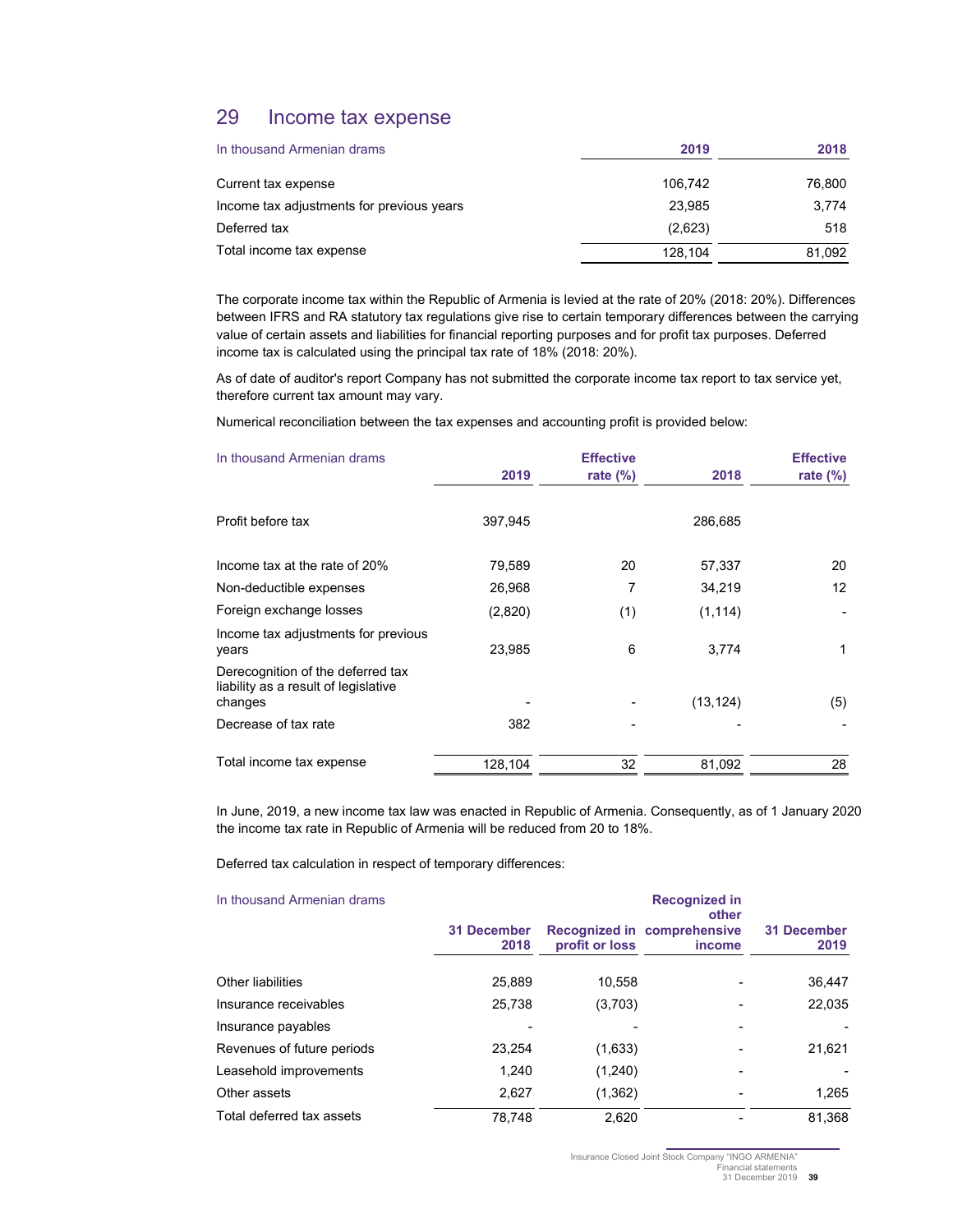| In thousand Armenian drams            | <b>Recognized in</b><br>other |                |                                       |                     |  |
|---------------------------------------|-------------------------------|----------------|---------------------------------------|---------------------|--|
|                                       | <b>31 December</b><br>2018    | profit or loss | Recognized in comprehensive<br>income | 31 December<br>2019 |  |
| Property and equipment                | (25, 503)                     | (3,660)        | (3,608)                               | (32, 771)           |  |
| Available for sale financial assets   | (1, 168)                      |                | (24, 320)                             | (25, 488)           |  |
| Other assets                          |                               |                |                                       |                     |  |
| Amounts due to financial institutions | (5,006)                       | 1,242          |                                       | (3,764)             |  |
| Cash and cash equivalents             | (143)                         | 191            |                                       | 48                  |  |
| Other insurance reserves              | (20, 202)                     | (546)          |                                       | (20, 748)           |  |
| Deferred acquisition costs            | (63, 404)                     | 2,776          |                                       | (60, 628)           |  |
| Total deferred tax liability          | (115, 426)                    | 3              | (27, 928)                             | (143, 351)          |  |
| Net deferred tax liability            | (36,678)                      | 2,623          | (27, 928)                             | (61, 983)           |  |

| In thousand Armenian drams            |                            |                | <b>Recognized in</b><br>other         |                            |
|---------------------------------------|----------------------------|----------------|---------------------------------------|----------------------------|
|                                       | <b>31 December</b><br>2017 | profit or loss | Recognized in comprehensive<br>income | <b>31 December</b><br>2018 |
|                                       |                            |                |                                       |                            |
| <b>Other liabilities</b>              | 27,497                     | (1,608)        |                                       | 25,889                     |
| Insurance receivables                 | 27,559                     | (1,821)        |                                       | 25,738                     |
| Insurance payables                    | 33,494                     | (33, 494)      |                                       |                            |
| Revenues of future periods            | 31,398                     | (8, 144)       |                                       | 23,254                     |
| Leasehold improvements                | 1,333                      | (93)           |                                       | 1,240                      |
| Total deferred tax assets             |                            | 2,627          |                                       | 2,627                      |
|                                       | 121,281                    | (42, 533)      |                                       | 78,748                     |
| Property and equipment                |                            |                |                                       |                            |
| Available for sale investments        | (36, 977)                  | 23,986         | (12, 512)                             | (25, 503)                  |
| Other assets                          | (16, 831)                  |                | 15,663                                | (1, 168)                   |
| Insurance receivables                 | (8)                        | 8              |                                       |                            |
| Amounts due to financial institutions | (4,233)                    | (773)          |                                       | (5,006)                    |
| Cash and cash equivalents             | (126)                      | (17)           |                                       | (143)                      |
| Other insurance reserves              | (16,085)                   | (4, 117)       |                                       | (20, 202)                  |
| Deferred acquisition costs            | (86, 332)                  | 22,928         |                                       | (63, 404)                  |
| Total deferred tax liability          | (160, 592)                 | 42,015         | 3,151                                 | (115, 426)                 |
| Net deferred tax liability            | (39, 311)                  | (518)          | 3,151                                 | (36, 678)                  |

## 30 Contingent liabilities and commitments

## *Tax and legal matters*

The taxation system in Armenia is relatively new and is characterized by frequently changing legislation, official announcements and court decisions, which are often unclear, contradictory and subject to interpretation. Taxes are due to examinations and interpretations by tax authorities, which are liable to present fines and penalties.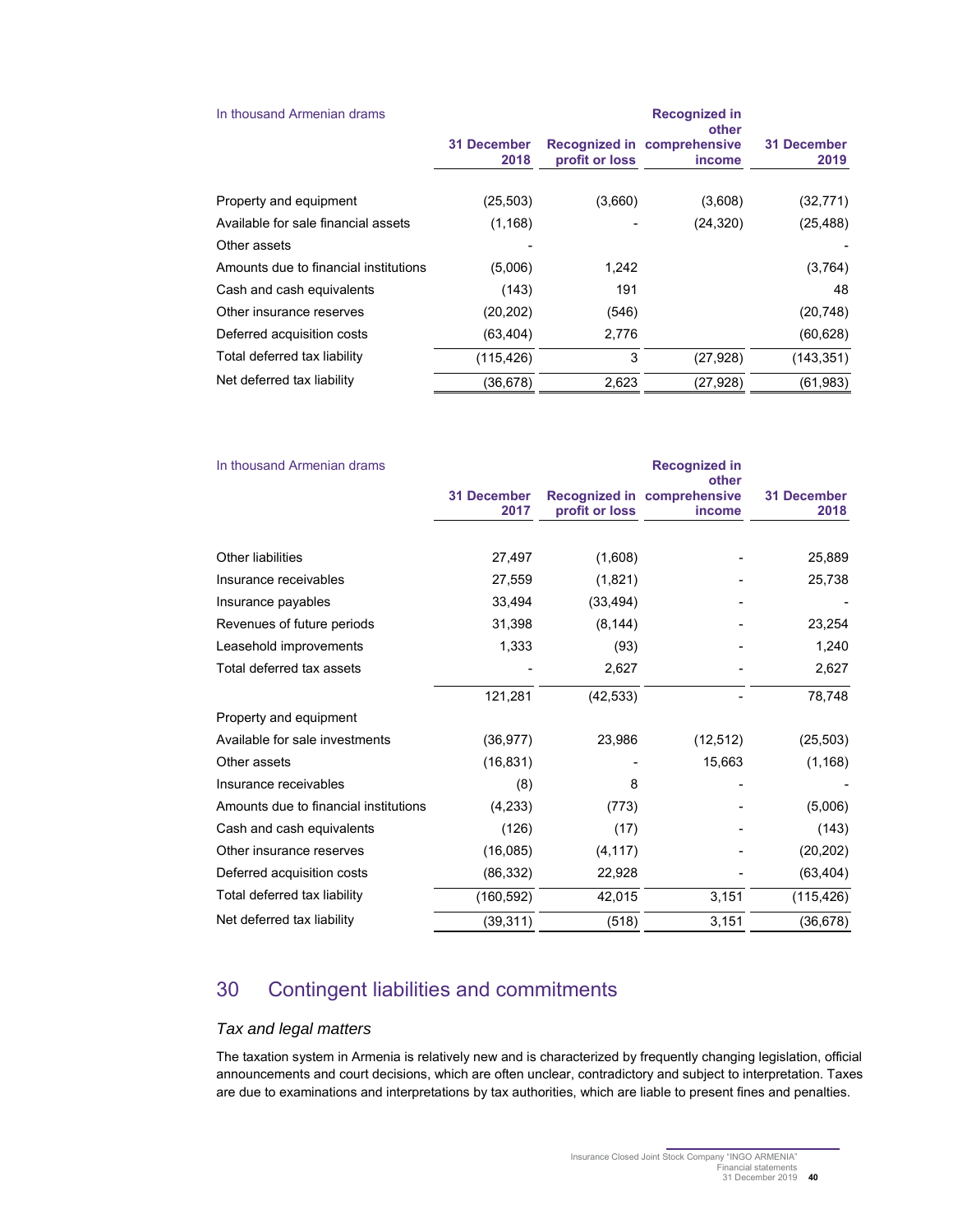In case of breach of tax legislation, the tax authorities could not apply additional tax liabilities, fines and penalties related to more than 3 calendar years preceding the year of a review.

These circumstances in Armenia could rise tax risks, which are more significant than in other countries. Management believes that the Company has completely settled all its tax liabilities, based on tax legislation, official announcements and court decisions and comments applied in Armenia. Nevertheless, the interpretations of corresponding authorities could differ and if management will succeed to force their recommendations, then the influence on these financial statements could be significant.

Management believes that the Company has complied with all regulations and has completely settled all its tax liabilities.

The Company has formed provisions in the notified claims reserves for legal actions regarding the claims.

Management also believes that the ultimate liability, if any, arising from other legal actions and complaints taken against the Company, will not have a material adverse impact on the financial condition or results of future operations of the Company.

Therefore, the Company has not made any respective provision related to such tax and legal matters.

#### *Operating lease commitments – Company as a lessee*

In the normal course of business the Company enters into commercial lease agreements for office premises.

The future aggregate minimum lease payments under operating leases are as follows:

| In thousand Armenian drams        | 2018      |
|-----------------------------------|-----------|
| Not later than 1 year             | 141.749   |
| 1 - 5 years                       | 294,473   |
| Later than 5 years                | 1.116,209 |
| Total operating lease commitments | 1,552,431 |

#### *Insurance*

The insurance industry in Armenia is in a developing state and many forms of insurance protection common in other parts of the world are not yet generally available. However, as of 31 December 2019 the Company's transportation is insured. Until the Company obtains adequate insurance coverage, there is a risk that the loss or destruction of certain assets could have a material adverse effect on the Company's operations and financial position.

Starting from 2010 the Company is member of Armenian compulsory motor insurance bureau (hereinafter «the Bureau»). The purpose of the Bureau is to protect injured parties and contribute to the development and stability of the Compulsory motor insurance. The Bureau's member insurance companies perform single, periodic or supplementary payments. The Bureau compensates injured parties through the guarantee fund, if:

- The damaged vehicle or the party having signed a Compulsory motor insurance contract on the mentioned vehicle is unknown ( in this case only the damage to injured parties is compensated),
- A damage has been caused as a result of use of a vehicle, on which a Compulsory motor insurance contract has not been signed,
- The damage has been caused through a stolen vehicle or illegally owned vehicle without no stealing purposes,
- The insurance company having written an insurance contract on the damaged vehicle has been recognized insolvable, if the latter was obliged to compensate the damage, as well as in other cases set by the law.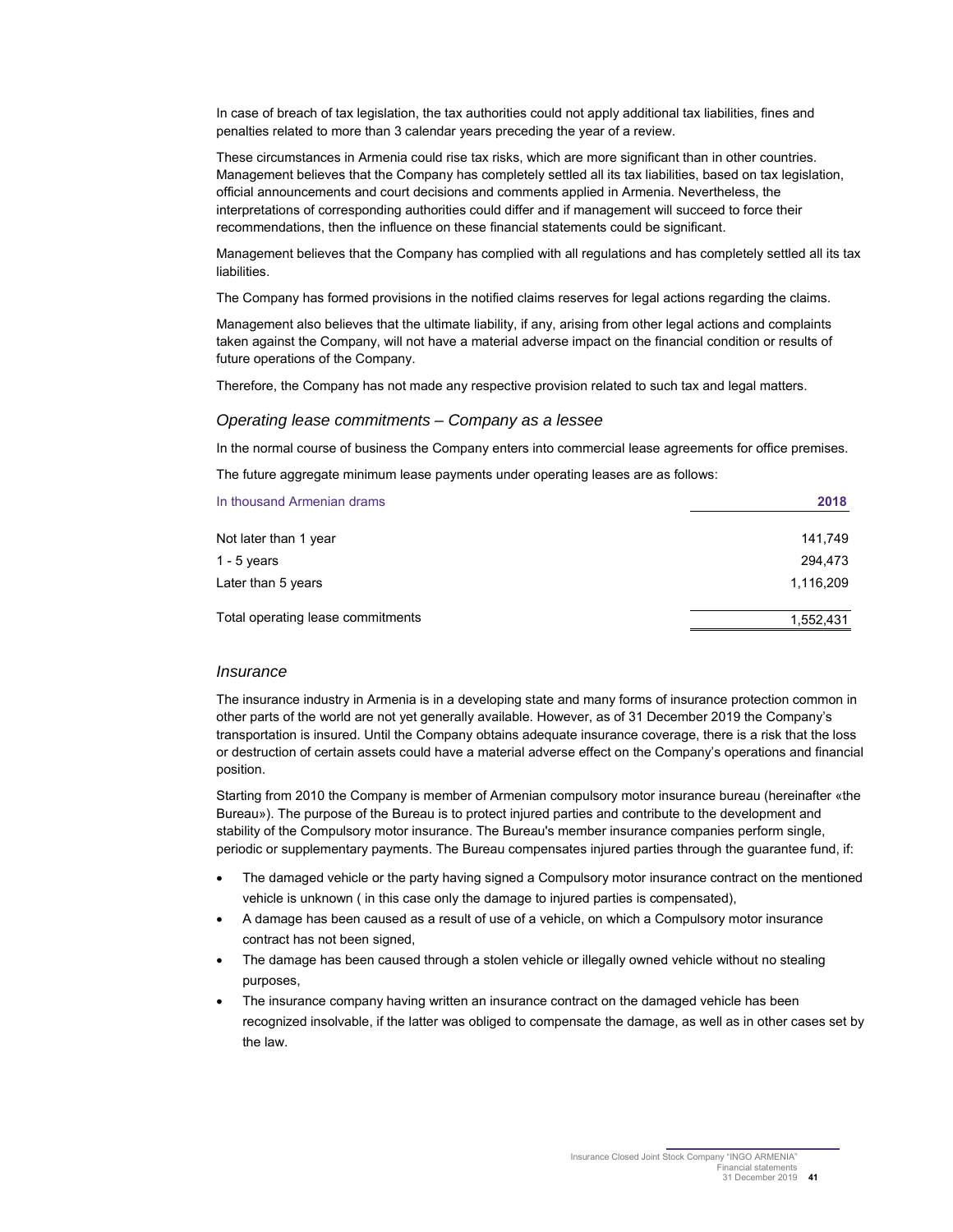## 31 Transactions with related parties

In accordance with IAS 24 Related Party Disclosures, parties are considered to be related if one party has ability to control the other party or exercise significant influence over the other party in making financial or operational decisions. For the purpose of the present financial statements, related parties include shareholders, members of Company's Management as well as other persons and enterprises related with and controlled by them respectively.

The ultimate controlling party of the Company is "INGOSTRAKH" IOJSC, registered in Russian Federation, who possesses 100% of voting shares of "Invest-Polis" CJSC who is a 75% shareholder of the Company.

The Company enters into transactions with related parties in the normal course of business.

Details of significant transactions carried out during the year with related parties are as follows.

| In thousand Armenian drams                                    |                                       | 2019                                  |                                       | 2018                           |
|---------------------------------------------------------------|---------------------------------------|---------------------------------------|---------------------------------------|--------------------------------|
|                                                               | <b>Shareholders</b><br>and associates | <b>Key</b><br>management<br>personnel | <b>Shareholders</b><br>and associates | Key<br>management<br>personnel |
| Statement of financial position                               |                                       |                                       |                                       |                                |
| Amounts due from policyholders                                |                                       |                                       |                                       |                                |
| Balance outstanding at January 1                              | 75                                    | 482                                   | 121                                   | 338                            |
| Increase during the year                                      | 4,910                                 | 3,455                                 | 972                                   | 3,137                          |
| Decrease during the year                                      | (4,864)                               | (3, 495)                              | (1,018)                               | (2,993)                        |
| Balance outstanding at December 31                            | 121                                   | 442                                   | 75                                    | 482                            |
| Amounts due from reinsurers                                   |                                       |                                       |                                       |                                |
| Balance outstanding at January 1                              |                                       |                                       |                                       |                                |
| Increase during the year                                      | 22,081                                |                                       | 9,752                                 |                                |
| Decrease during the year                                      | (20, 861)                             |                                       | (9,752)                               |                                |
| Balance outstanding at December 31                            | 1,220                                 |                                       |                                       |                                |
| Prepayments and other receivables                             |                                       |                                       |                                       |                                |
| Balance outstanding at January 1                              | 3,008                                 |                                       |                                       |                                |
| Increase during the year                                      | 1,671                                 |                                       | 3,008                                 |                                |
| Decrease during the year                                      | (4,679)                               |                                       |                                       |                                |
| Balance outstanding at December 31                            |                                       |                                       | 3,008                                 |                                |
| Amounts due to reinsurers                                     |                                       |                                       |                                       |                                |
| Balance outstanding at January 1                              | 33,263                                |                                       | 51,824                                |                                |
| Increase during the year                                      | 326,191                               |                                       | 133,242                               |                                |
| Decrease during the year                                      | (280, 113)                            |                                       | (151, 803)                            |                                |
| Balance outstanding at December 31                            | 79,341                                |                                       | 33,263                                |                                |
| Statement of profit or loss and other<br>comprehensive income |                                       |                                       |                                       |                                |
| Gross written premiums                                        | 4,527                                 | 3,255                                 | 972                                   | 2,702                          |
| Gross claims                                                  |                                       | 1,228                                 | 9                                     | 796                            |
| Premiums written to reinsurers                                | 298,050                               |                                       | 123,789                               |                                |
| Other amounts                                                 |                                       |                                       |                                       |                                |
| (Purchase)/sale of property and<br>equipment                  | 4,679                                 |                                       | 560                                   | (97)                           |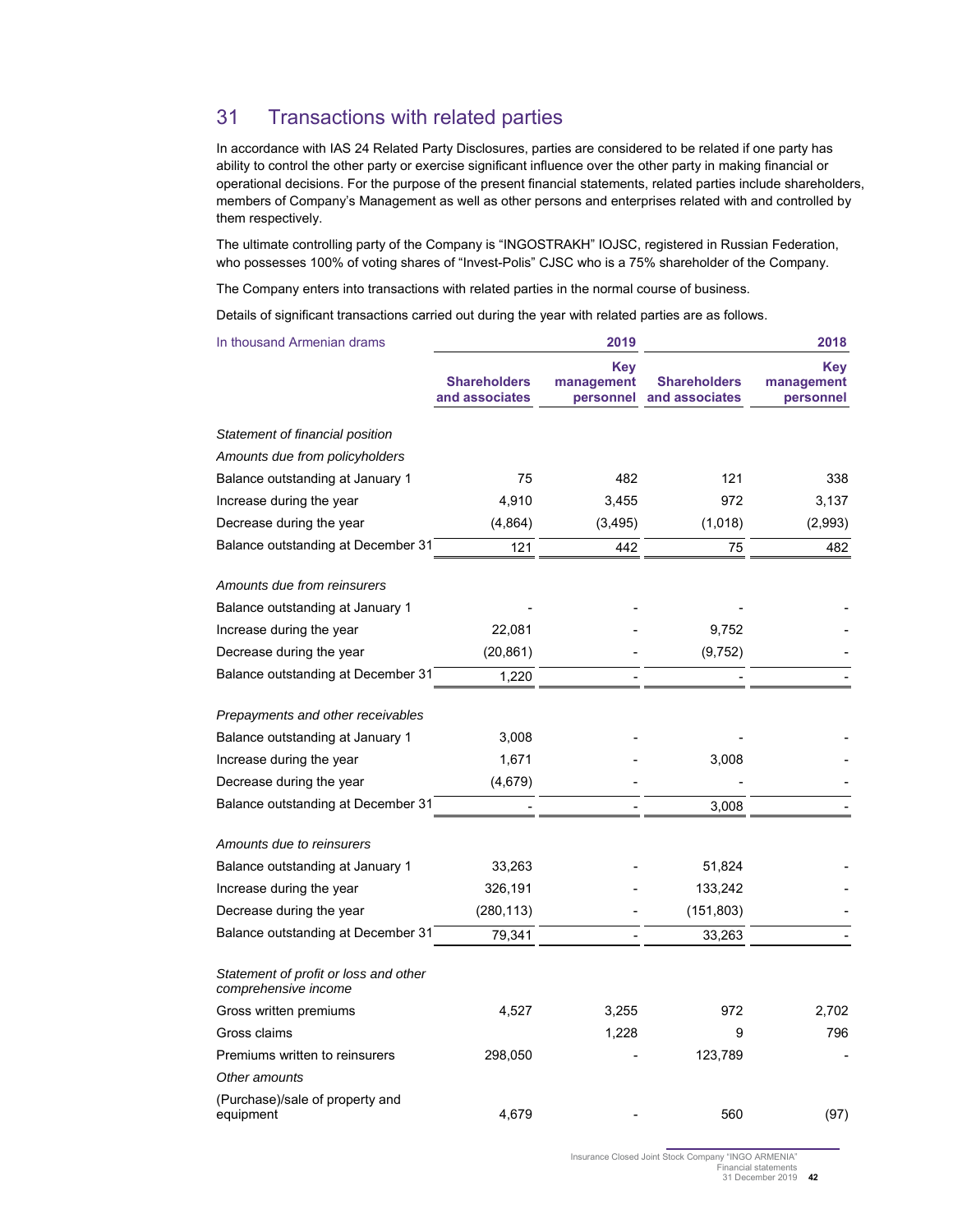Compensation of key management personnel was comprised of the following:

| In thousand Armenian drams        | 2019    | 2018    |
|-----------------------------------|---------|---------|
| Salaries and other benefits       | 238.236 | 184.193 |
| Total key management compensation | 238.236 | 184.193 |

## 32 Fair value measurement

The Company's Management determines the policies and procedures for unquoted available-for-sale securities and buildings.

External valuators are involved for valuation of significant assets, such as properties, involvement of external valuators is decided upon annually by the Company's Management.

At each reporting date, the Company's Management analyses the movements in the values of assets and liabilities which are required to be re-assessed as per the Company's accounting policies. For this analysis are verified the major inputs applied in the latest valuation by agreeing the information in the valuation computation to contracts and other relevant documents. The Company in conjunction with the external valuers, also compares each the changes in the fair value of each asset and liability with relevant external sources to determine whether the change is reasonable.

Financial and non-financial assets and liabilities measured at fair value in the statement of financial position are presented below. This hierarchy groups financial and non-financial assets and liabilities into three levels based on the significance of inputs used in measuring the fair value of the financial assets and liabilities. The fair value hierarchy has the following levels:

- Level 1: quoted prices (unadjusted) in active markets for identical assets or liabilities

- Level 2: inputs other than quoted prices included within Level 1 that are observable for the asset and liability, either directly (i.e. as prices) or indirectly (i.e. derived from prices)

- Level 3: inputs for the asset or liability that are not based on observable market data (unobservable inputs).

### 32.1 Financial instruments that are not measured at fair value

The table below presents the fair value of financial assets and liabilities not measured at their fair value in the statement of financial position and analyses them by the level in the fair value hierarchy into which teach fair value measurement is categorised. Unearned insurance premiums and reinsurers' share in unearned premiums have been removed from analysis as those are not considered contractual obligations.

| In thousand Armenian drams                       |         |                |         |           | <b>31 December 2019</b>                    |
|--------------------------------------------------|---------|----------------|---------|-----------|--------------------------------------------|
|                                                  | Level 1 | <b>Level 2</b> | Level 3 | values    | <b>Total fair Total carrying</b><br>amount |
| <b>Financial assets</b>                          |         |                |         |           |                                            |
| Other assets                                     |         | 129,501        |         | 129,501   | 129,501                                    |
| Insurance receivables                            |         | 1,489,154      |         | 1,489,154 | 1,489,154                                  |
| Reinsurance assets                               |         | 211,575        |         | 211,575   | 211,575                                    |
| Amounts due from other<br>financial institutions |         | 2,091,072      |         | 2,091,072 | 2,091,072                                  |
| Cash and cash equivalents                        |         | 26,903         |         | 26,903    | 26,903                                     |
| <b>Financial liabilities</b>                     |         |                |         |           |                                            |
| Insurance contract liabilities                   |         | 1,367,800      |         | 1,367,800 | 1,367,800                                  |
| Loans under repurchase<br>agreements             |         | 1,409,828      | -       | 1,409,828 | 1,409,828                                  |
| Insurance payables                               |         | 731,378        |         | 731,378   | 731,378                                    |
| <b>Other liabilities</b>                         |         | 414,009        |         | 414,009   | 414,009                                    |

Insurance Closed Joint Stock Company "INGO ARMENIA" inancial statements

<sup>31</sup> December 2019 **43**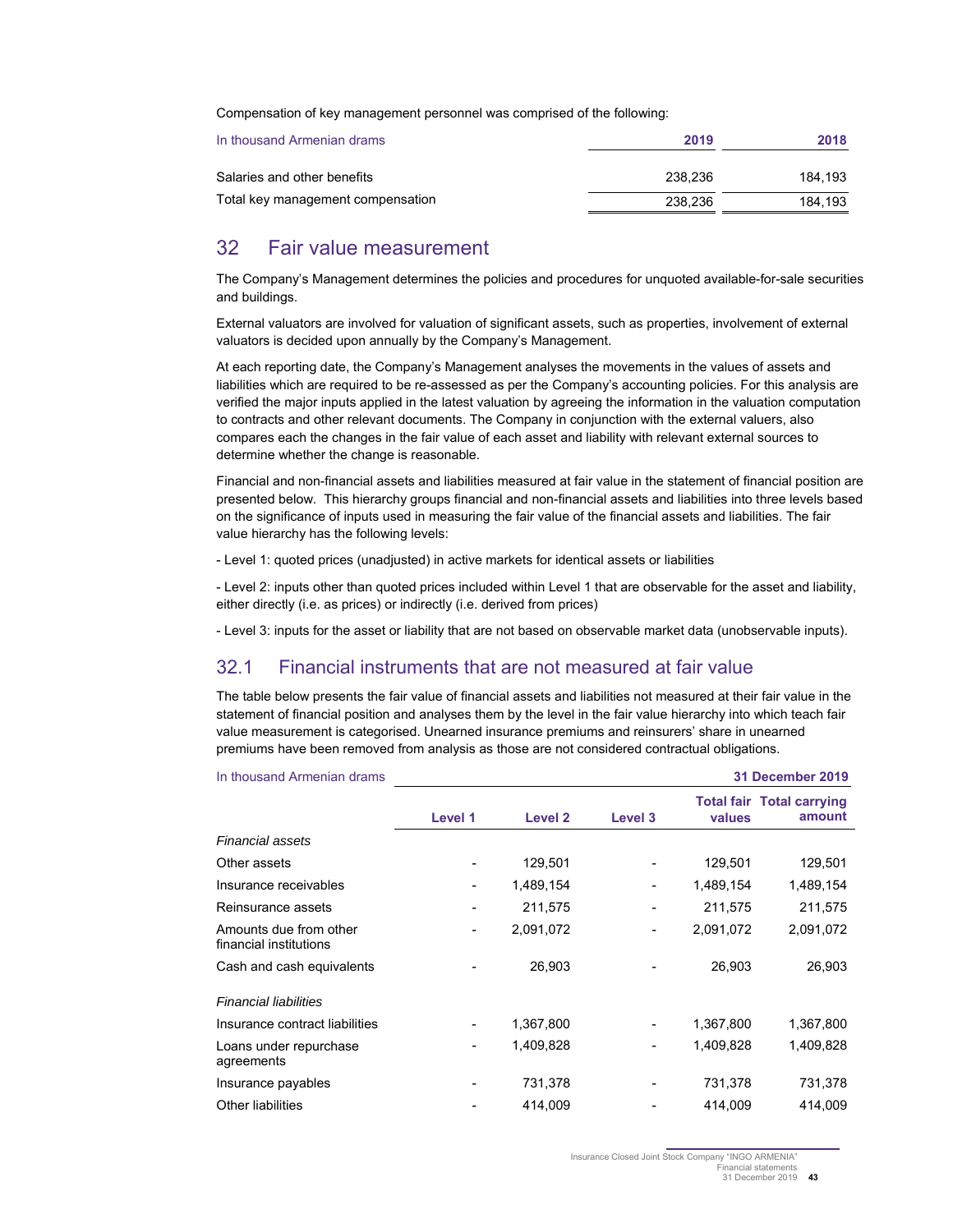In thousand Armenian drams **31 December 2018**

|                                                  | Level 1 | Level 2   | Level 3                  | values    | <b>Total fair Total carrying</b><br>amount |
|--------------------------------------------------|---------|-----------|--------------------------|-----------|--------------------------------------------|
| <b>Financial assets</b>                          |         |           |                          |           |                                            |
| Other assets                                     |         | 51,647    |                          | 51,647    | 51,647                                     |
| Insurance receivables                            |         | 1,808,866 | $\overline{\phantom{a}}$ | 1,808,866 | 1,808,866                                  |
| Reinsurance assets                               |         | 278,046   |                          | 278,046   | 278,046                                    |
| Amounts due from other<br>financial institutions |         | 2,502,283 |                          | 2,502,283 | 2,502,283                                  |
| Cash and cash equivalents                        |         | 73,056    |                          | 73,056    | 73,056                                     |
| <b>Financial liabilities</b>                     |         |           |                          |           |                                            |
| Insurance contract liabilities                   |         | 1,004,311 |                          | 1,004,311 | 1,004,311                                  |
| Loans under repurchase<br>agreements             |         | 1,797,120 | $\overline{\phantom{a}}$ | 1,797,120 | 1,797,120                                  |
| Insurance payables                               | -       | 1,192,807 |                          | 1,192,807 | 1,192,807                                  |
| Other liabilities                                |         | 232,687   |                          | 232,687   | 232,687                                    |

#### *Assets for which fair value approximates carrying value*

For financial assets and financial liabilities that have a short-term maturity (less than three months), it is assumed that the carrying amounts approximate to their fair value. This assumption is also applied to demand deposits, and savings accounts without a specific maturity.

#### *Fixed rate financial instruments*

The fair value of fixed rate financial assets and liabilities carried at amortised cost are estimated by comparing market interest rates when they were first recognised with current market rates for similar financial instruments. The estimated fair value of fixed interest bearing deposits is based on discounted cash flows using prevailing money-market interest rates for debts with similar credit risk and maturity. The fair value of those instruments does not differ from their carrying amounts at reporting date.

## 32.2 Financial instruments that are measured at fair value

| In thousand Armenian drams                              |         |           |         | 2019         |
|---------------------------------------------------------|---------|-----------|---------|--------------|
|                                                         | Level 1 | Level 2   | Level 3 | <b>Total</b> |
| Financial assets                                        |         |           |         |              |
| Financial assets pledged under repurchase<br>agreements |         | 1,532,452 |         | 1,532,452    |
| Financial assets available-for-sale                     | 876,185 | 3,143,287 |         | 4,019,472    |
| Total                                                   | 876,185 | 4,675,739 |         | 5,551,924    |
| In thousand Armenian drams                              |         |           |         | 2018         |
|                                                         | Level 1 | Level 2   | Level 3 | Total        |
| Financial assets                                        |         |           |         |              |
| Financial assets pledged under repurchase<br>agreements |         | 1,892,832 |         | 1,892,832    |
| Financial assets available-for-sale                     | 303,613 | 2,426,067 |         | 2,729,680    |
| Total                                                   | 303.613 | 4.318.899 |         | 4,622,512    |

The methods and valuation techniques used for the purpose of measuring fair value are unchanged compared to the previous reporting period.

Insurance Closed Joint Stock Company "INGO ARMENIA" Financial statements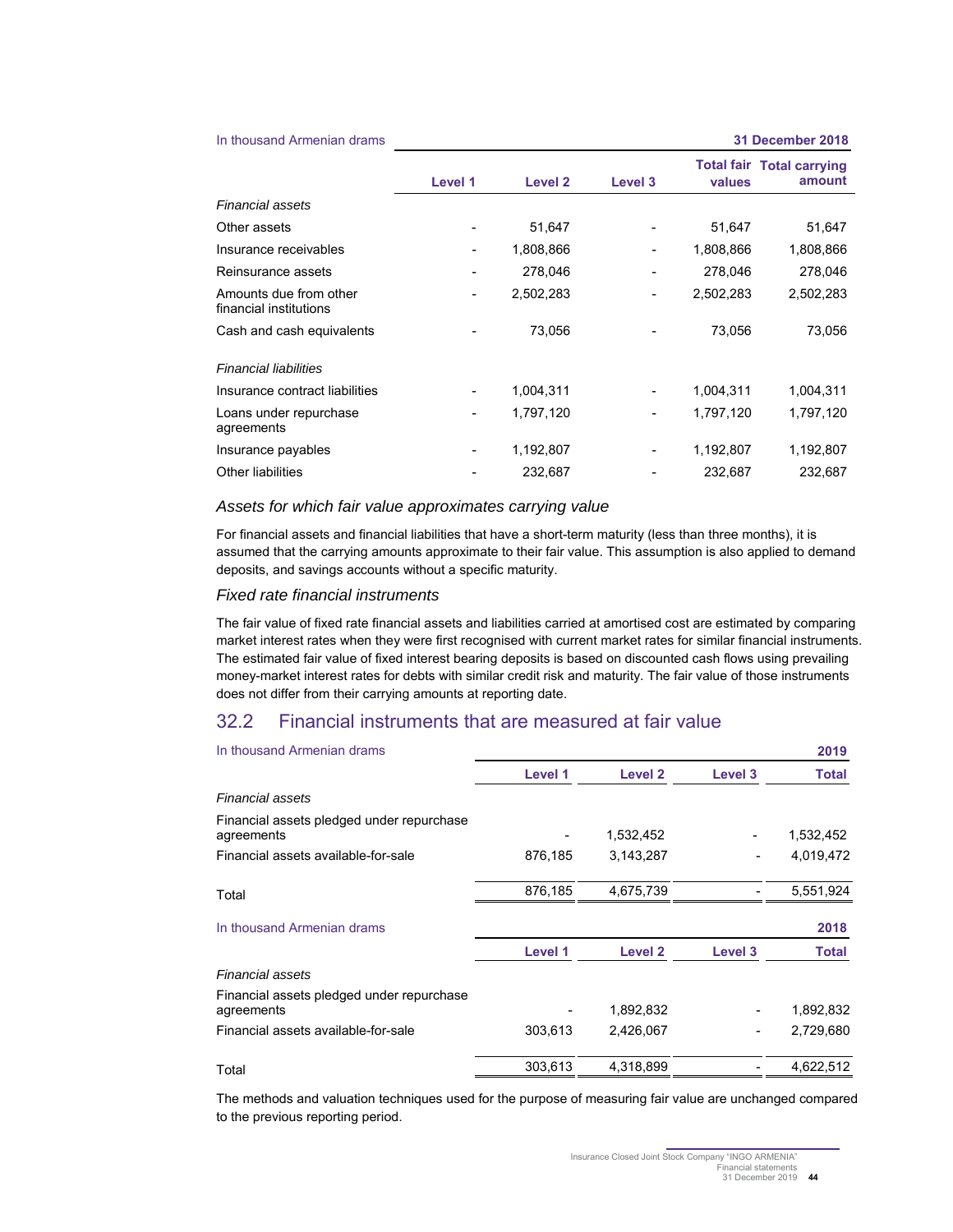#### *Unquoted equity investments*

In 2018 unquoted equity instruments were measured at cost and were therefore excluded from this disclosure.

## 32.3 Fair value measurements of non-financial assets and liabilities

| In thousand Armenian drams |         |                    |           | 2019         |
|----------------------------|---------|--------------------|-----------|--------------|
|                            | Level 1 | <b>Level 2</b>     | Level 3   | <b>Total</b> |
| Non-financial assets       |         |                    |           |              |
| Property and equipment     |         |                    |           |              |
| Land                       |         |                    | 4,756     | 4,756        |
| <b>Buildings</b>           |         |                    | 1,128,001 | 1,128,001    |
| Total                      |         |                    | 1,132,757 | 1,132,757    |
| Non-financial liabilities  |         |                    |           |              |
| Total                      |         |                    |           |              |
| Net fair value             |         |                    | 1,132,757 | 1,132,757    |
| In thousand Armenian drams |         |                    |           | 2018         |
|                            | Level 1 | Level <sub>2</sub> | Level 3   | <b>Total</b> |
| Non-financial assets       |         |                    |           |              |
| Property and equipment     |         |                    |           |              |
| Land                       |         |                    | 5,000     | 5,000        |
| <b>Buildings</b>           |         |                    | 1,110,000 | 1,110,000    |
| Total                      |         |                    | 1,115,000 | 1,115,000    |
| Non-financial liabilities  |         |                    |           |              |
| Total                      |         |                    |           |              |
| Net fair value             |         |                    | 1,115,000 | 1,115,000    |

#### *Fair value measurements in Level 3*

The Company's financial assets and liabilities classified in Level 3 uses valuation techniques based on significant inputs that are not based on observable market data. The non-financial assets and non-financial obligations within this level can be reconciled from beginning to ending balance as follows:

| In thousand Armenian drams                     |                                  | 2019         |
|------------------------------------------------|----------------------------------|--------------|
|                                                | <b>Property and</b><br>equipment | <b>Total</b> |
| Non-financial assets                           |                                  |              |
| Balance as of 1 January 2019                   | 1,115,000                        | 1,115,000    |
| Losses recognised in profit or loss            | (244)                            | (244)        |
| Amortisation charge                            | (27, 857)                        | (27, 857)    |
| Additions                                      | 5,600                            | 5,600        |
| Gains recognised in other comprehensive income | 40,258                           | 40,258       |
| Balance as of 31 December 2019                 | 1,132,757                        | 1,132,757    |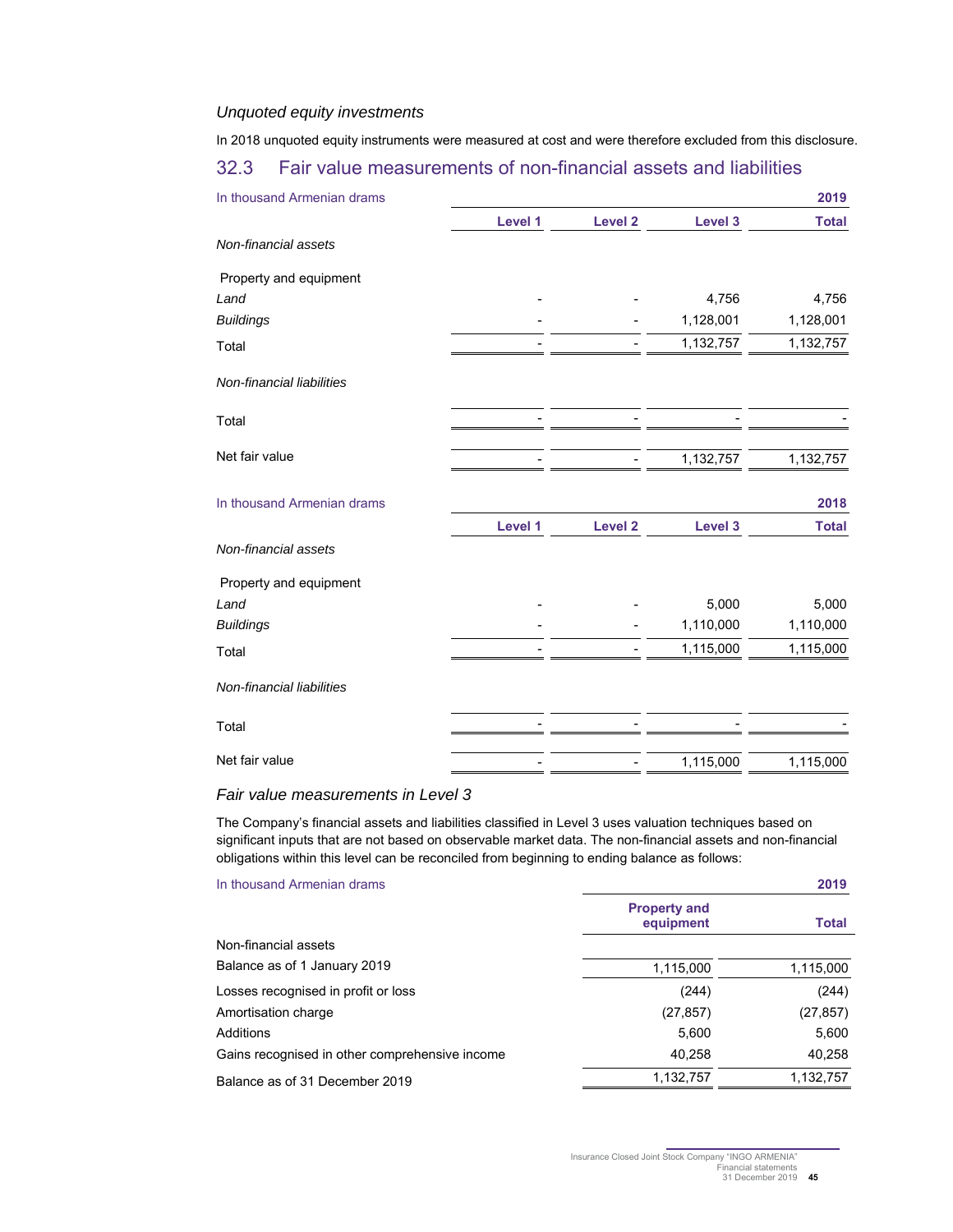| In thousand Armenian drams                         |                                  | 2018         |
|----------------------------------------------------|----------------------------------|--------------|
|                                                    | <b>Property and</b><br>equipment | <b>Total</b> |
| Non-financial assets                               |                                  |              |
| Balance as of 1 January 2018                       | 1,079,200                        | 1,079,200    |
| Losses recognised in profit or loss                |                                  |              |
| Depreciation adjustment as a result of revaluation | (1,100)                          | (1,100)      |
| Amortisation charge                                | (25,661)                         | (25, 661)    |
| Gains recognised in other comprehensive income     | 62,561                           | 62,561       |
| Balance as of 31 December 2018                     | 1,115,000                        | 1,115,000    |

Fair value of the Company's main property assets is estimated based on appraisals performed by independent, professionally-qualified property valuators. The significant inputs and assumptions are developed in close consultation with management. The valuation processes and fair value changes are reviewed by the board of directors at each reporting date.

The appraisal of the land and buildings owned by the Company was carried out by independent appraisers on 31 December 2019 using a combination of the comparative, income and cost methods. Management has based their estimate of the fair value of the land and building on the results of the independent appraisal.

## 33 Offsetting of financial assets and financial liabilities

In the ordinary course of business, the Company performs different operations with financial instruments which may be presented in net amounts when there is a legally enforceable right to set off the recognised amounts and there is an intention to settle on a net basis, or realise the asset and settle the liability simultaneously.

The table below presents financial assets and financial liabilities that are offset in the statement of financial position or are subject to an enforceable master netting arrangement or similar agreement that covers similar financial instruments, irrespective of whether they are offset in the statement of financial position.

#### In thousand Armenian drams **31 December 2019**

|                                                |                                                                         | <b>Gross</b><br>amount of                                                                                      |                                                                         | Related amounts that are not offset in the<br>statement of financial position |                                |            |  |  |
|------------------------------------------------|-------------------------------------------------------------------------|----------------------------------------------------------------------------------------------------------------|-------------------------------------------------------------------------|-------------------------------------------------------------------------------|--------------------------------|------------|--|--|
|                                                | <b>Gross amount</b><br>of recognised<br>financial<br><b>liabilities</b> | recognised<br>financial<br>assets/<br>liabilities in<br>the statement statement of<br>of financial<br>position | <b>Net amount</b><br>of financial<br>liabilities in<br>the<br>financial | <b>Financial</b><br>position instruments                                      | Cash<br>collateral<br>received | <b>Net</b> |  |  |
| Financial assets                               |                                                                         |                                                                                                                |                                                                         |                                                                               |                                |            |  |  |
| Loans under repurchase<br>agreements (Note 17) | 1.409.828                                                               | $\overline{\phantom{a}}$                                                                                       | 1.409.828                                                               | (1,532,452)                                                                   | $\overline{\phantom{a}}$       | (122, 624) |  |  |
|                                                | 1,409,828                                                               |                                                                                                                | 1.409.828                                                               | (1,532,452)                                                                   |                                | (122, 624) |  |  |
|                                                |                                                                         |                                                                                                                |                                                                         |                                                                               |                                |            |  |  |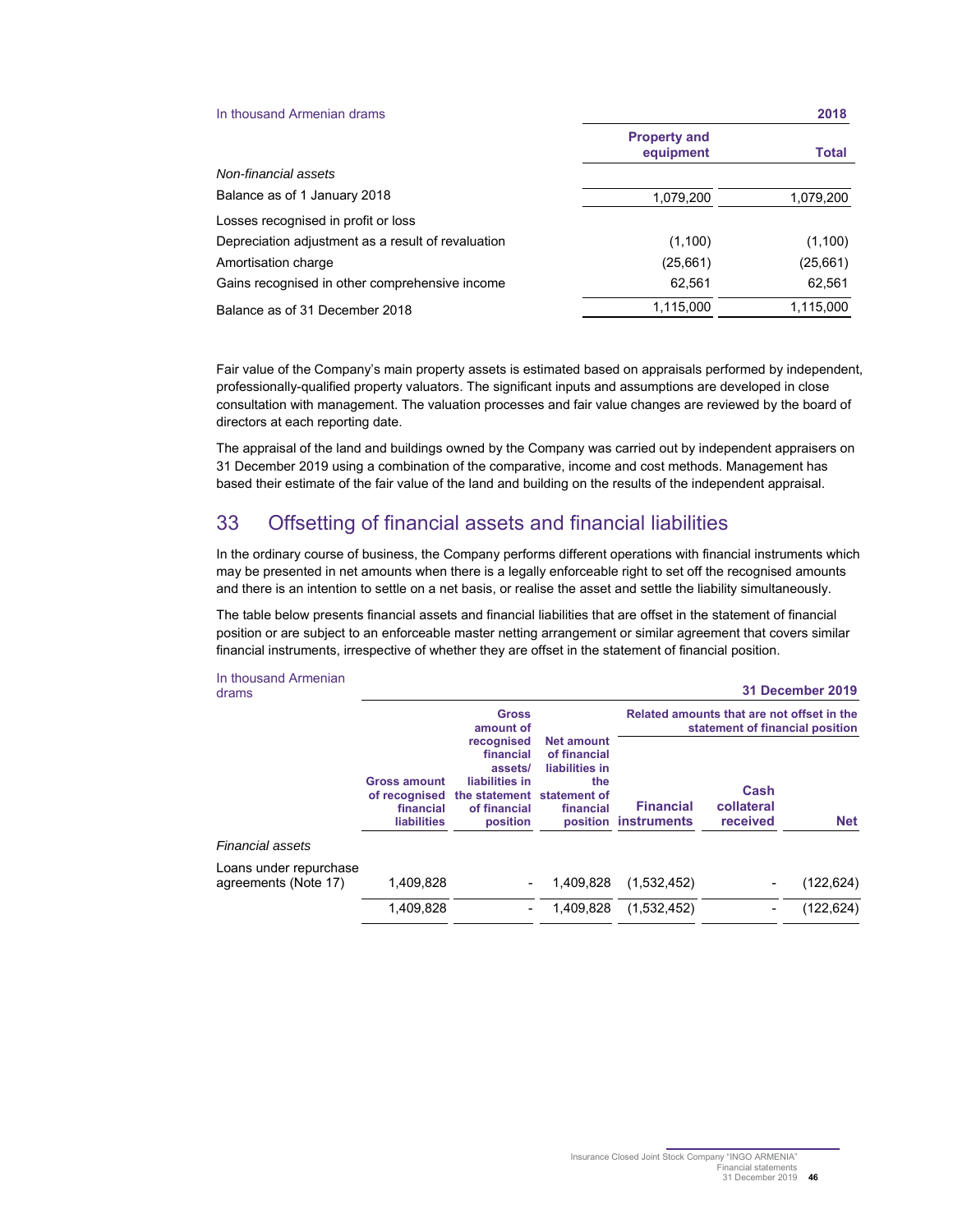In thousand Armenian<br>drams

drams **31 December 2018** 

|                                                |                                                                         | <b>Gross</b><br>amount of                                                                                      |                                                                         | Related amounts that are not offset in the<br>statement of financial position |                                |            |  |
|------------------------------------------------|-------------------------------------------------------------------------|----------------------------------------------------------------------------------------------------------------|-------------------------------------------------------------------------|-------------------------------------------------------------------------------|--------------------------------|------------|--|
|                                                | <b>Gross amount</b><br>of recognised<br>financial<br><b>liabilities</b> | recognised<br>financial<br>assets/<br>liabilities in<br>the statement statement of<br>of financial<br>position | <b>Net amount</b><br>of financial<br>liabilities in<br>the<br>financial | <b>Financial</b><br>position instruments                                      | Cash<br>collateral<br>received | <b>Net</b> |  |
| Financial assets                               |                                                                         |                                                                                                                |                                                                         |                                                                               |                                |            |  |
| Loans under repurchase<br>agreements (Note 17) | 1,797,120                                                               |                                                                                                                | 1,797,120                                                               | (1,892,832)                                                                   | -                              | (95, 712)  |  |
|                                                | 1,797,120                                                               |                                                                                                                | 1,797,120                                                               | (1,892,832)                                                                   |                                | (95, 712)  |  |

## 34 Maturity analysis of assets and liabilities

The table below summarises the maturity profile of assets and liabilities of the Company based to when they are expected to be recovered or settled. See Note 35.4 for the Company's contractual undiscounted repayment obligations. For insurance contract liabilities and reinsurance assets, maturity profiles are determined based on estimated timing of net cash outflows from the recognised insurance liabilities. Unearned premiums and the reinsurers' share of unearned premiums have been excluded from the analysis as they are not contractual obligations.

| In thousand Armenian                              |                                                 |                                 |                                  |                                           |                                  |                             |                                      | 2019         |
|---------------------------------------------------|-------------------------------------------------|---------------------------------|----------------------------------|-------------------------------------------|----------------------------------|-----------------------------|--------------------------------------|--------------|
| drams                                             | <b>On demand</b><br>and less<br>than 1<br>month | <b>From</b><br>1 to 3<br>months | <b>From</b><br>3 to 12<br>months | <b>Subtotal</b><br>less than<br>12 months | <b>From</b><br>1 to $5$<br>years | <b>More than</b><br>5 years | <b>Subtotal</b><br>over 12<br>months | <b>Total</b> |
| Assets                                            |                                                 |                                 |                                  |                                           |                                  |                             |                                      |              |
| Other assets                                      | 129,501                                         |                                 |                                  | 129,501                                   |                                  |                             |                                      | 129,501      |
| Insurance receivables                             | 5,682                                           | 45.889                          | 96,061                           | 147,632                                   | 1,341,522                        |                             | 1,341,522                            | 1,489,154    |
| Amounts due from financial<br>institutions        | $\overline{a}$                                  | 239,093                         | 1,229,587                        | 1,468,680                                 | 622,392                          |                             | 622,392                              | 2,091,072    |
| Reinsurance assets                                |                                                 |                                 | 211,575                          | 211,575                                   |                                  |                             |                                      | 211,575      |
| Securities pledged under<br>repurchase agreements |                                                 |                                 | 22,996                           | 22,996                                    | 1,509,456                        |                             | 1,509,456                            | 1,532,452    |
| Financial assets available-<br>for-sale           |                                                 |                                 | 69,200                           | 69,200                                    | 3,950,272                        |                             | 3,950,272                            | 4,019,472    |
| Cash and cash equivalents                         | 26,903                                          |                                 |                                  | 26,903                                    |                                  |                             |                                      | 26,903       |
|                                                   | 162,086                                         | 284,982                         | 1,629,419                        | 2,076,487                                 | 7,423,642                        |                             | 7,423,642                            | 9,500,129    |
| Liabilities                                       |                                                 |                                 |                                  |                                           |                                  |                             |                                      |              |
| Insurance contract liabilities                    |                                                 |                                 | 1,367,800                        | 1,367,800                                 |                                  |                             |                                      | 1,367,800    |
| Insurance payables                                | 587,164                                         | 88,984                          | 52,983                           | 729,131                                   | 372                              | 1,875                       | 2,247                                | 731,378      |
| Loans under repurchase<br>agreements              | 1,409,828                                       |                                 |                                  | 1,409,828                                 |                                  |                             |                                      | 1,409,828    |
| Other liabilities                                 | 47,480                                          | 39,579                          | 234,920                          | 321,979                                   | 92,030                           |                             | 92,030                               | 414,009      |
|                                                   | 2,044,472                                       | 128,563                         | 1,655,703                        | 3,828,738                                 | 92,402                           | 1,875                       | 94,277                               | 3,923,015    |
| Net position                                      | (1,882,386)                                     | 156,419                         | (26, 284)                        | (1,752,251)                               | 7,331,240                        | (1, 875)                    | 7,329,365                            | 5,577,114    |
| Accumulated gap                                   | (1,882,386)                                     | $(1,725,967)$ $(1,752,251)$     |                                  |                                           | 5,578,989                        | 5,577,114                   |                                      |              |

31 December 2019 **47**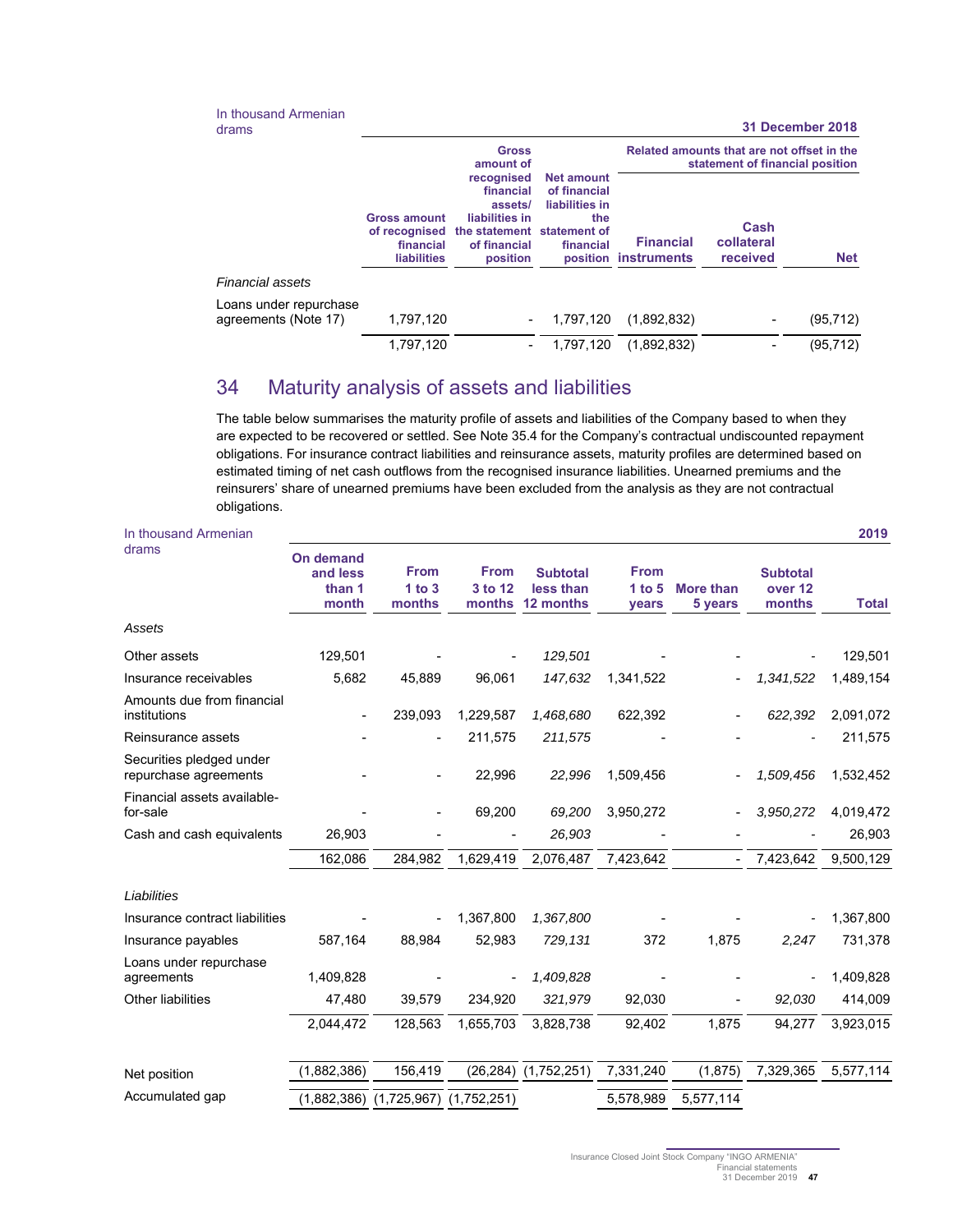| In thousand Armenian                              |                                          |                                 |                                  |                                           |                                |                             |                                      | 2018         |
|---------------------------------------------------|------------------------------------------|---------------------------------|----------------------------------|-------------------------------------------|--------------------------------|-----------------------------|--------------------------------------|--------------|
| drams                                             | On demand<br>and less<br>than 1<br>month | <b>From</b><br>1 to 3<br>months | <b>From</b><br>3 to 12<br>months | <b>Subtotal</b><br>less than<br>12 months | <b>From</b><br>1 to 5<br>years | <b>More than</b><br>5 years | <b>Subtotal</b><br>over 12<br>months | <b>Total</b> |
| Assets                                            |                                          |                                 |                                  |                                           |                                |                             |                                      |              |
| Other assets                                      | 51,647                                   |                                 |                                  | 51,647                                    |                                |                             |                                      | 51,647       |
| Insurance receivables                             | 7,520                                    | 16,594                          | 1,498,252                        | 1,522,366                                 | 286,404                        | 96                          | 286,500                              | 1,808,866    |
| Amounts due from financial<br>institutions        | 108,823                                  | 379,840                         | 1,893,951                        | 2,382,614                                 | 119,669                        |                             | 119,669                              | 2,502,283    |
| Reinsurance assets                                |                                          |                                 | 278,046                          | 278,046                                   |                                |                             |                                      | 278,046      |
| Securities pledged under<br>repurchase agreements |                                          |                                 | 28,488                           | 28,488                                    | 1,554,367                      | 309,977                     | 1,864,344                            | 1,892,832    |
| Financial assets available-<br>for-sale           | 2,747                                    | 3,847                           | 135,059                          | 141,653                                   | 1,678,109                      | 959,918                     | 2,638,027                            | 2,779,680    |
| Cash and cash equivalents                         | 73,056                                   |                                 |                                  | 73,056                                    |                                |                             |                                      | 73,056       |
|                                                   | 243,793                                  | 400,281                         | 3,833,796                        | 4,477,870                                 | 3,638,549                      | 1,269,991                   | 4,908,540                            | 9,386,410    |
| Liabilities                                       |                                          |                                 |                                  |                                           |                                |                             |                                      |              |
| Insurance contract liabilities                    |                                          |                                 | 1,004,311                        | 1,004,311                                 |                                |                             |                                      | 1,004,311    |
| Insurance payables                                | 460,160                                  | 693,780                         | 23,520                           | 1,177,460                                 | 13,417                         | 1,930                       | 15,347                               | 1,192,807    |
| Loans under repurchase<br>agreements              | 1,797,120                                |                                 |                                  | 1,797,120                                 |                                |                             |                                      | 1,797,120    |
| Other liabilities                                 | 57,832                                   | 49,903                          | 124,952                          | 232,687                                   |                                |                             |                                      | 232,687      |
|                                                   | 2,315,112                                | 743,683                         | 1,152,783                        | 4,211,578                                 | 13,417                         | 1,930                       | 15,347                               | 4,226,925    |
| Net position                                      | (2,071,319)                              | (343, 402)                      | 2,681,013                        | 266,292                                   | 3,625,132                      | 1,268,061                   | 4,893,193                            | 5,159,485    |
| Accumulated gap                                   | (2,071,319)                              | (2,414,721)                     | 266,292                          |                                           | 3,891,424                      | 5,159,485                   |                                      |              |
|                                                   |                                          |                                 |                                  |                                           |                                |                             |                                      |              |

## 35 Insurance and financial risk management

The Company's activities expose it to a variety of risks and those activities involve the analysis, evaluation, acceptance and management of some degree of risk or combination of risks. Taking risk is core to the financial business, and the operational risks are an inevitable consequence of being in business. The Company's aim is therefore to achieve an appropriate balance between risk and return and minimise potential adverse effects on the Company's financial performance.

The most important types of risk are insurance risk and financial risk, which includes liquidity risk, market risk and credit risk.

## 34.1 Insurance risk

The principal risk the Company faces under insurance contracts is that the actual claims and benefit payments or the timing thereof, differ from expectations. This is influenced by the frequency of claims, severity of claims, actual benefits paid and subsequent development of long-term claims. Therefore, the objective of the Company is to ensure that sufficient reserves are available to cover these liabilities. The above risk exposure is mitigated by diversification across a large portfolio of insurance contracts. The variability of risks is also improved by careful selection and implementation of underwriting strategy guidelines, as well as the use of reinsurance arrangements.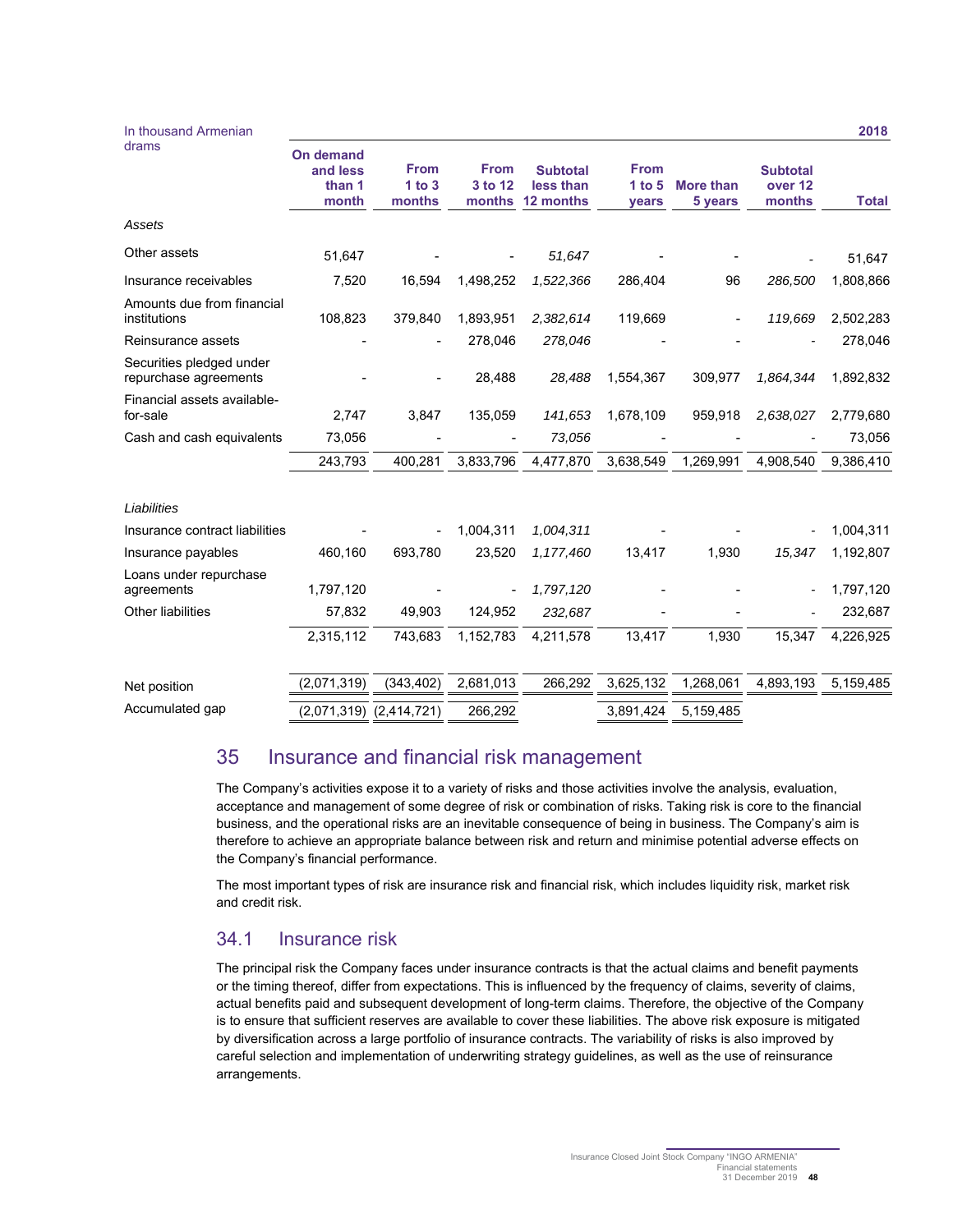The Company purchases both facultative and obligatory reinsurance as part of its risks mitigation programme. Reinsurance ceded is placed on a proportional basis. The majority of proportional reinsurance is quota-share reinsurance which is taken out to reduce the overall exposure of the Company to certain classes of business

Amounts recoverable from reinsurers are estimated in a manner consistent with the outstanding claims provision and are in accordance with the reinsurance contracts. Although the Company has reinsurance arrangements, it is not relieved of its direct obligations to its policyholders and thus a credit exposure exists with respect to ceded insurance, to the extent that any reinsurer is unable to meet its obligations assumed under such reinsurance agreements. The Company's placement of reinsurance is diversified such that it is neither dependent on a single reinsurer nor are the operations of the Company substantially dependent upon any single reinsurance contract.

#### 35.1.1 Insurance contracts

The Company principally issues the following types of general insurance contracts: motor (including passengers and third party liabilities), health, property, general liabilities, cargo, accident insurance and Compulsory Motor Third-Party Liability Insurance. Risks under general insurance policies usually cover twelve month duration.

The above risk exposure is mitigated by diversification across a large portfolio of insurance contracts. The variability of risks is improved by careful selection and implementation of underwriting strategies, which are designed to ensure that risks are diversified in terms of type of risk and level of insured benefits. This is largely achieved through diversification across industry sectors. Further, strict claim review policies to assess all new and ongoing claims, regular detailed review of claims handling procedures and frequent investigation of possible fraudulent claims are all policies and procedures put in place to reduce the risk exposure of the Company. The Company further enforces a policy of actively managing and promptly pursuing claims, in order to reduce its exposure to unpredictable future developments that can negatively impact the business. Inflation risk is mitigated by taking expected inflation into account when estimating insurance contract liabilities.

The purpose of these underwriting and reinsurance strategies is to limit exposure to catastrophes based on the Company's risk appetite as decided by management. The overall aim is currently to restrict the impact of a single catastrophic event to approximately 10% of shareholders' equity. The Board may decide to increase or decrease the maximum tolerances based on market conditions and other factors.

| In thousand Armenian         |                                                    |                               | 2019                   | 2018                                               |                              |                                  |  |
|------------------------------|----------------------------------------------------|-------------------------------|------------------------|----------------------------------------------------|------------------------------|----------------------------------|--|
| drams                        | <b>Insurance</b><br>contract<br><b>liabilities</b> | <b>Reinsuran</b><br>ce assets | <b>Net liabilities</b> | <b>Insurance</b><br>contract<br><b>liabilities</b> | <b>Reinsurance</b><br>assets | <b>Net</b><br><b>liabilities</b> |  |
| Accident                     | 160,983                                            | (70, 953)                     | 90,030                 | 104,099                                            | (41, 765)                    | 62,334                           |  |
| Health                       | 1,234,549                                          | (23, 637)                     | 1,210,912              | 1,067,738                                          | (47, 607)                    | 1,020,131                        |  |
| Motor                        | 440,565                                            | (279, 623)                    | 160,942                | 326,529                                            | (221, 682)                   | 104,847                          |  |
| Aircraft                     | 36,036                                             | (31, 818)                     | 4,218                  | 10,191                                             | (7,996)                      | 2,195                            |  |
| Cargo                        | 50,439                                             | (49, 616)                     | 823                    | 41,217                                             | (40, 105)                    | 1,112                            |  |
| Fire and natural<br>diseases | 1,515,213                                          | (1,449,269)                   | 65,944                 | 979,050                                            | (899, 035)                   | 80,015                           |  |
| Voluntary motor liability    | 20,431                                             | (15, 149)                     | 5,282                  | 10,202                                             | (7, 409)                     | 2,793                            |  |
| Aircraft liability           | 29,772                                             | (27, 853)                     | 1,919                  | 18,267                                             | (15, 548)                    | 2,719                            |  |
| General liability            | 199,365                                            | (168, 541)                    | 30,824                 | 193,475                                            | (136, 125)                   | 57,350                           |  |
| <b>Financial losses</b>      | 96,082                                             | (93, 774)                     | 2,308                  | 269,371                                            | (268, 955)                   | 416                              |  |
| Travel                       | 158,595                                            | (102, 078)                    | 56,517                 | 98,716                                             | (51, 919)                    | 46,797                           |  |
| <b>CMTPL</b>                 | 2,260,649                                          |                               | 2,260,649              | 1,940,556                                          |                              | 1,940,556                        |  |
| At December 31               | 6,202,679                                          | (2,312,311)                   | 3,890,368              | 5,059,411                                          | (1,738,146)                  | 3,321,265                        |  |

The table below sets out the concentration of insurance contract liabilities by type of contract.

The Company sets out the total aggregate exposure that it is prepared to accept in relation to general insurance risk concentrations. It monitors these exposures at the time of underwriting a risk.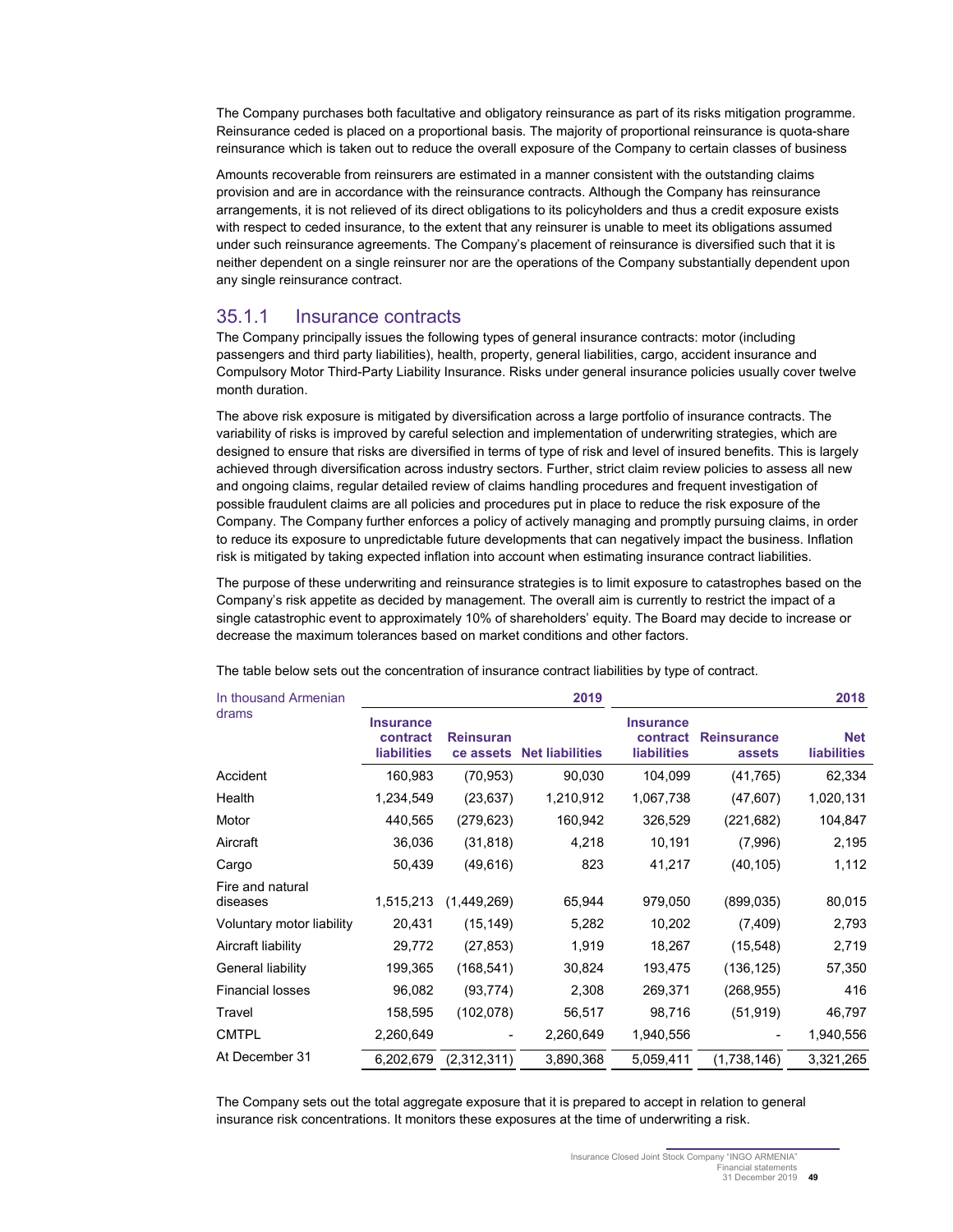The maximum loss, net of reinsurance that the Company accepts on each contract is 10% of total capital, in accordance with the regulations of the Central Bank of Armenia.

#### *Key assumptions*

The principal assumption underlying the liability estimates is that the Company's future claims development will follow a similar pattern to past claims development experience. This includes assumptions in respect of average claim costs, claim handling costs, expected loss rations and claim numbers for each accident year. Additional qualitative judgments are used to assess the extent to which past trends may not apply in the future, for example once-off occurrence, changes in market factors such as public attitude to claiming, economic conditions, as well as internal factors such as portfolio mix, policy conditions and claims handling procedures.

Judgment is further used to assess the extent to which external factors such as judicial decisions and government legislation affect the estimates.

Other key circumstances affecting the reliability of assumptions include variation in interest rates, delays in settlement and changes in foreign currency rates.

However, due to relatively new insurance market in Armenia, it difficult to predict with certainty the likely outcome of any particular claim and the ultimate cost of notified claims. The impact of many of the items affecting the ultimate costs of the loss is difficult to estimate. For these reasons the Company's management regularly reviews the statistical data, market changes and other factors for a more prudential provisioning.

#### *Sensitivities*

The insurance claim liabilities are sensitive to the key assumptions shown below. It has not been possible to quantify the sensitivity of certain assumptions such as legislative changes or uncertainty in the estimation process.

The analysis below is performed for reasonably possible movements in key assumptions with all other assumptions held constant, showing the impact on profit before tax and equity. The correlation of assumptions will have a significant effect in determining the ultimate claims liabilities, but to demonstrate the impact due to changes in assumptions, assumptions had to be changed on an individual basis.

It should be noted that movements in these assumptions are non-linear.

| In thousand Armenian |                              |                                         | 2019       |  |  |
|----------------------|------------------------------|-----------------------------------------|------------|--|--|
| drams                | <b>Change in assumptions</b> | Effect on profit before tax             |            |  |  |
|                      | in $%$                       | Gross of reinsurance Net of reinsurance |            |  |  |
| Average claim cost   | $+10$                        | (656.017)                               | (611, 451) |  |  |
|                      | $-10$                        | 656.017                                 | 611,451    |  |  |
| Expected loss ratio  | $+10$                        | (692, 366)                              | (654, 447) |  |  |
|                      | $-10$                        | 692.366                                 | 654.447    |  |  |

| In thousand Armenian |                              |                                         | 2018       |  |  |
|----------------------|------------------------------|-----------------------------------------|------------|--|--|
| drams                | <b>Change in assumptions</b> | <b>Effect on profit before tax</b>      |            |  |  |
|                      | in $%$                       | Gross of reinsurance Net of reinsurance |            |  |  |
| Average claim cost   | $+10$                        | (570,327)                               | (522, 503) |  |  |
|                      | $-10$                        | 570.327                                 | 522,503    |  |  |
| Expected loss ratio  | $+10$                        | (543,662)                               | (529,088)  |  |  |
|                      | $-10$                        | 543.662                                 | 529.088    |  |  |

#### *Claims development table*

The following tables show the estimate cumulative incurred claims, including both claims notified and IBNR for each successive accident year at each balance sheet date, together with cumulative payments to date.

Gross insurance contract liabilities for 2019 are developed as follows: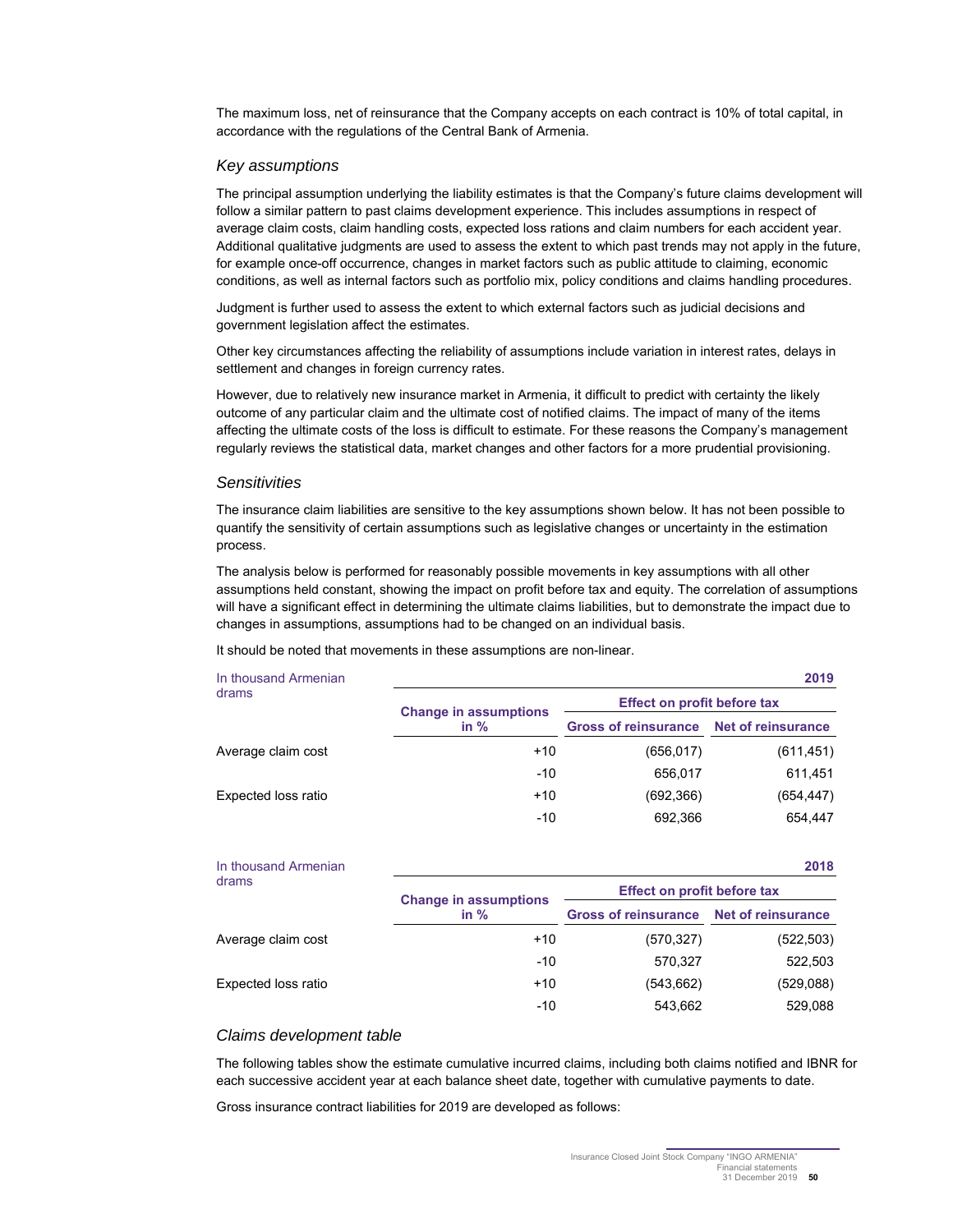| In thousand Armenian drams                            | 2014          | 2015                                                        | 2016          | 2017        | 2018          | 2019        | Total          |
|-------------------------------------------------------|---------------|-------------------------------------------------------------|---------------|-------------|---------------|-------------|----------------|
| At end of accident year                               | 3,613,282     | 3,579,913                                                   | 3,430,313     | 4,563,030   | 5,322,221     | 6,429,195   | 26,937,954     |
| One year later                                        | 3,505,611     | 3,491,539                                                   | 3,344,430     | 4,345,766   | 5,516,970     |             | 20,204,316     |
| Two years later                                       | 3,509,025     | 3,495,315                                                   | 3,364,074     | 4,388,978   |               |             | 14,757,392     |
| Three years later                                     | 3,485,695     | 3,390,674                                                   | 3,367,212     |             |               |             | 10,243,581     |
| Four years later                                      | 3,485,165     | 3,399,398                                                   |               |             |               |             | 6,884,563      |
| Five years later                                      | 3,497,491     |                                                             |               |             |               |             | 3,497,491      |
| Current estimate of cumulative<br>claims incurred     | 3,497,491     | 3,399,398                                                   | 3,367,212     | 4,388,978   | 5,516,970     | 6,429,195   | 26,599,244     |
| Current estimate of<br>cumulative claims incurred     |               |                                                             |               |             |               |             |                |
| At end of accident year                               | (2,953,271)   | (2,919,756)                                                 | (2,767,597)   | (3,459,539) | (4,349,556)   | (5,225,920) | (21, 675, 639) |
| One year later                                        | (3,437,344)   | (3,362,036)                                                 | (3,333,639)   | (4,336,438) | (5,384,593)   |             | (19, 854, 050) |
| Two years later                                       | (3,478,183)   | (3,381,934)                                                 | (3,358,667)   | (4,378,944) |               |             | (14, 597, 728) |
| Three years later                                     | (3,481,201)   | (3,398,484)                                                 | (3,363,884)   |             |               |             | (10, 234, 569) |
| Four years later                                      | (3,481,688)   | (3,396,355)                                                 |               |             |               |             | (6,878,043)    |
| Five years later                                      | (3,481,748)   |                                                             |               |             |               |             | (3,481,748)    |
| Current estimate of cumulative<br>claims incurred     | (3,481,748)   | (3,396,355)                                                 | (3,363,884)   | (4,378,944) | (5,384,593)   | (5,225,920) | (25, 231, 444) |
| Total gross insurance<br>contract liabilities per the |               |                                                             |               |             |               |             |                |
| balance sheet                                         | 15,743        | 3,043                                                       | 3,328         | 10,034      | 132,377       | 1,203,275   | 1,367,800      |
|                                                       |               | Insurance contract liabilities for 2019 net of reinsurance: |               |             |               |             |                |
| In thousand Armenian drams                            | 2014          | 2015                                                        | 2016          | 2017        | 2018          | 2019        | Total          |
| At end of accident year                               | 3,270,827     | 3,243,157                                                   | 3,118,522     | 3,944,604   | 4,798,157     | 6,311,029   | 24,686,296     |
| One year later                                        | 3,229,134     | 3,217,410                                                   | 3,083,007     | 4,001,926   | 5,176,836     |             | 18,708,313     |
| Two years later                                       | 3,235,113     | 3,230,282                                                   | 3,102,525     | 4,045,139   |               |             | 13,613,059     |
| Three years later                                     | 3,236,793     | 3,229,510                                                   | 3,105,897     |             |               |             | 9,572,200      |
| Four years later                                      | 3,236,263     | 3,238,262                                                   |               |             |               |             | 6,474,525      |
| Five years later                                      | 3,244,840     |                                                             |               |             |               |             | 3,244,840      |
| Current estimate of cumulative<br>claims incurred     | 3,244,840     | 3,238,262                                                   | 3,105,897     | 4,045,139   | 5,176,836     | 6,311,029   | 25,122,003     |
| Current estimate of<br>cumulative claims incurred     |               |                                                             |               |             |               |             |                |
| At end of accident year                               | (2,760,945)   | (2,781,236)                                                 | (2,620,409)   | (3,343,533) | (4,098,042)   | (5,225,626) | (20, 829, 791) |
| One year later                                        | (3,211,714)   | (3,201,741)                                                 | (3,072,450)   | (3,994,081) | (5, 132, 930) |             | (18,612,916)   |
| Two years later                                       | (3,229,379)   | (3,221,047)                                                 | (3,097,353)   | (4,036,587) |               |             | (13,584,366)   |
| Three years later                                     | (3,232,299)   | (3,228,349)                                                 | (3, 102, 568) |             |               |             | (9, 563, 216)  |
| Four years later                                      | (3, 232, 786) | (3,235,220)                                                 |               |             |               |             | (6,468,006)    |
| Five years later                                      | (3,232,847)   |                                                             |               |             |               |             | (3, 232, 847)  |
| Current estimate of cumulative<br>claims incurred     | (3,232,847)   | (3,235,220)                                                 | (3, 102, 568) | (4,036,587) | (5, 132, 930) | (5,225,626) | (23,965,778)   |
| Total gross insurance<br>contract liabilities per the |               |                                                             |               |             |               |             |                |
| balance sheet                                         | 11,993        | 3,042                                                       | 3,329         | 8,552       | 43,906        | 1,085,403   | 1,156,225      |

Insurance Closed Joint Stock Company "INGO ARMENIA" Financial statements 31 December 2019 **51**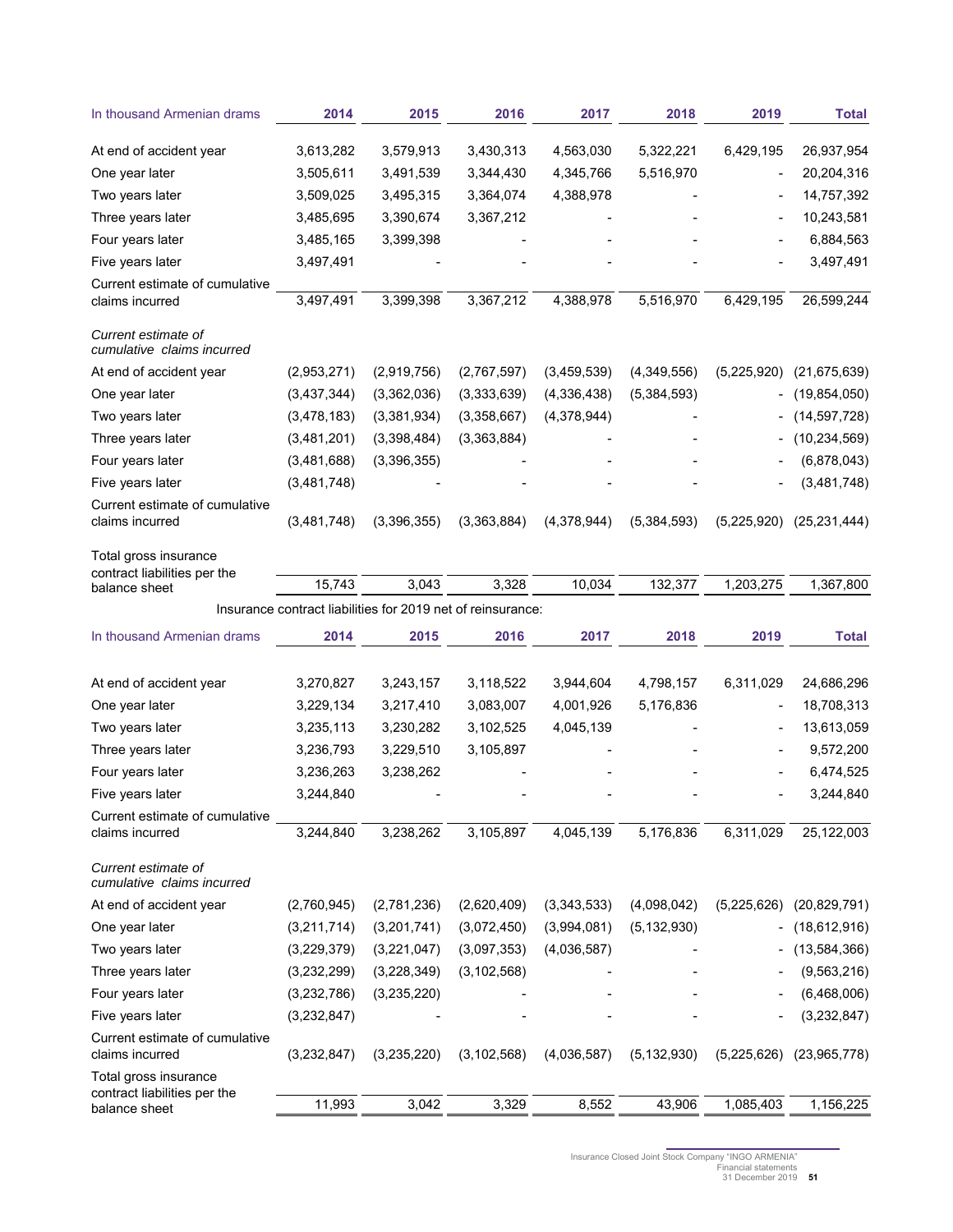## 34.2 Credit risk

The Company takes on exposure to credit risk. Key areas where the Company is exposed to credit risk are:

- Debt securities and bank accounts;
- Amounts to from financial institutions;
- Reinsurers' share of insurance liabilities;
- Amounts due from reinsurers in respect of claims already paid;
- Amounts due from insurance contract holders;
- Amounts due from insurance intermediaries.

In the further credit risk disclosures the reinsurer's part in provision for unearned premiums is excluded from reinsurance assets, as it is not a financial asset.

### 35.2.1 Maximum exposure to credit risk

The carrying amounts of the Company's financial assets best represent the maximum exposure to credit risk related to them, without taking account of any collateral held or other credit enhancements.

### 35.2.2 Risk concentrations of the maximum exposure to credit risk

#### *Ratings*

The table below provides information regarding the credit risk exposure of the Company at 31 December 2019 by classifying assets according to credit ratings of the counterparties set by international rating agencies.

| In thousand Armenian drams                        | $A+$   | AA  | AA-     | BB+ | $A -$  | A       | <b>Not rated</b> | <b>Total</b> |
|---------------------------------------------------|--------|-----|---------|-----|--------|---------|------------------|--------------|
| Other assets                                      |        |     |         |     |        |         | 129,501          | 129,501      |
| Insurance receivables                             | 321    |     | 36,590  |     | 17,955 | 1,220   | 1,433,068        | 1,489,154    |
| Reinsurance assets                                | 39,385 |     | 81,170  |     | 31,842 | 21,950  | 37,228           | 211,575      |
| Amounts due from financial<br>institutions        |        |     |         |     |        |         | 2,091,072        | 2,091,072    |
| Securities pledged under<br>repurchase agreements |        |     |         |     |        |         | 1,532,452        | 1,532,452    |
| Financial assets available-for-<br>sale           |        |     |         |     |        |         | 4,019,472        | 4,019,472    |
| Cash and cash equivalents                         |        |     |         |     |        |         | 26,903           | 26,903       |
| As of 31 December 2019                            | 39,706 |     | 117,760 |     | 49,797 | 23,170  | 9,269,696        | 9,500,129    |
| As of 31 December 2018                            | 36,005 | 160 | 89,882  |     | 37,196 | 112,478 | 9,110,689        | 9,386,410    |

### 35.2.3 Risk limit control and mitigation policies

The Company has a credit risk policy setting out the assessment and determination of what constitutes credit risk for the Company. The policy is regularly reviewed for pertinence and for changes in the risk environment.

Reinsurance is used to manage insurance risk. This does not, however, discharge the Company's liability as primary insurer. If a reinsurer fails to pay a claim for any reason, the Company remains liable for the payment to the policyholder. Reinsurance is placed with counterparties that have a good credit rating and concentration of risk is avoided by following policy guidelines in respect of counterparties' limits that are set each year by the Board and are subject to regular reviews. The creditworthiness of reinsurers is considered on an annual basis by reviewing their financial strength prior to finalisation of any contract.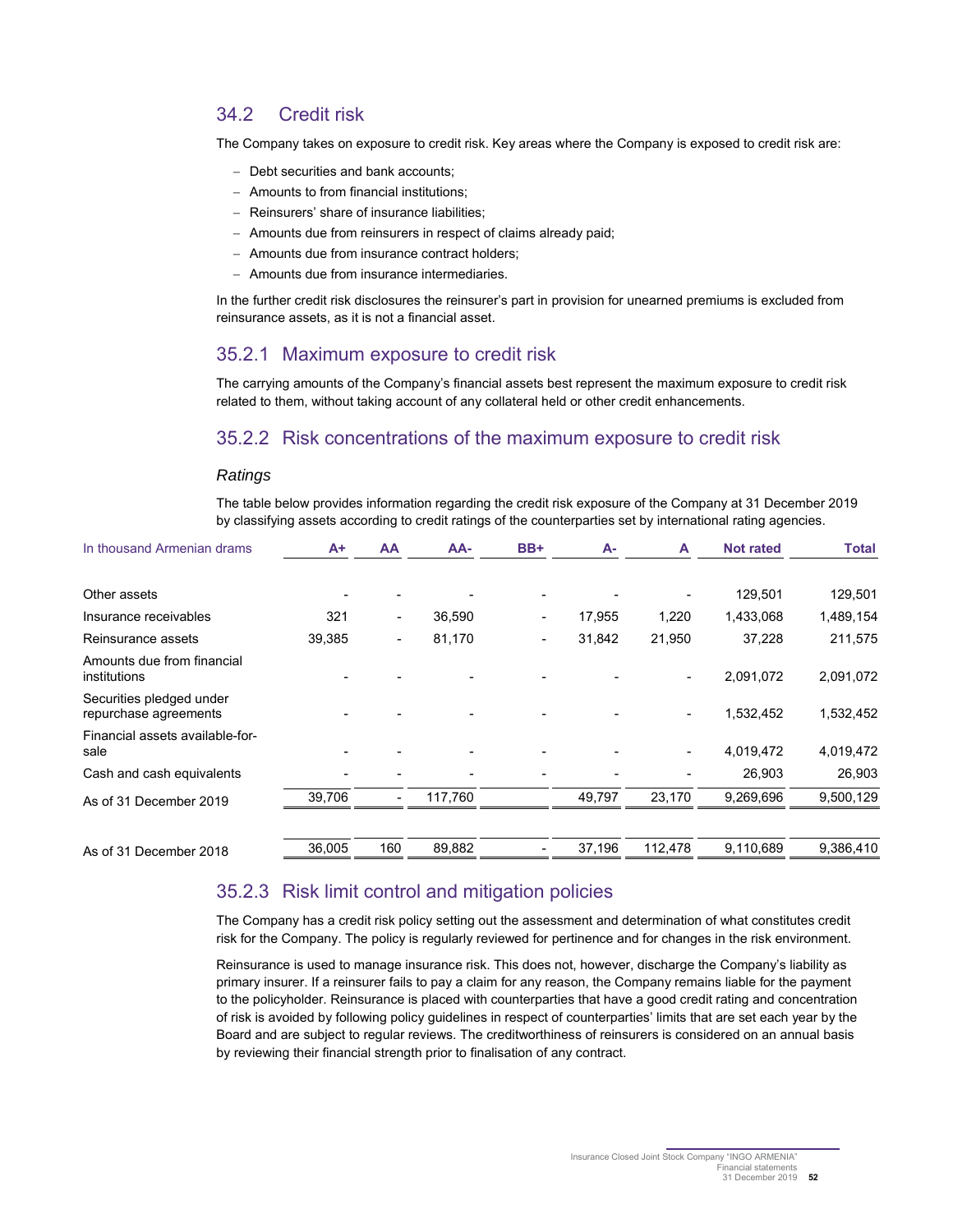## 35.2.4 Impairment and provisioning policies

The main considerations for the financial assets impairment assessment include whether any payments are overdue by more than 90 days or there are any known difficulties in the cash flows of counterparties, credit rating downgrades, or infringement of the original terms of the contract. The Company addresses impairment assessment into areas: individually assessed allowances and collectively assessed allowances.

#### *Past due but not impaired financial assets*

Past due financial assets include those that are only past due by a few days.

As of 31 December 2019 the Company doesn't have any past due but not impaired financial assets (2018: nil)

#### *Impaired financial assets*

At 31 December 2019 there are impaired financial assets of AMD 428,749 thousand (2018: AMD 428,013 thousand).

No collateral is held as security for any past due or impaired assets.

#### 34.3 Market risk

Market risk is the risk that the fair value or future cash flows of financial instruments will fluctuate due to changes in market variables such as interest rates and foreign exchange rates. Market risk comprises three types of risk: interest rate risk and currency risk.

 Except for the concentrations within foreign currency, the Company has no significant concentration of market risk.

### 35.3.1 Interest rate risk

Interest rate risk arises from the possibility that changes in interest rates will affect future cash flows or the fair values of financial instruments. The Board has established limits on the interest rate gaps for stipulated periods.

Floating rate instruments expose the Company to cash flow interest risk, whereas fixed interest rate instruments expose the Company to fair value interest risk.

The sensitivity of the statement of comprehensive income is the effect of the assumed changes in interest rates on the net interest income for one year, based on the floating rate non-trading financial assets and financial liabilities held at 31 December 2019 including the effect of hedging instruments. The sensitivity of equity is calculated by revaluating assets available for sale at fixed interest rate, including hedges and formulated as hedges cash-flow swaps, as of 31 December 2019, based on the assumed changes of interest rate.

The sensitivity of equity is analysed by maturity of the asset or swap. The total sensitivity of equity is based on the assumption that there are parallel shifts in the yield curve, while the analysis by maturity band displays the sensitivity to non-parallel changes.

|          | In thousand Armenian drams   |                                                    |                |                          |                                    |                                |              |  |  |
|----------|------------------------------|----------------------------------------------------|----------------|--------------------------|------------------------------------|--------------------------------|--------------|--|--|
|          |                              |                                                    |                |                          |                                    |                                |              |  |  |
| Currency | Change<br>in basis<br>points | <b>Sensitivity</b><br>of net<br>interest<br>income | Up to $6$      | 6<br>months to 1 year    | months 1 year to 5<br><b>vears</b> | <b>More</b><br>than 5<br>years | <b>Total</b> |  |  |
| AMD      | 1                            |                                                    | $\blacksquare$ | $\overline{\phantom{a}}$ | (89.921)                           | (206, 721)                     | (296, 642)   |  |  |
| AMD      | -1                           |                                                    | -              |                          | 94,620                             | 233,078                        | 327,698      |  |  |

Insurance Closed Joint Stock Company "INGO ARMENIA" **Financial statements** 31 December 2019 **53**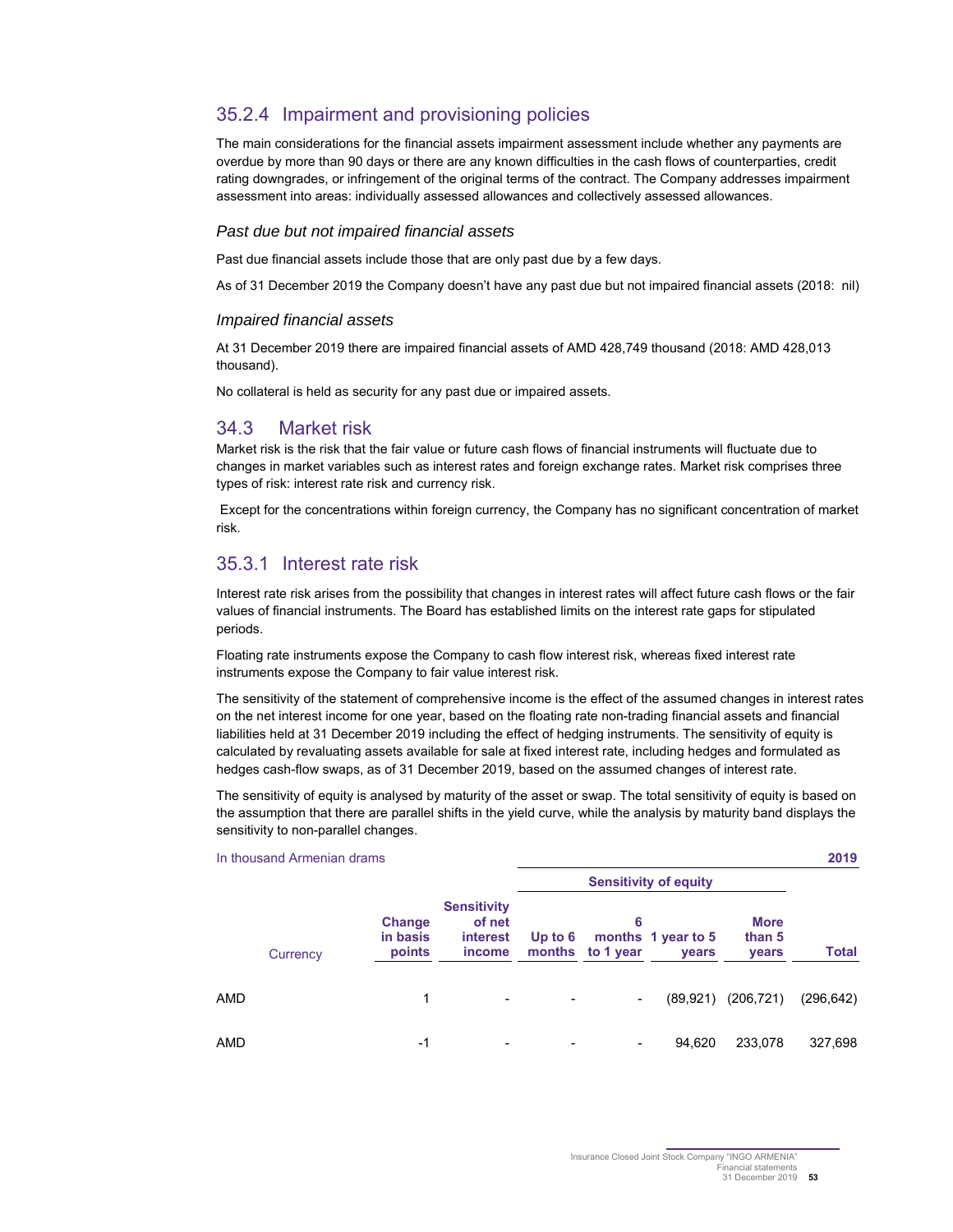#### In thousand Armenian drams **2018**

|     | Currency | Change<br>in basis<br>points | <b>Sensitivity</b><br>of net<br>interest<br>income | Up to $6$                | 6<br>months to 1 year | months 1 year to 5<br><b>vears</b> | <b>More</b><br>than 5<br>years | <b>Total</b> |
|-----|----------|------------------------------|----------------------------------------------------|--------------------------|-----------------------|------------------------------------|--------------------------------|--------------|
| AMD |          | 1                            | -                                                  | $\overline{\phantom{a}}$ |                       | (77, 124)                          | (73,760)                       | (150, 884)   |
| amd |          | -1                           | -                                                  | $\overline{\phantom{a}}$ | ۰.                    | 80.007                             | 81,267                         | 161,274      |

## 35.3.2 Currency risk

Currency risk is the risk that the value of a financial instrument will fluctuate due to changes in foreign exchange rates. The Board of Directors has set limits on positions by currency.

The tables below indicate the currencies to which the Company had significant exposure at 31 December 2019 on its non-trading monetary assets and liabilities and its forecast cash flows. The analysis calculated the effect of a reasonably possible movement of the currency rate against the Armenian dram, with all other variables held constant on the statement of comprehensive income (due to the fair value of currency sensitive nontrading monetary assets and liabilities) and equity. A negative amount in the table reflects a potential net reduction in the statement of comprehensive income while a positive amount reflects a net potential increase.

| In thousand Armenian drams |                                      | 2019                    | 2018                                                      |                                          |  |
|----------------------------|--------------------------------------|-------------------------|-----------------------------------------------------------|------------------------------------------|--|
| Currency                   | Change in<br>currency rate<br>in $%$ | <b>Effect on</b><br>tax | <b>Change in</b><br>profit before currency rate<br>in $%$ | <b>Effect on</b><br>profit before<br>tax |  |
| <b>USD</b>                 | +5                                   | (23, 515)               | $+5$                                                      | (34, 794)                                |  |
| <b>USD</b>                 | -5                                   | 23.515                  | -5                                                        | 34,794                                   |  |

#### The Company's exposure to foreign currency exchange risk is as follow:

| In thousand Armenian drams                        | <b>Armenian</b><br><b>Dram</b> | <b>Freely</b><br>convertible<br><b>currencies</b> | <b>Non-freely</b><br>convertible<br><b>currencies</b> | Total     |
|---------------------------------------------------|--------------------------------|---------------------------------------------------|-------------------------------------------------------|-----------|
| Assets                                            |                                |                                                   |                                                       |           |
| Other assets                                      | 129,501                        |                                                   |                                                       | 129,501   |
| Insurance receivables                             | 1,470,449                      | 18,705                                            |                                                       | 1,489,154 |
| Amounts due from other financial institutions     | 2,091,072                      |                                                   |                                                       | 2,091,072 |
| Reinsurance assets                                | 211,575                        |                                                   |                                                       | 211,575   |
| Securities pledged under repurchase<br>agreements | 1,532,452                      |                                                   |                                                       | 1,532,452 |
| Financial assets available-for-sale               | 4,019,472                      |                                                   |                                                       | 4,019,472 |
| Cash and cash equivalents                         | 26,903                         |                                                   |                                                       | 26,903    |
| Total assets                                      | 9,481,424                      | 18,705                                            |                                                       | 9,500,129 |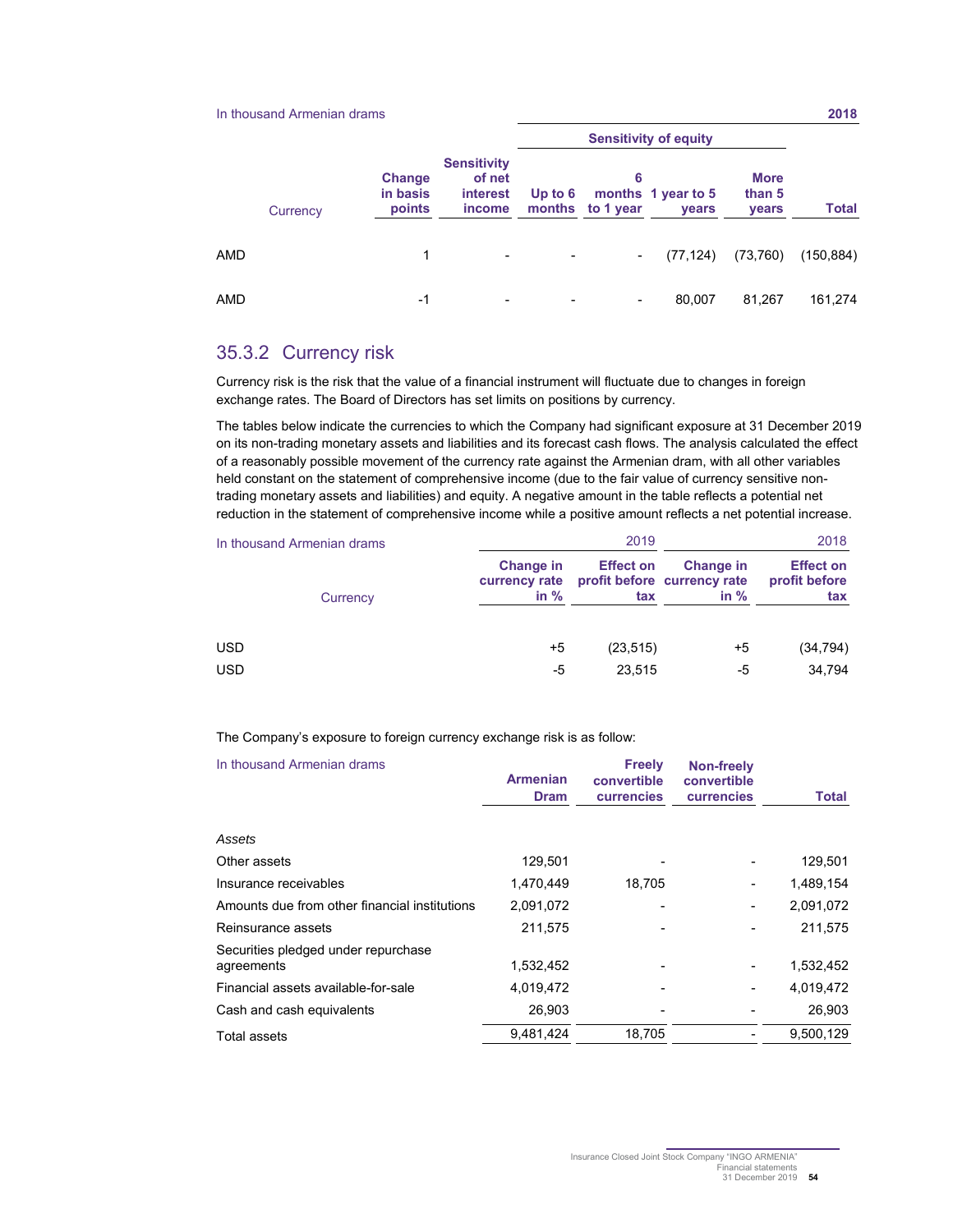| In thousand Armenian drams          | <b>Armenian</b><br><b>Dram</b> | <b>Freely</b><br>convertible<br><b>currencies</b> | <b>Non-freely</b><br>convertible<br>currencies | <b>Total</b> |
|-------------------------------------|--------------------------------|---------------------------------------------------|------------------------------------------------|--------------|
|                                     |                                |                                                   |                                                |              |
| Liabilities                         |                                |                                                   |                                                |              |
| Insurance contract liabilities      | 1,367,800                      |                                                   |                                                | 1,367,800    |
| Insurance payables                  | 242,383                        | 488,995                                           |                                                | 731,378      |
| Loans under repurchase agreements   | 1,409,828                      |                                                   |                                                | 1,409,828    |
| <b>Other liabilities</b>            | 414,009                        |                                                   |                                                | 414,009      |
| <b>Total liabilities</b>            | 3,434,020                      | 488,995                                           |                                                | 3,923,015    |
| Net position as of 31 December 2019 | 6,047,404                      | (470, 290)                                        |                                                | 5,577,114    |
| Total financial assets              | 9,334,251                      | 52,159                                            |                                                | 9,386,410    |
| Total financial liabilities         | 3,478,891                      | 748,034                                           |                                                | 4,226,925    |
| Net position as of 31 December 2018 | 5,855,360                      | (695,875)                                         |                                                | 5,159,485    |

Freely convertible currencies represent mainly US dollar amounts, but also include currencies from other OECD countries. Non-freely convertible amounts relate to currencies of CIS countries, excluding Republic of Armenia. The reinsurer's part in provision for unearned premiums is excluded from reinsurance assets, as it is not a financial asset.

## 34.4 Liquidity risk

Liquidity risk is the risk that the Company will be unable to meet its payment obligations when they fall due under normal and stress circumstances. To limit this risk, management has arranged diversified funding sources in addition to its core deposit base, manages assets with liquidity in mind, and monitors future cash flows and liquidity on a daily bases. This incorporates an assessment of expected cash flows and the availability of high grade collateral which could be used to secure additional funding if required.

The Company maintains a portfolio of highly marketable and diverse assets that can be easily liquidated in the event of an unforeseen interruption of cash flow. The Company also has committed lines of credit that it can access to meet liquidity needs. The liquidity position is assessed and managed under a variety of scenarios, giving due consideration to stress factors relating to both the market in general and specifically to the Company.

The liquidity management of the Company requires considering the level of liquid assets necessary to settle obligations as they fall due; maintaining access to a range of funding sources; maintaining funding contingency plans and monitoring balance sheet liquidity ratios against regulatory requirements. The Company calculates the liquidity ratio in accordance with the requirement of the Central Bank of Armenia.

The Company has taken advantage of point d (i) of the paragraph 39 of IFRS 4, by disclosing the information on estimated timing of net undiscounted cash flows from insurance liabilities as of 31 December 2019, instead of the disclosure of maturities required by point a) of 39 paragraph of IFRS 7. See note 34 for the expected maturities of these liabilities.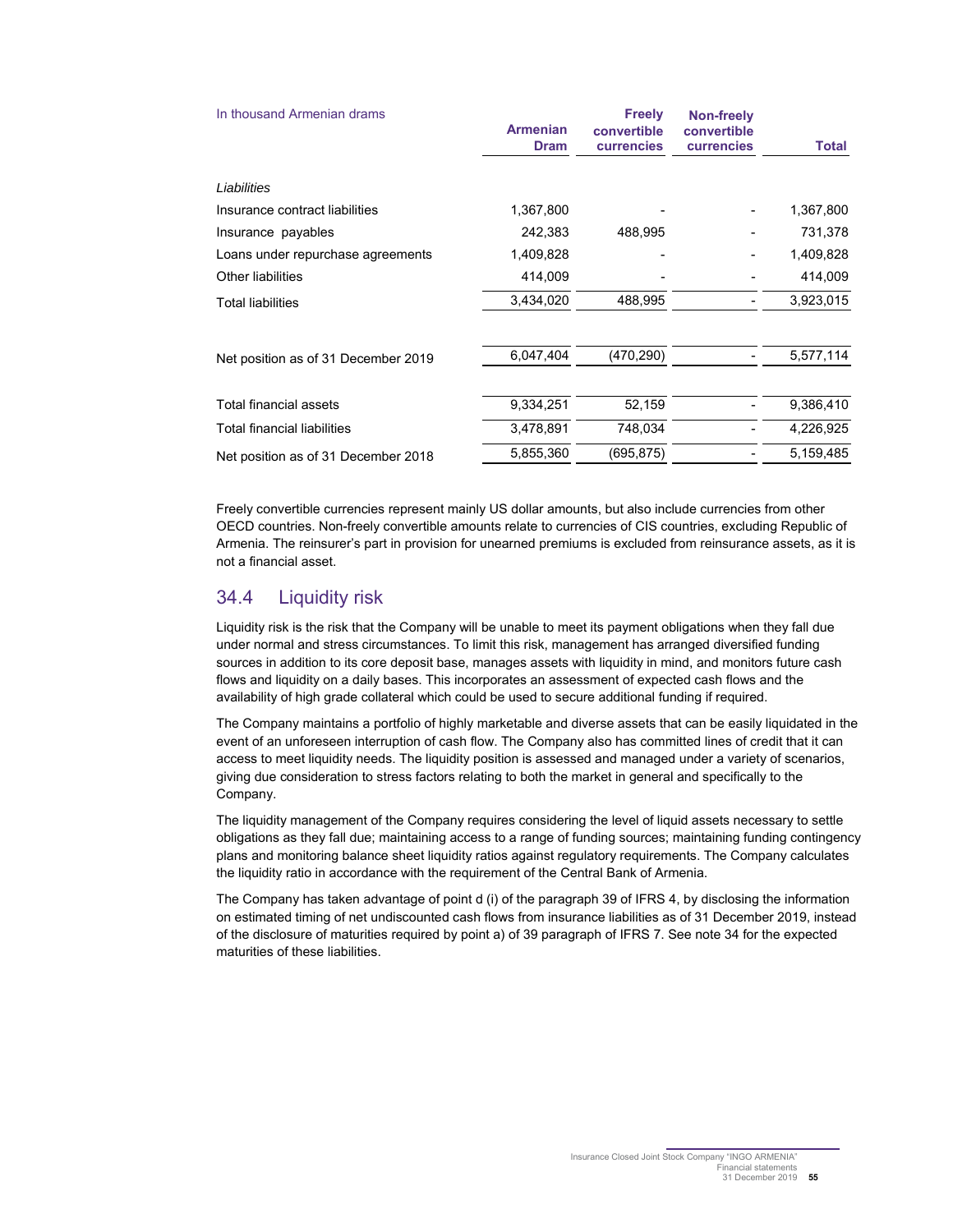| In thousand Armenian drams | <b>Carrying</b><br>amount | <b>Estimated net undiscounted cash flow</b> |                     |              |
|----------------------------|---------------------------|---------------------------------------------|---------------------|--------------|
|                            |                           | Up to 1 year                                | More than 1<br>year | <b>Total</b> |
| As of 31 December 2019     |                           |                                             |                     |              |
| Insurance liabilities      | 1,367,800                 | 1,367,800                                   |                     | 1,367,800    |
| Total                      | 1,367,800                 | 1,367,800                                   |                     | 1,367,800    |
| As of 31 December 2018     |                           |                                             |                     |              |
| Insurance liabilities      | 1,004,311                 | 1,004,311                                   |                     | 1,004,311    |
| Total                      | 1,004,311                 | 1.004.311                                   |                     | 1,004,311    |

### 34.5 Operational risk

Operational risk is the risk of direct or indirect loss arising from a wide variety of causes associated with the Company's involvement with financial instruments, including processes, personnel, technology and infrastructure, and from external factors other than credit, market and liquidity risks such as those arising from legal and regulatory requirements and generally accepted standards of corporate behaviour.

The Company's objective is to manage operational risk so as to balance the avoidance of financial losses and damage to the Company's reputation with overall cost effectiveness.

The primary responsibility for the development and implementation of controls to address operational risk is assigned to the Board. This responsibility is supported by the development of overall standards for the management of operational risk in the following areas:

- requirements for appropriate segregation of duties, including the independent authorisation of transactions;
- requirements for the reconciliation and monitoring of transactions;
- compliance with regulatory and other legal requirements, including the minimal requirements of the Central Bank of Armenia on internal control system;
- documentation of controls and procedures;
- requirements for the periodic assessment of operational risks faced, and the adequacy of controls and procedures to address the risks identified;
- requirements for the reporting of operational losses and proposed remedial action;
- development of contingency plans;
- training and professional development;
- ethical and business standards; and
- risk mitigation.

Compliance with Company standards is supported by a program of periodic reviews undertaken by Internal Audit. The results of Internal Audit reviews are discussed with the management of the Company to which they relate, with summaries submitted to the Board.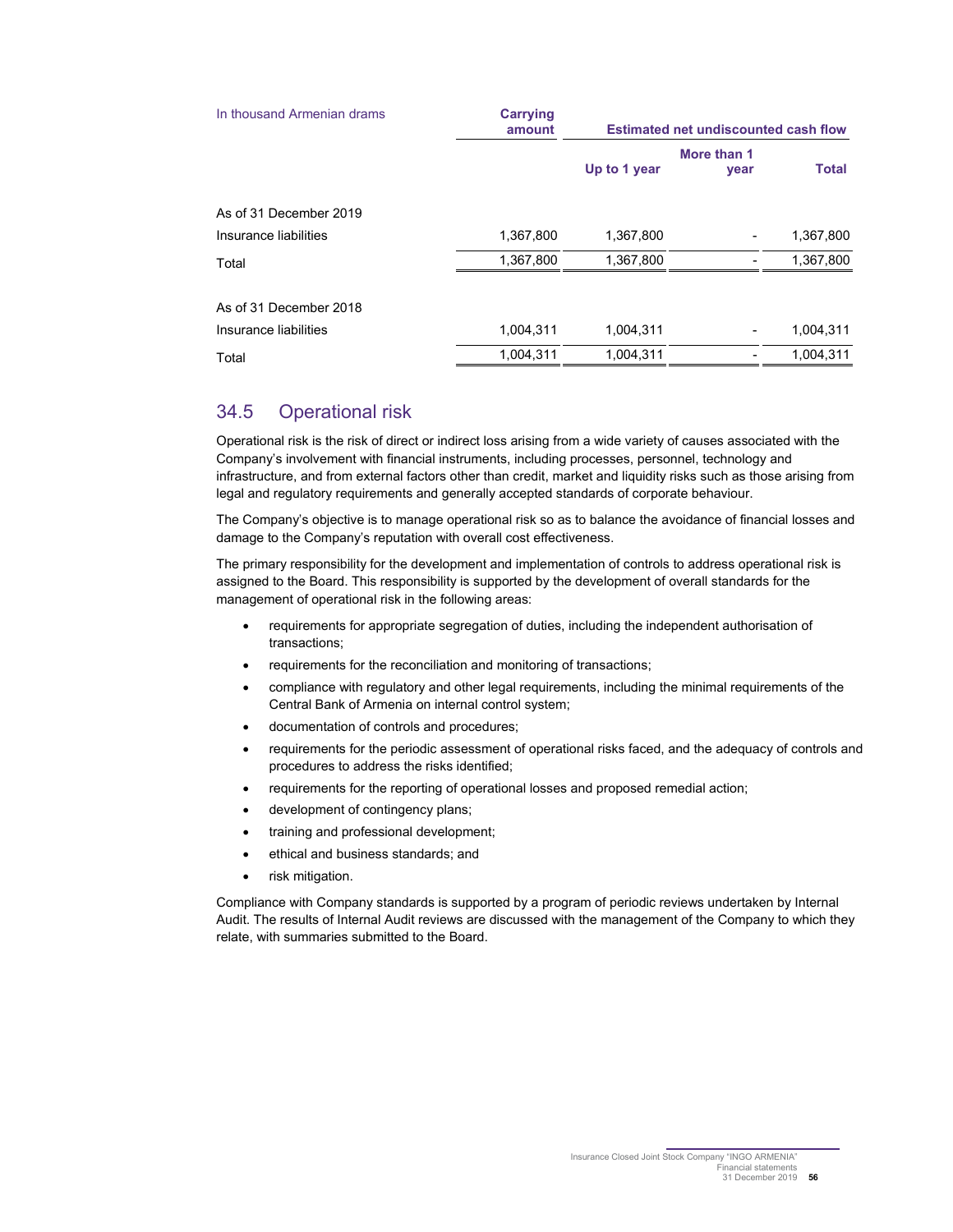## 36 Reconciliation of liabilities arising from financing activities

The changes in the Company's liabilities arising from financing activities can be classified as follows:

| In thousand Armenian drams | <b>31 December 2019</b> |                                         |                |
|----------------------------|-------------------------|-----------------------------------------|----------------|
|                            | Lease<br>payments       | Loans under<br>repurchase<br>agreements | <b>Total</b>   |
| At 1 January 2019          | 128,891                 | 1,797,120                               | 1,926,011      |
| Cash-flows                 | (27, 778)               | (485,651)                               | (513,429)      |
| Repayments                 | (27, 778)               | (64, 136, 425)                          | (64, 164, 203) |
| Proceeds                   |                         | 63,650,774                              | 63,650,774     |
| Non cash                   | 10,695                  | 98,359                                  | 109,054        |
| Interest accrues           | 10,695                  | 98,359                                  | 109,054        |
| At 31 December 2019        | 111.808                 | 1.409.828                               | 1.521.636      |

| In thousand Armenian drams | 31 December 2018                        |              |  |
|----------------------------|-----------------------------------------|--------------|--|
|                            | Loans under<br>repurchase<br>agreements | <b>Total</b> |  |
| At 1 January 2018          | 800,824                                 | 800,824      |  |
| Cash-flows                 | 906,871                                 | 906,871      |  |
| Repayments                 | (45,303,449)                            | (45.303.449) |  |
| Proceeds                   | 46,210,320                              | 46,210,320   |  |
| Non cash                   | 89,425                                  | 89,425       |  |
| Interest accrues           | 89,425                                  | 89,425       |  |
| At 31 December 2018        | 1,797,120                               | 1,797,120    |  |

## 37 Capital adequacy

The Company maintains an actively managed capital base to cover risks inherent in the business. The Company's capital is monitored using, among other measures, the rules and ratios established by the Central Bank of Armenia in supervising the Company.

The primary objectives of the Company's capital management are to ensure that the Company complies with externally imposed capital requirements and that the Company maintains strong credit ratings and healthy capital ratios in order to support its business and to maximise shareholders' value.

The Company manages its capital structure and makes adjustments to it in the light of changes in economic conditions and the risk characteristics of its activities. In order to maintain or adjust the capital structure, the Company may adjust the amount of dividend payment to shareholders, return capital to shareholders or issue capital securities. No changes were made in the objectives, policies and processes from the previous years.

Regulatory capital consists of Tier 1 capital, which comprises share capital, retained earnings including current year profit, and general reserve. Regulatory capital is calculated in accordance with the requirements of the Central Bank of Armenia. The other component of regulatory capital is Tier 2 capital, which includes revaluation reserves.

The minimum ratio between total capital, required solvency and risk weighted assets required by the Central Bank of Armenia is 100%.